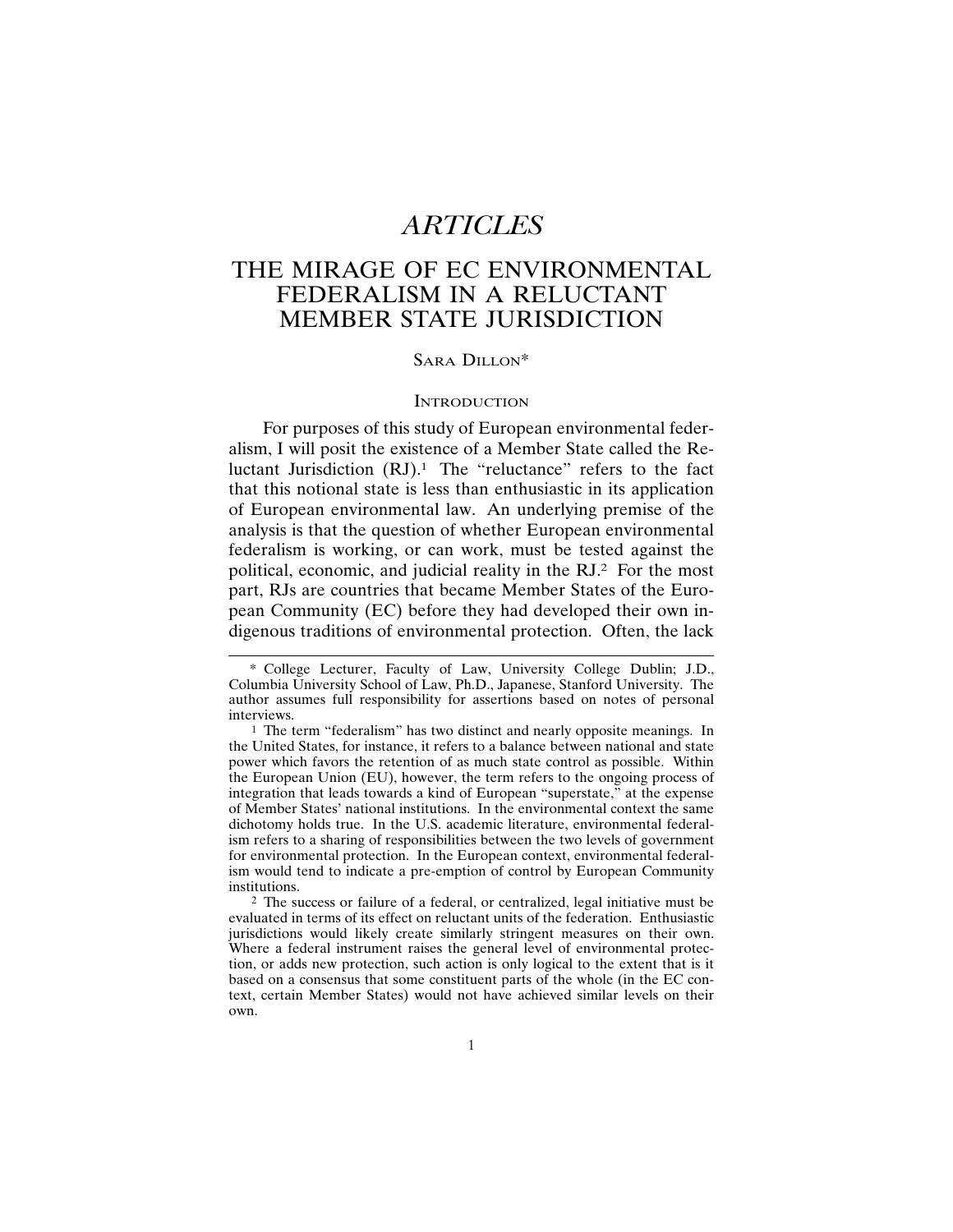of indigenous environmental protection was due to comparatively late industrial development; many environmental problems can be traced to large infusions of capital following integration into the EC.3

There is much debate as to whether EC institutions, having involved themselves so deeply in the creation of environmental legislation, have a further obligation to ensure a uniform, ECwide level of environmental law application or enforcement. Since the fundamental compliance obligations rest with the individual Member States, it could be argued that Member State enforcement-related failings are not the responsibility of the Community per se—blame for national laxity rests squarely upon the Member States themselves. Consistent with this view, decisions of the European Commission to act against Member States for non-implementation are selective, and largely unreviewable.4 The Commission does not, as a matter of policy, take action against decisions of the national courts, even when the decisions clearly fail in their application of EC environmental law. $5$  In the event of egregious national failures to implement a European environmental directive, the European Commission may initiate legal action in the Court of Justice, $6$  but this procedure is limited to instances in which the Commission has been provided signifi-

<sup>3</sup> While this study takes Ireland as a focus, similar problems in environmental policy may be seen in southern Member States of the EU. *See* James J. Friedberg, *Views of Donana: Fragmentation and Environmental Policy in Spain*, 3 COLUM. J. EUR. L. 1 (1996-1997).

<sup>4</sup> For a general discussion of the difficulties related to attaining *locus standi* to question a decision of the Commission before the European Court of Justice, see Case C-321/95 P, Stichting Greenpeace Council (Greenpeace International) v. Commission, 1998 E.C.R. I-1651.

<sup>5</sup> *See generally*, JAN JANS, EUROPEAN ENVIRONMENTAL LAW 143-50 (1995).

<sup>6</sup> Article 226 (ex 169) of the Treaty Establishing the European Community reads:

If the Commission considers that a Member State has failed to fulfil an obligation under this Treaty, it shall deliver a reasoned opinion on the matter after giving the State concerned the opportunity to submit its comments.

If the State does not comply with the opinion within the period laid down by the Commission, the latter may bring the matter before the Court of Justice.

CONSOLIDATED VERSION OF THE TREATY ESTABLISHING THE EUROPEAN COM-MUNITY, Oct. 2, 1997, O.J. (C 340) 3 (1997), art. 226 (ex art. 169) [hereinafter EC Treaty]. Note that this treaty established a new numbering system for the Treaties of the European Communities. In this Article the new numbers as codified in the consolidated version will be followed by the former numbers in parentheses.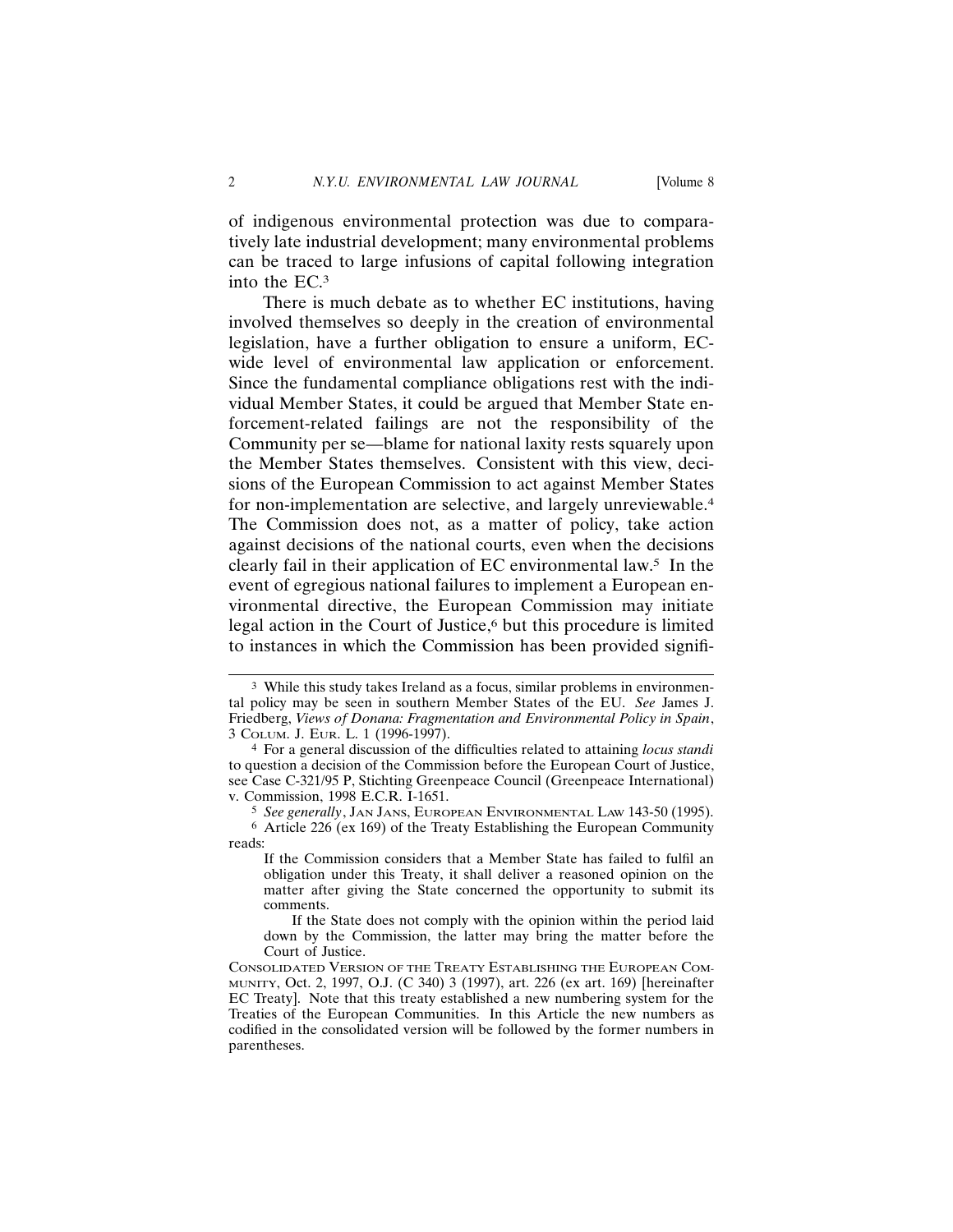cant and cogent evidence by a citizen source within the non-complying Member State.7 The Commission does not conduct environmental "investigations," and is extremely cautious in its approach to the Member States upon the receipt of a citizen complaint.8 Typically, the Commission is induced to act only in those instances where the harm from the national abuse is so serious as to outweigh the required "legal capital" and political consequences of pursuing action before the Court of Justice.9 Thus, even blatant failures by national courts to apply European environmental directives can go unaddressed by the Commission.

A major structural problem within the European environmental system is that, although the EC maintains important and demanding environmental policies and produces substantive environmental directives,<sup>10</sup> and the Court of Justice provides many inspirational pronouncements in its interpretation of said policies and directives, these legislative and judicial goods are not fully "delivered" into the RJ. It is often assumed by outside academic commentators that the policies, directives, and pronouncements of the Court of Justice are "available" to citizens of the Member States.<sup>11</sup> As well developed as European environmental law is *conceptually*, it is hopelessly flawed *procedurally*. Thus, while the belief persists that EC environmental law can ultimately be enforced by citizen plaintiffs against their own national govern-

<sup>7</sup> *See* JANS, *supra* note 5.

<sup>8</sup> *See id.* at 146-50.

<sup>9</sup> This takes into account the probability of success in the Court of Justice.

<sup>10</sup> Such directives have been produced with decreasing frequency.

<sup>11</sup> *See*, *e.g.*, Richard J. King, *Regional Trade and the Environment: European Lessons for North America*, 14 UCLA J. ENVTL. L. & POL'Y 209 (1995-1996). King states:

Community legislation once adopted becomes the law of the Member States. The ECJ's development of the doctrines of direct effect and supremacy, together with the Community's system of judicial review, has had the effect of constitutionalizing Community law, nullifying the capacity of Member States to selectively apply elements of the *acquis communautaire* or to disregard decisions of the ECJ. More specifically, the fact that national courts play a significant role in the implementation of Community law forces governments of Member States which deviate from Community legal norms to defend their conduct before their national courts or the ECJ (at the request of the Commission or a national) on legal grounds. By making the conduct subject to legal review and reasoning, Member States cannot simply disregard elements of Community law unless the reasons for doing so are legitimate. Also, having the Community's legal rules adopted by national courts will likely be more successful at making governments comply with their decisions.

Id. at 240-41 (footnotes omitted).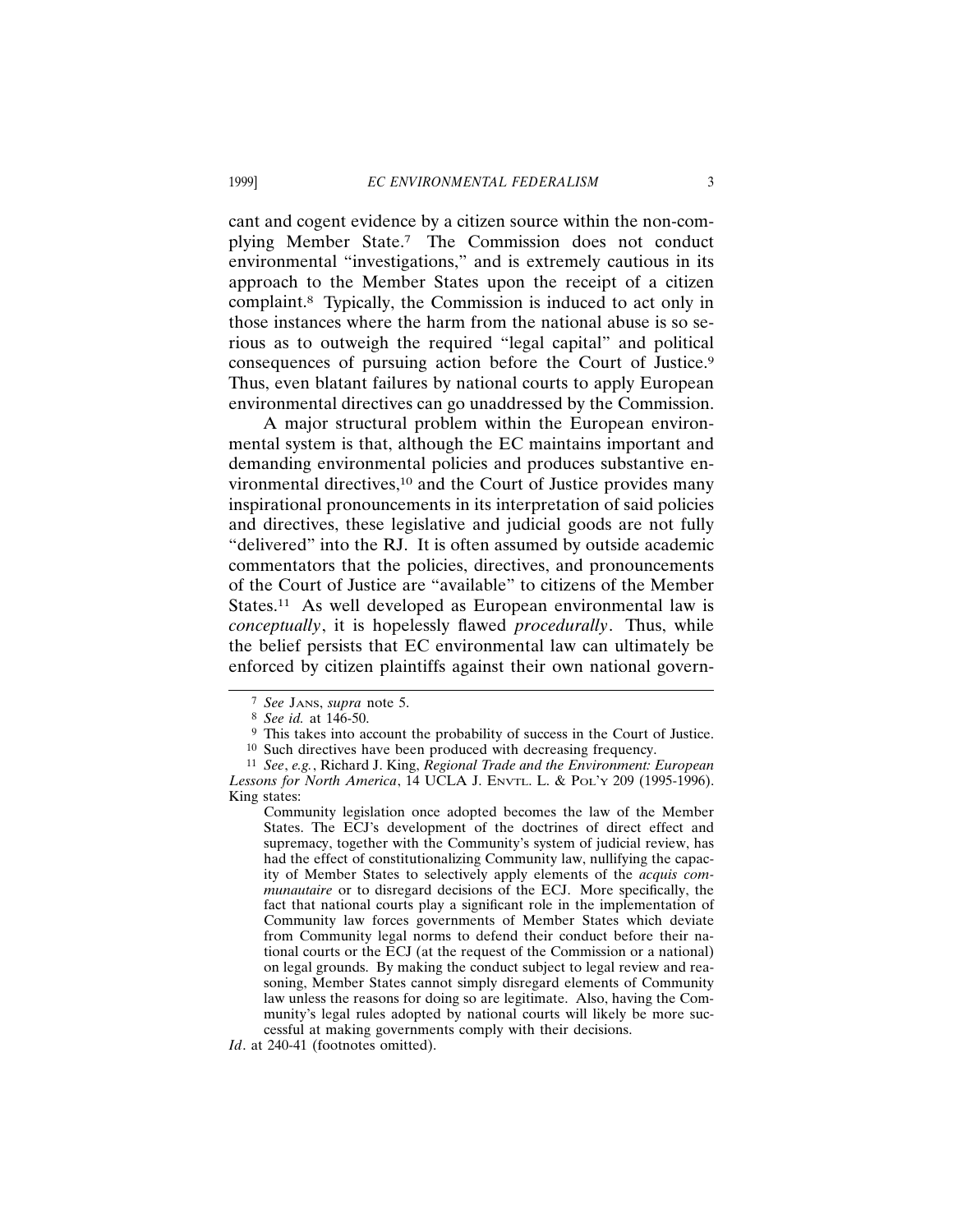ments, in many cases, and most cases within RJs, this is simply not true.12

Whether driven by a general desire for the centralization of policy-making or a sincere desire to protect the environment, or some combination of the two, much attention has been given to environmental protection at Community level. Even before environmental matters explicitly appeared in the EC Treaty in 1986, the Court of Justice recognized that environmental protection was an "essential" objective of "general interest" to the Community.13 The court made this declaration in response to a challenge of EC-level environmental legislation, the promulgation of which preceded the recognition of legal competence over the area.14

In the intervening years, the Court of Justice has not hesitated to accord environmental principles autonomous status in the Community legal order, even where these principles have threatened the primacy of sacred Community concepts such as the free movement of goods.15 Moreover, the court has scrupulously upheld Member State obligations with regard to complete and accurate implementation of environmental directives. It has rejected Member State arguments and excuses premised on the practicalities of national law and politics, and it has consistently required genuine compliance.16

<sup>12</sup> This belief may persist because many of the critiques of Community environmental law may be too abstract to be of assistance to litigants. *See*, *e.g.*, Damian Chalmers, *Inhabitants in the Field of European Community Environmental Law*, 5 COLUM. J. EUR. L. 39 (1988-1989).

<sup>&</sup>lt;sup>13</sup> Case 240/83, Procureur de la Republique v. Association de défense des brûleurs d'huiles usagées, 1985 E.C.R. 531, 549.

<sup>14</sup> *See id.* It was not until the Single European Act amendments (effective 1987) to the EC Treaty that express provisions on environmental protection were included under Article 130. *See* JANS, *supra* note 5, at 1-44. Prior to that time, environmental legislation was based on Article 100, concerning harmonization of laws with respect to the establishment of an internal European market, or Article 235, a general provision allowing for legislation not related to an explicit Treaty provision, but otherwise necessary to attain a Community objective. *See id.* The earliest Community legislation on an environmental matter dates from the late 1960s; the first EC Action Program on the Environment dates from 1973. *See id.* at 1-7. Further amendments to the Treaty in 1992 made majority voting by the Council, rather than unanimity, the norm in the creation of environmental legislation. *See id.* at 1-44.

<sup>15</sup> *See*, *e.g.*, Case 302/86, Commission v. Denmark, 1988 E.C.R. I-4607; Case C-2/90, Commission v. Belgium, 1992 E.C.R. I-4431.

<sup>16</sup> Across a wide range of environmental directives, the Court of Justice consistently has required complete and accurate transposition and implementation by the Member States, and has refused to allow any "special pleadings" by the Member States to interfere with these general requirements. *See*, *e.g.*, Case 92/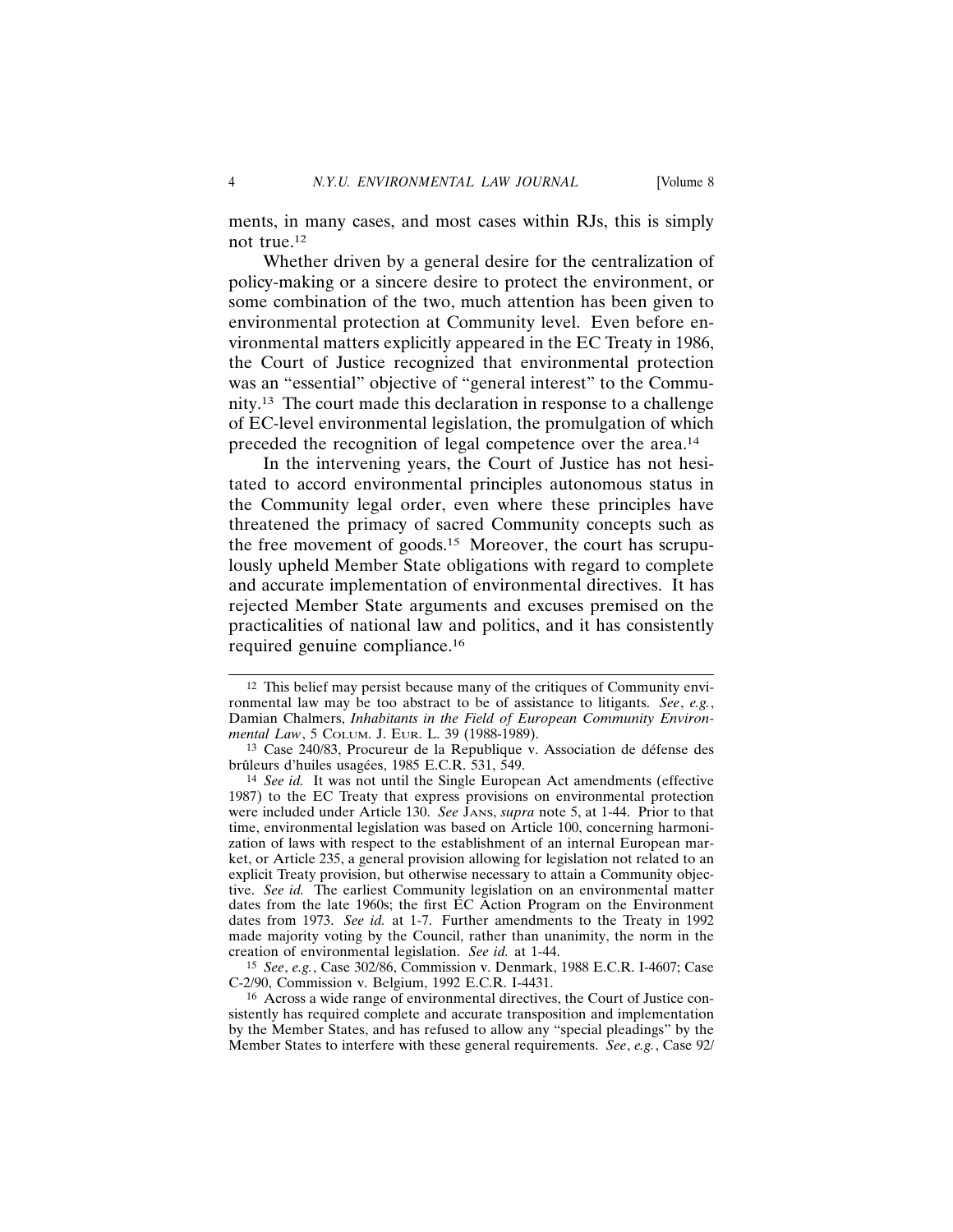Based on these cases, international and Community commentators have tended to exaggerate the effectiveness of European environmental federalism. Correspondingly, they have ignored profound structural defects in the corresponding mechanisms of enforcement.<sup>17</sup> The recent accession to EC membership by such environmentally "enthusiastic jurisdictions" as Austria and Sweden may only exacerbate the existing disuniformity in enforcement across Member States. These enthusiastic jurisdictions may resist explicit centralized directions with respect to the protection of their national environments.18 Should this lead to

17 *See* David Baldock & Edward Keene, *Trade and the Environment: Incorporating Environmental Considerations in Common Market Arrangements*, 23 ENVTL. L. 575 (1993). In their article, Baldock and Keene conclude:

There is a danger that the creation of a common market can generate new environmental costs both internally and in the wider environment. Yet the common market's own institutions may have no authority or capacity to address these issues and initiate appropriate policies. However, within the EC, the empowerment of new regulatory authorities, and the widening of the issues over which they have influence, has been a characteristic feature of the political process that has accompanied development. This pattern may be repeated elsewhere, if on a more modest scale. The interdependency that is accelerated by common market arrangements may help to strengthen those authorities best placed to deal with problems, such as the environment, which have a strong international element.

*Id.* at 604-05; *see also* Kenneth M. Lord, *Bootstrapping an Environmental Policy from an Economic Covenant: The Teleological Approach of the European Court of Justice,* 29 CORNELL INT'L L.J. 571 (1996). He says:

Environmental protection provides perhaps the best example of the potential effects of the court's teleological method and its policy of increasing the scope and effectiveness of Community law. The EC Treaty originally contained no reference to the environment or its protection. Nevertheless, the court definitively expanded the Community's sphere of influence to encompass such matters. Once the blessing of the ECJ was given, the Community "effectively bootstrapped an environmental policy from an economic foundation."

*Id.* at 599 (quoting A. David Demiray, *The Greening of Free Trade*, 7 EMORY INT'L L. REV. 293, 300 (1993)). *See* King, *supra* note 11, at 234 (writing that "[t]he EC has been the only [Regional Integration Arrangement] to achieve any success in harmonizing its Members' environmental (and other regulatory) standards.").

18 *See, e.g.*, Roger Goebel, *The European Union Grows: The Constitutional Impact of the Accession of Austria, Finland and Sweden*, 18 FORDHAM INT'L. L.J. 1092 (1995). Goebel writes that "[i]n the environmental field, the accession negotiations revealed that their present standards were usually higher than

<sup>79,</sup> Commission v. Italy, 1980 E.C.R. 1115, 1115 (stating that "Member States are obliged to ensure the full and exact application of the provisions of any directive"); Case 291/84, Commission v. Netherlands, 1987 E.C.R. 3483 (requiring completeness and precision in the implementation of environmental directives).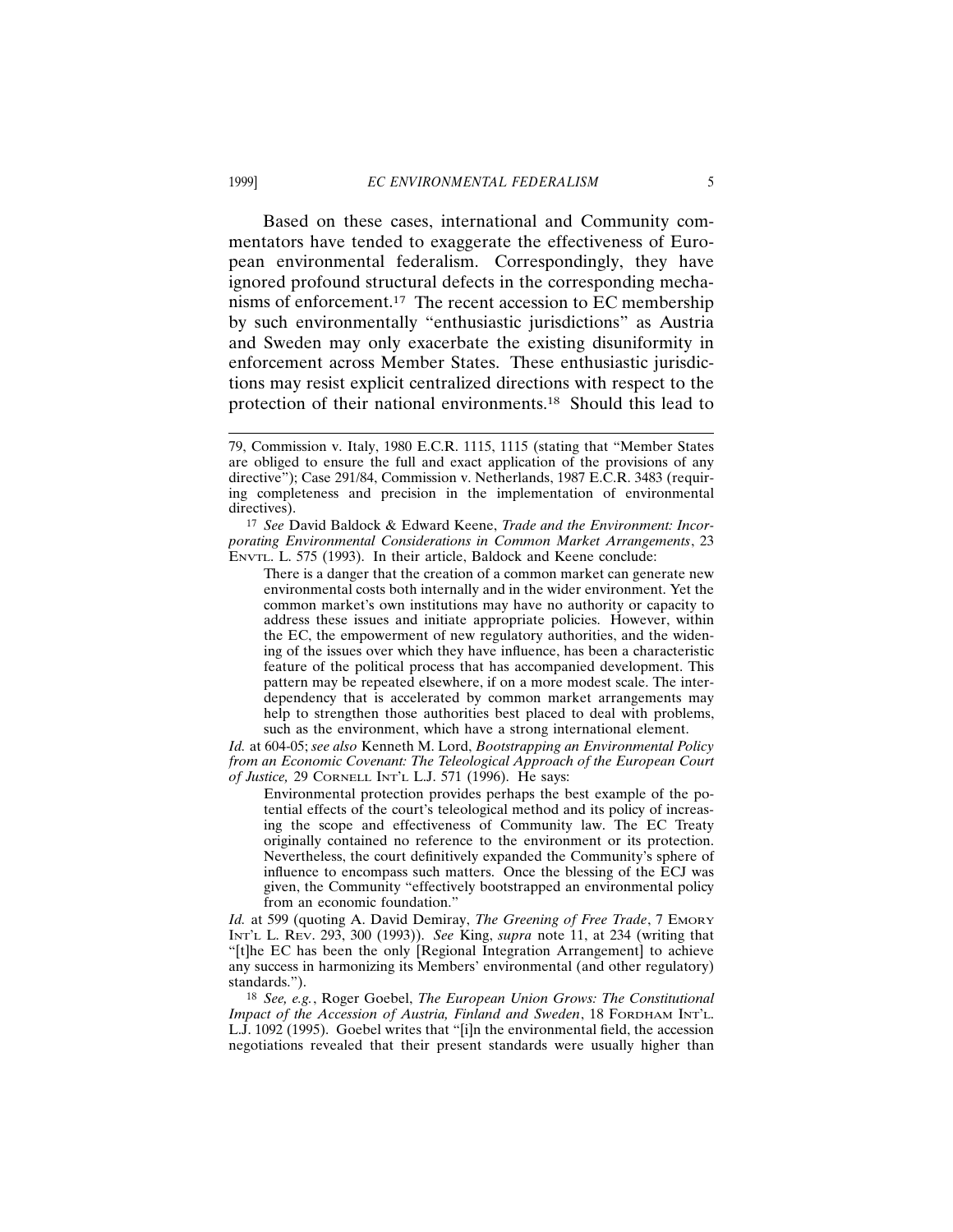dilution of the already vague language utilized in most EC environmental directives, enforcement in the RJs will become more difficult—and the effectiveness of European federalism even more exaggerated.

There has been little empirical analysis of the problems faced by citizen enforcers in RJ states within the EC. Likewise, little study has been done of the enormous gulf between, on the one hand, the intentions expressed in the myriad of environmental directives and the rhetoric of the Court of Justice, and, on the other, the extraordinarily inefficient machinery available for applying (or attempting to apply) these directives and pronouncements of the Court of Justice in national courts.<sup>19</sup> This study seeks to address the scarcity of such work in the academic literature.

## A. *A Failed Paradigm: The National Court Applying European Community Environmental Law*

The genesis of environmental law in the European context is often presented in terms of a successful supranational mythology:20 the effects of a common market can only be addressed by

those of the Community. In order to preserve the transitional derogation for their present rules, the three States are apt to lobby for new and higher Community environmental protection rules." *Id.* at 1116. Goebel does not point out that their higher standards can lead enthusiastic jurisdictions to resist Brussels dictating their methods of implementation.

<sup>&</sup>lt;sup>19</sup> Problems of enforcement have been identified in the academic literature, but virtually no commentators have gone so far as to suggest that the environmental legal system in Europe is hopelessly flawed and must be overhauled. For a critical perspective on the Community environmental law system, see Cliona J. M. Kimber, *A Comparison of Environmental Federalism in the United States and the European Union*, 54 MD. L. REV. 1658, 1666 (1995):

Substantial non-compliance with environmental measures by member states paradoxically works in favor of the agreement of states to environmental measures. States may agree to Commission proposals for the purpose of securing the goodwill of other Member States, safe in the knowledge that implementation of these measures can be delayed and minimized.

Kimber goes on to distinguish the American system: "federal institutions in the U.S. responsible for regulating the environment are, for the most part, interacting with relatively similar legal and administrative systems in each state. It is easier, therefore, for the U.S. to engage in central regulation than it is for the E.U." *Id.* at 1669; see generally, LUDWIG KRAMER, Deficits in Application of *E.C. Environmental Law and its Causes*, *in* FOCUS ON EUROPEAN ENVIRON-MENTAL LAW (2d ed. 1997) (describing problems in transposition and application by Member States across various sectors of European environmental law).

<sup>20</sup> *See, e.g.*, King, *supra* note 11.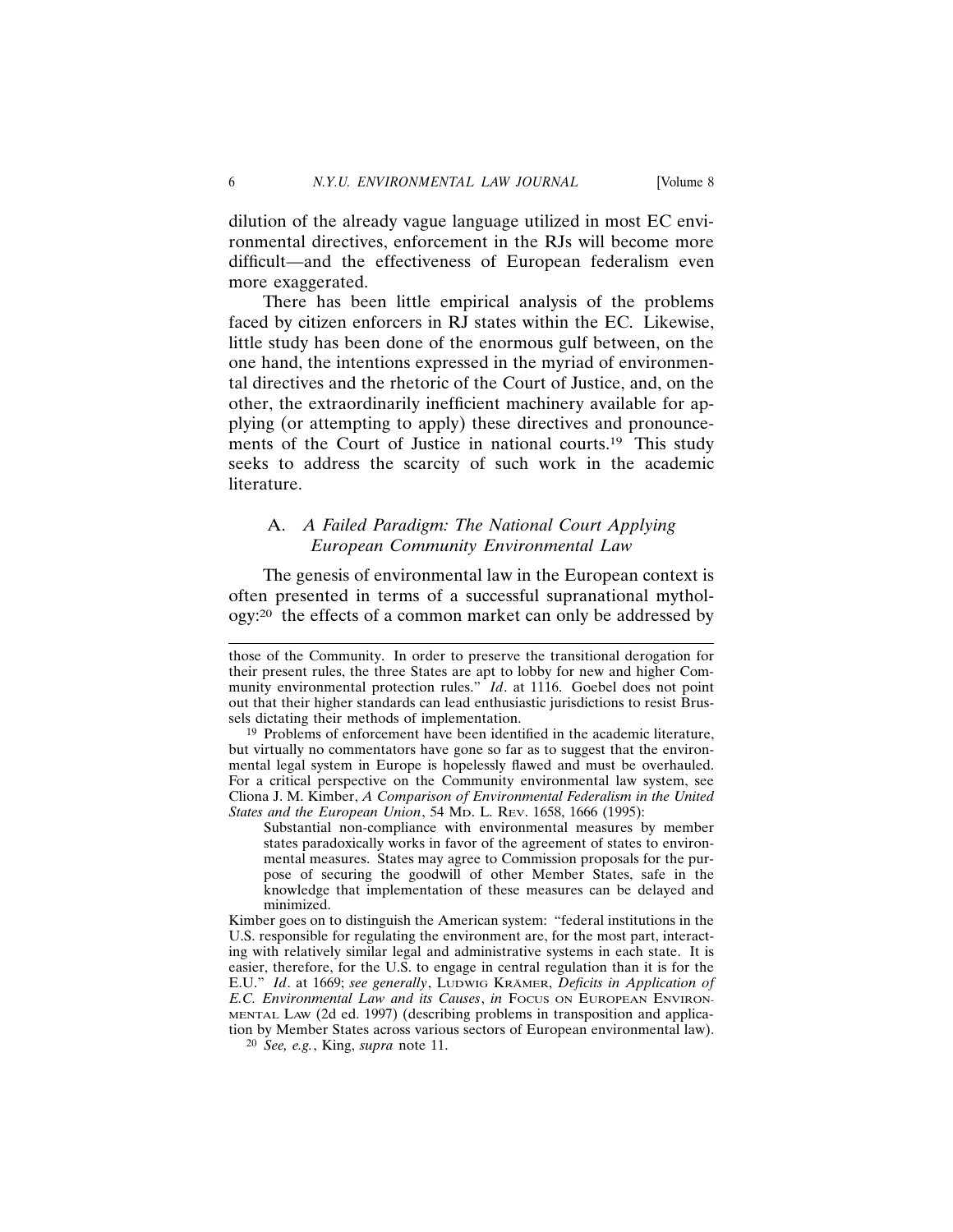Community instrumentalities; with the completion of the Single Market Programme,<sup>21</sup> the need for a uniform level of environmental compliance across Europe becomes increasingly obvious.22 While the European political elite might be loathe to admit it, the process of "bootstrapping" environmental law onto the grandiose economic experiment has brought forth a system which clumsily straddles the characteristics of both national and international environmental law. While ostensibly based on the clear lines of authority and enforcement found in nation states, European environmental law, at least in the RJ, suffers from the inaccessibility problems of international environmental law.

The mistaken assumption that legislative and judicial rhetoric result in practical implementation is hardly unique to the EC legal regime. However, it is in the non-economic, "humanistic" areas of European competence that this disjunction is most acute. Community institutions, led by the Commission, presumably take action in such areas as environmental protection on the premise that they are capable of successfully "delivering" appropriate substantive policies to citizens across the Member States; whether this is true is a question of "competence."<sup>23</sup> However, it may be that a situation has developed in RJs in which neither the Member State nor the Community is truly "competent" in

EC TREATY, art. 14 (ex art. 7a).

22 *See, e.g.*, JAN JANS, EUROPEAN ENVIRONMENTAL LAW 1-65 (1995) (describing generally the development of an environmental protection regime within the framework of EC law).

23 Here, the term "competence" is used in the ordinary sense and not in the federal pre-emption sense. *See* Joshua D. Sarnoff, *The Continuing Imperative (But Only from a National Perspective) for Federal Environmental Protection,* 7 DUKE ENVTL. L. & POL'Y F. 225. Sarnoff writes:

Federal environmental regulation may be warranted where federal regulatory power exists because: (1) it is more efficient than state regulation at achieving specified goals; (2) it regulates pollution across state borders; (3) it prevents states from reducing social welfare in response to competition for industry; (4) it more properly takes environmental interests into account than state political processes; and (5) it codifies moral rights. *Id.* at 230.

<sup>21</sup> The Single European Act of 1986 added Article 14 (ex 7a) to the EC Treaty:

The Community shall adopt measures with the aim of progressively establishing the internal market over a period expiring on 31 December 1992. . . .

The internal market shall comprise an area without internal frontiers in which the free movement of goods, persons, services and capital is ensured in accordance with the provisions of this Treaty.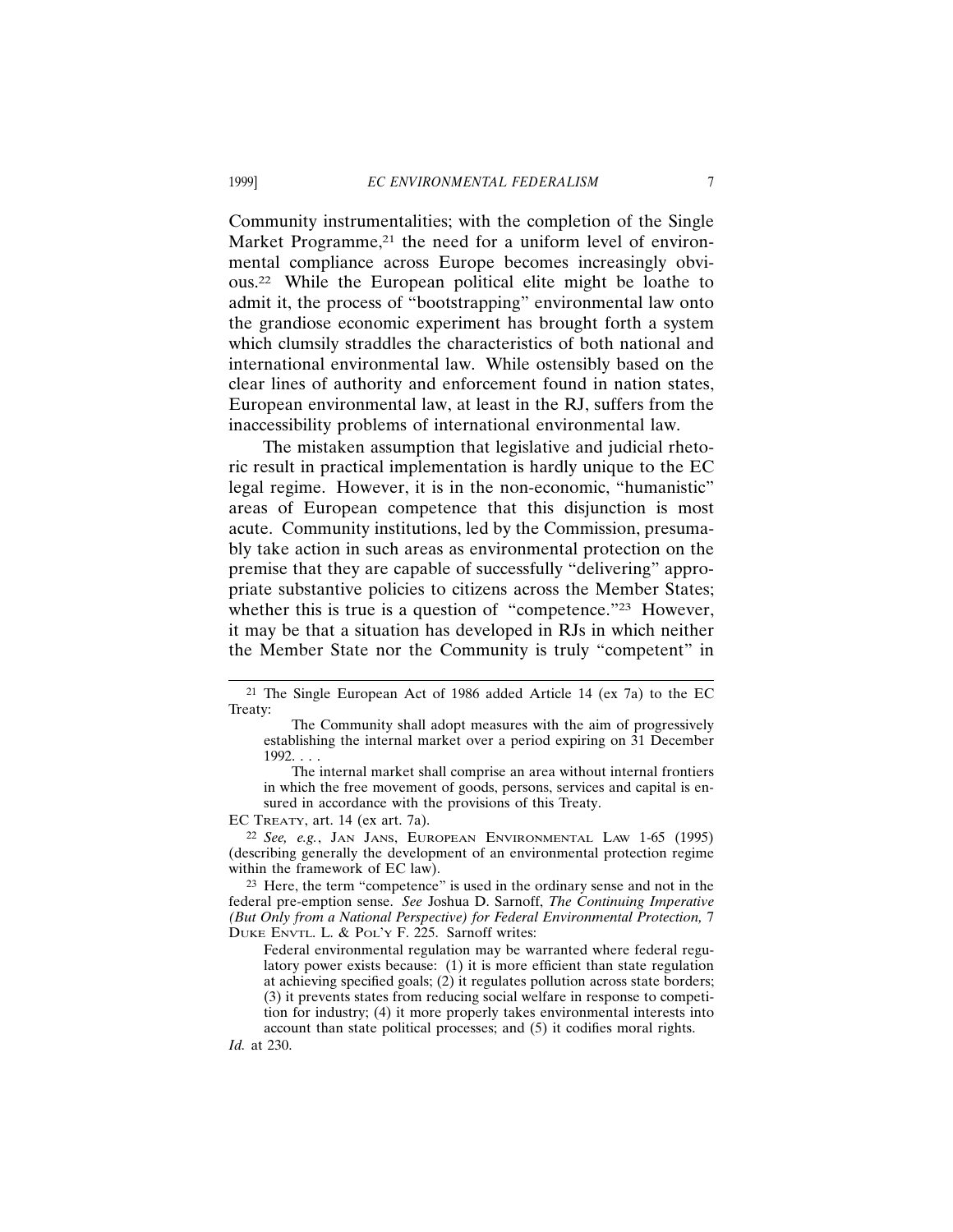that neither maintains control over the implementation of accepted EC environmental standards.

Ironically, it was in the early and foundational judicial doctrines of supremacy and direct effect that the Community purported to distinguish itself from mere "international" or cooperative arrangements among nations.24 In the EC, valid Community laws would trump disharmonious national laws, and citizens would be able to enforce provisions of Community law in national courts charged with guaranteeing these rights.25 Just as the new system coerced, it also deigned to give; obligations were imposed on Member States and corresponding rights were held out as capable of enforcement within their respective legal regimes.26

It is not sufficiently appreciated, especially outside Europe, that the enforcement of Community law depends upon the willingness of the *national* courts to accept the role of *European* courts. In the environmental context, national courts are expected to digest the new directives and to (1) contemplate necessary changes within the national legal regime, including structural and procedural changes, and (2) refer any questions as to this relationship to the Court of Justice.27 To the extent that it

27 Article 234 (ex 177) of the EC Treaty reads:

<sup>24</sup> *See* PAUL CRAIG & GRAINNE DE BURCA, EU LAW: TEXT, CASES AND MATERIALS 163-212, 255-94 (2d ed. 1998).

<sup>25</sup> *See* HJALTE RASMUSSEN, THE EUROPEAN COURT OF JUSTICE 116-25 (1998).

<sup>26</sup> The early Court of Justice was famous for asserting legal relationships and principles for which there was no constitutional basis, a disjunction that later became obvious in the environmental realm. In what has become the Community's legal anthem, the Court of Justice stated in Case 26/62, Van Gend En Loos v. Nederlandse Administratie Der Belastingen, 1963 E.C.R. 1, 12:

The objective of the EC Treaty . . . implies that this Treaty is more than an agreement which merely creates mutual obligations between the contracting states. . . . It is also confirmed more specifically by the establishment of institutions endowed with sovereign rights. . . . The conclusion to be drawn from this is that the Community constitutes a new legal order of international law for the benefit of which the states have limited their sovereign rights, albeit within limited fields, and the subjects of which comprise not only Member States but also their nationals.

The Court of Justice shall have jurisdiction to give preliminary rulings concerning:

<sup>(</sup>a) the interpretation of this Treaty;

<sup>(</sup>b) the validity and interpretation of acts of the institutions of the Community . . .:

<sup>(</sup>c) the interpretation of the statutes of bodies established by an act of the Council, where those statutes so provide.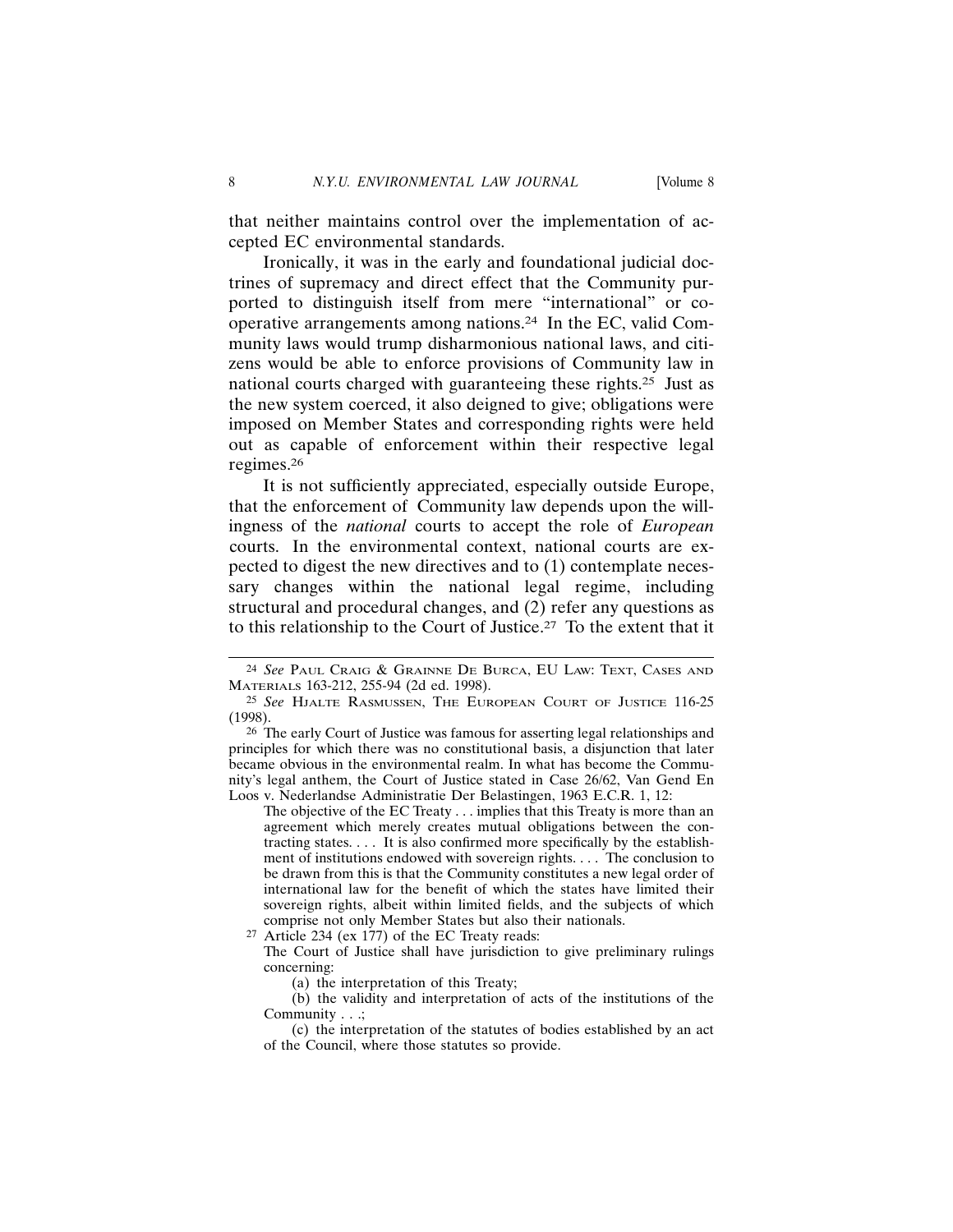is expected that this will occur, the Community law regime has demonstrated a stunning structural naivete. The national court is expected to enthusiastically assist an environmental plaintiff in sanctioning a national authority for failing to fully implement a European environmental directive. It is further assumed that the national court will accept the notion that European environmental directives can alter the existing national balance (or imbalance) between property interests and the rights of public interest plaintiffs. In assessing whether reality has met expectation, it must be asked whether national courts in RJs have shown such a willingness. If the level of willingness to refer European law questions under Article 234 (ex 177) is in fact very uneven across the various Member States jurisdictions of Europe, this cannot be seen as equitable.

The issue here is not only the endemic problem of economically disadvantaged, or otherwise unequal, litigants in public interest disputes (such as, the citizen versus the state; the residents' group versus McDonald's). Plaintiffs wishing to invoke European environmental law face handicaps beyond those faced by other public interest plaintiffs under the European regime. Where economically or socially disadvantaged groups invoke European social legislation before national courts, they at least enjoy the advantage of a silent army of persons similarly situated. Numbers can act as a substitute for other kinds of power, as when EC law provides a welfare benefit of some kind, which the

EC TREATY, art. 234 (ex art. 177).

Where such a question is raised before any court or tribunal of a Member State, that court or tribunal may, if it considers that a decision on the question is necessary to enable it to give judgment, request the Court of Justice to give a ruling thereon.

Where any such a question is raised in a case pending before a court or tribunal of a Member State, against whose decisions there is no judicial remedy under national law, that court or tribunal shall bring the matter before the Court of Justice.

In theory, national courts against whose decisions there is no judicial remedy under national law are obliged to refer questions of Community law to the Court of Justice, unless previous decisions of the Court of Justice have already dealt with the questions, or where the correct application of Community law is so obvious that there is no reasonable doubt about how the matter should be resolved (the judicially crafted *acte clair* doctrine). *See* T.C. HARTLEY, THE FOUNDATIONS OF EUROPEAN COMMUNITY LAW 280-85 (4th ed. 1998). Regarding the *acte claire* doctrine, Hartley writes, "If there is no doubt as to the meaning of the provision, it is argued, there can be no 'question' on which a decision is necessary: all the court has to do is to apply the provision." *Id.* at 283.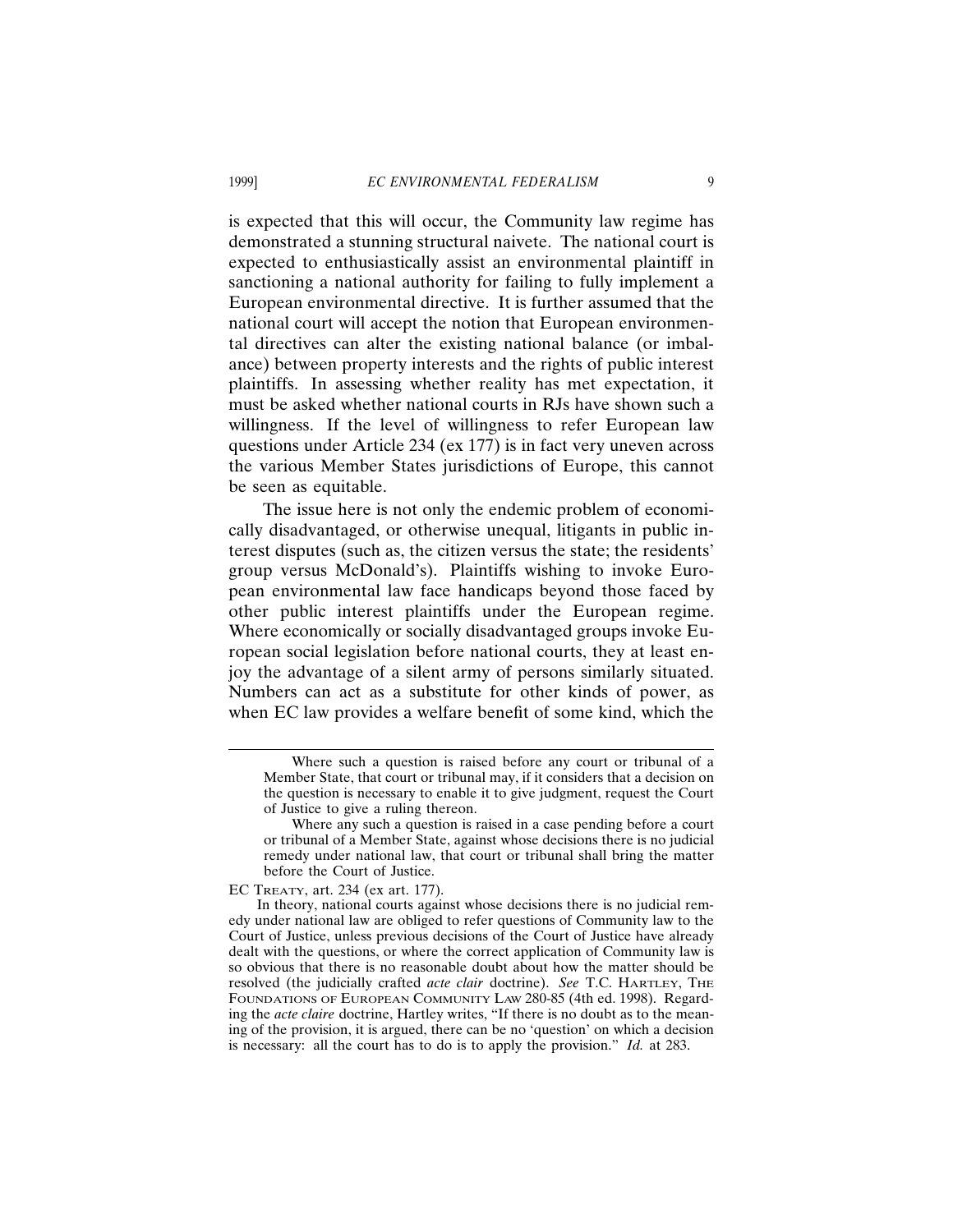citizen "army" is unlikely to relinquish.28 While national courts may initially resist the full application of EC law in these areas, the natural interest of key social groups makes it nearly impossible for the courts to refuse co-operation indefinitely. However, the relatively small constituency for environmental concerns, combined with the lack of clarity in European environmental law, substantially marginalize environmental plaintiffs.<sup>29</sup>

This paper will demonstrate, through a case study of environmental enforcement in a representative RJ, that there is little, if any, redress for persons denied the right to full application of European environmental law by national courts. The question posed is whether the mixed competence and mixed responsibility scheme makes sense in the environmental context, given the inherent conceptual weaknesses of environmental law. Consideration is given to the proposition that the Community institutions should either engage fully and forcefully in a commitment to environmental application, or remove themselves entirely from the field of environmental protection. Since it is highly unlikely that the Community could take this latter step without threatening the fabric of the Single Market, there is only one viable course of conduct: immediate legislative action at the Community level to eliminate the existing hiatus between aspiration and enforcement in European environmental law. Urgent academic attention should be given to devising changes in the structure of delivering environmental law substance throughout the EC, particularly the possibility of creating European regional environmental courts.

I

## PECULIARITIES OF ENVIRONMENTAL LAW GENERALLY, PROBLEMS SPECIFICALLY EUROPEAN, AND THE FOLLY OF SUBSIDIARITY AS AN ENFORCEMENT CONCEPT

Environmental law is perhaps the most problematic and counter-intuitive area of substantive law when viewed in the context of our modern legal systems and values.30 Where a tight

<sup>28</sup> *See, e.g.*, Case 43/75, Defrenne v. Sabena, 1976 E.C.R. 455 (regarding the criteria for direct effect of a directive in the context of eliminating pay discrimination between male and female workers in the EC).

<sup>29</sup> *See generally* Martyn Day, *Shifting the Environmental Balance*, *in* PUBLIC INTEREST PERSPECTIVES IN ENVIRONMENTAL LAW 184, 188 (David Robinson & John Dunkley, eds., 1995) (focusing on *locus standi* issues).

<sup>30</sup> *See, e.g.*, Richard Delgado, *Our Better Natures: A Revisionist View of Joseph Sax's Public Trust Theory of Environmental Protection, and Some Dark*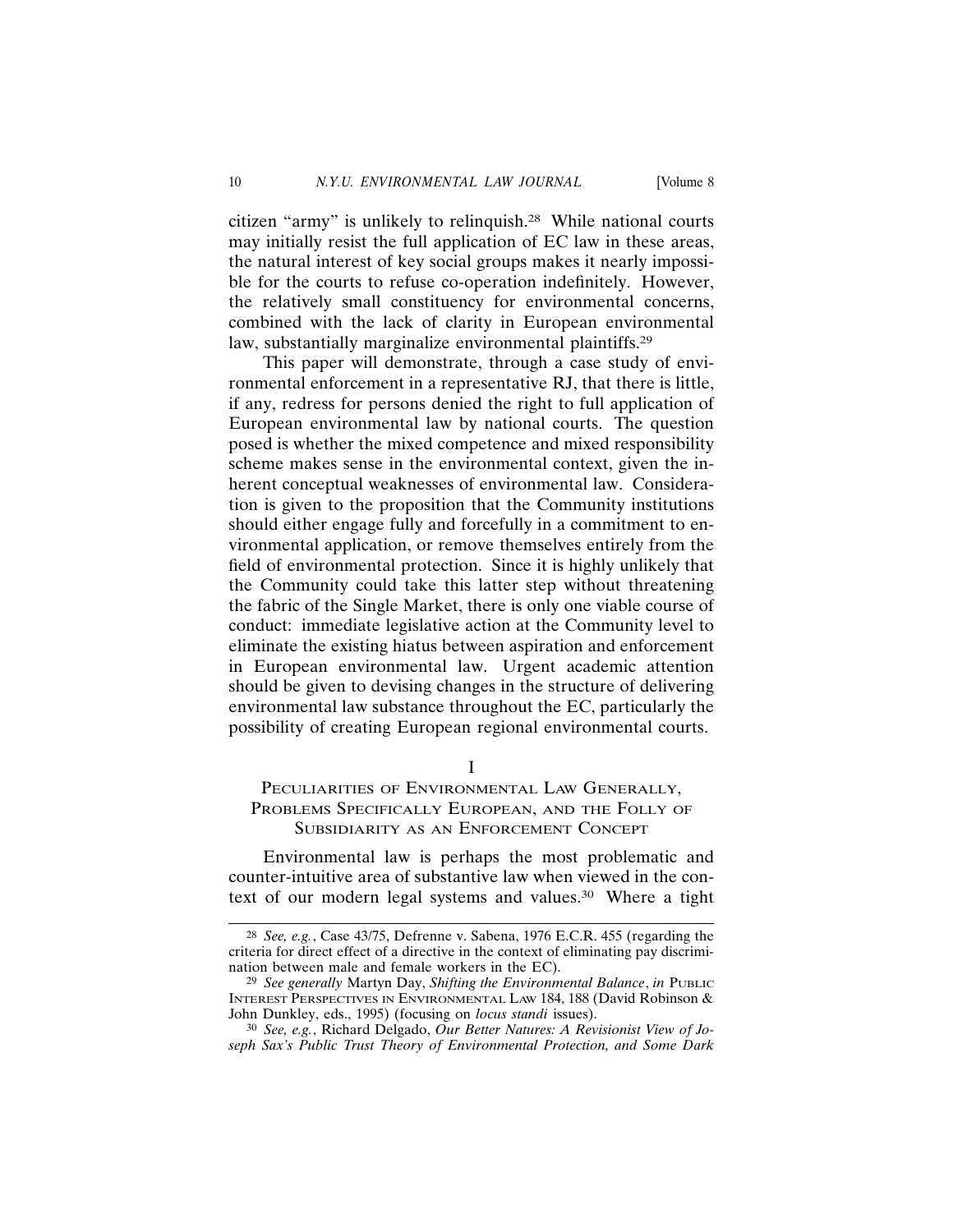nexus between the environmental and public health concerns is not widely perceived, environmental protection is more like a religious or philosophical conviction than a modern "legal right." The tangential relationship of a plaintiff to a "protected interest" in environmental law means that where substantive environmental legislation is created, if it is to be effective, the ultimate means of enforcement should be absolutely, indeed anomalously, clear.

Environmental law will not be taken seriously by decisionmakers in the absence of third-party enforcement mechanisms for those instances in which the system fails to operate in good faith.31 While "environmental protection" in the abstract is of interest to most people, as a political subject matter it suffers from grave enforcement deficits. These deficits can only be redressed by compensatory clarity in legislative drafting which unequivocally provides for citizen enforcement.32 The process of drafting EC environmental directives has yet to yield such clarity. In Europe, the ultimate content of environmental legislation is not the result of a compromise between organized citizen groups and an inert political, propertied class, as might be the case in a single country jurisdiction. Rather, it is the result of a process of reciprocal compromise among more and less enthusiastic Member States.33

*Thoughts on the Possibility of Law Reform*, 44 VAND. L. REV. 1209 (1991); Joseph Sax, *The Public Trust Doctrine in Natural Resources Law: Effective Judicial Intervention*, 68 MICH. L. REV. 473 (1969-1970); Christopher Stone, *Should Trees Have Standing?: Towards Legal Rights for Natural Objects*, 45 S. CAL. L. REV. 450 (1972); *see also* Robert J. Goldstein, *Green Wood in the Bundle of Sticks: Fitting Environmental Ethics and Ecology into Real Property Law*, 25 B.C. ENVTL. AFF. L. REV. 347 (1998); Zygmunt J.B. Plater, *From the Beginning, a Fundamental Shift of Paradigms: A Theory and Short History of Environmental Law*, 27 LOY. L.A. L. REV. 981 (1994).

<sup>31</sup> *See* Plater, *supra* note 30; *see also* Kathleen C. Becker, Bennet v. Plenert*: Environmental Citizen Suits and the Zone of Interest Test*, 26 ENVTL L. 1071 (1996) (positing a test for locus standi in the environmental context based on the question: whom did the legislature have in mind to enforce provisions of the statute?).

<sup>&</sup>lt;sup>32</sup> See ÖKO-INSTITUT EV. (INSTITUTE FOR APPLIED ECOLOGY) (1992), DRAFT PROPOSAL FOR A COUNCIL DIRECTIVE CONCERNING ACCESS TO JUS-TICE IN ENVIRONMENTAL MATTERS, *reprinted in* Martin Fuhr et al., *Access to Justice: Legal Standing for Environmental Associations in the European Union*, *in* PUBLIC INTEREST PERSPECTIVES IN ENVIRONMENTAL LAW, *supra* note 29, at 72, 72-107; *see also* Thomas Ormond, *"Access to Justice" for Environmental NGOs in the European Union*, in ENVIRONMENTAL RIGHTS: LAW, LITIGATION AND ACCESS TO JUSTICE 71-86 (Sven Deimann and Bernard Dyssli eds., 1992).

<sup>33</sup> *See* Richard Macrory & Ray Purdy, *The Enforcement of EC Environmental Law Against Member States*, *in* THE IMPACT OF EC ENVIRONMENTAL LAW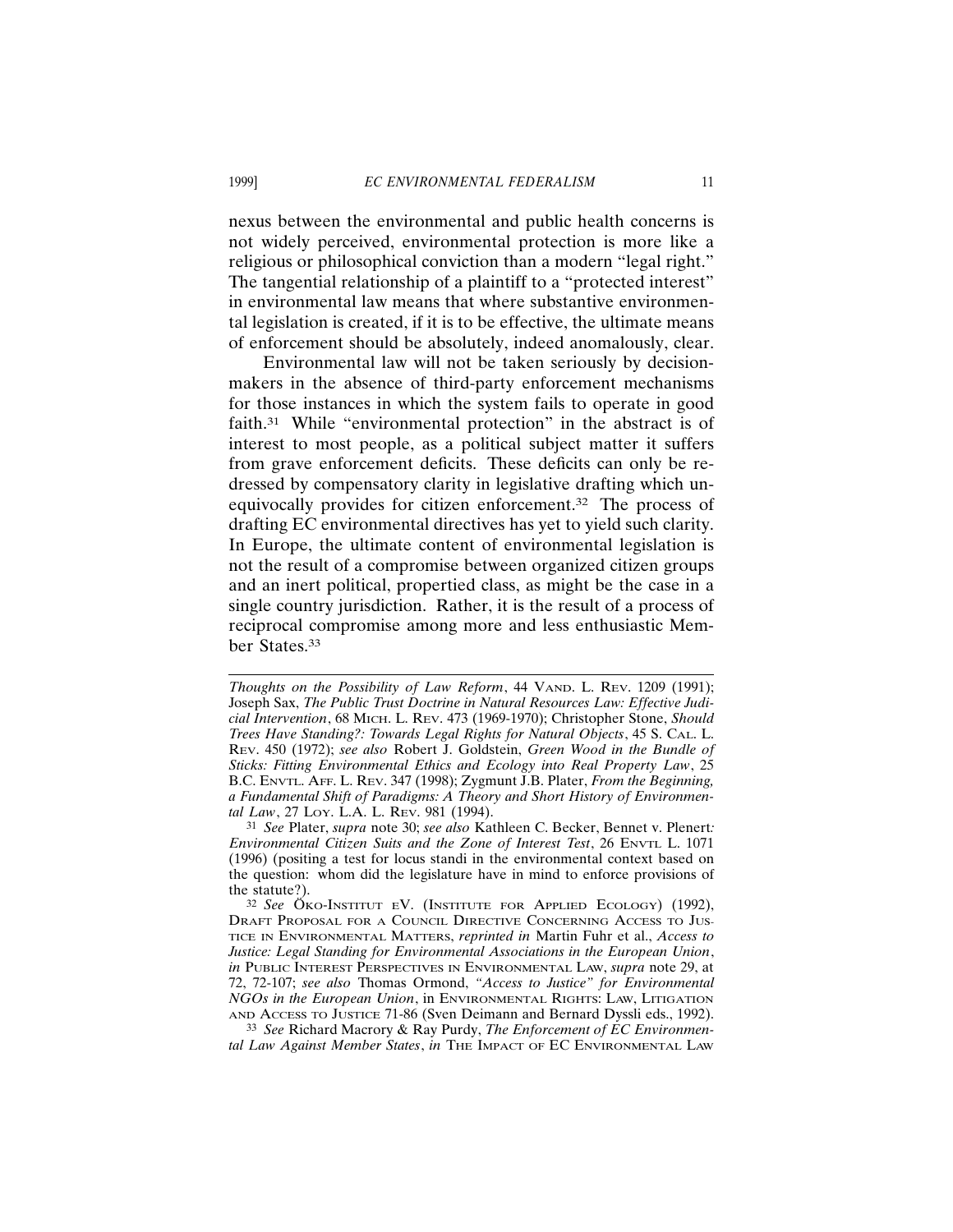In national jurisdictions, the legislative process normally includes discussions of likely future effectiveness; those forces lobbying for passage of the legislation are vigilant with regard to the capability of the law as written to provide for enforcement. Ironically, in the creation of European environmental legislation, such enforcement mechanism issues tend to be ignored in favor of the promulgation of directives that provoke minimum disruption from RJs or other Member State forces which might be opposed to environmental micro-management by Brussels.34

Environmental law is part of a general restitution offered by industrial society to an environment damaged by the familiar culprits of modern economic activity. This is obviously true in Europe, where the integration of economies led to the concept of Europe-wide environmental standards.35 Standards were implemented on this scale for essentially two reasons: (1) to level the competitive playing field, and (2) to restrain the worst effects of cross-border intensification of economic activity.36 Yet, in any jurisdiction, environmental protection as a legal subject matter does not enjoy a firm legal basis, and is far from being grounded in well-established notions of private interests, cases and controversies, or property rights.37

Given the nature of electoral politics, the influence of corporate constituencies, and the diffuse and disorganized nature of the environmental lobby, one is faced with enormous inertia in any legal system as it reacts to environmental litigants. At best, such litigants, apparently representing a core of individuals willing to sacrifice themselves in the service of a non-majoritarian cause, enjoy the vague and unfocused sympathy of the general public. Altruism and self-sacrifice are not the philosophical concepts around which modern law has developed, and such litigants inevitably challenge the traditional tendency of courts to facili-

IN THE UNITED KINGDOM 27-50 (Jane Holder ed., 1997) (writing, at 46, that "[t]he quality of draftsmen of Community instruments is a constant complaint, though not all the blame can be put on the Commission; Member States still make last minute late night compromises in Council with apparent little thought for the ambiguities created.").

<sup>34</sup> *See id.* at 27-50.

<sup>35</sup> *See* David Baldock & Edward Keene, *Incorporating Environmental Considerations in Common Market Arrangements*, 23 ENVTL L. 575 (1993).

<sup>36</sup> *See id.* at 584-605.

<sup>37</sup> For an example of a view summarizing the rise of and theoretical flaws in environmental activism in one jurisdiction, the United States, see Delgado, *supra* note 30.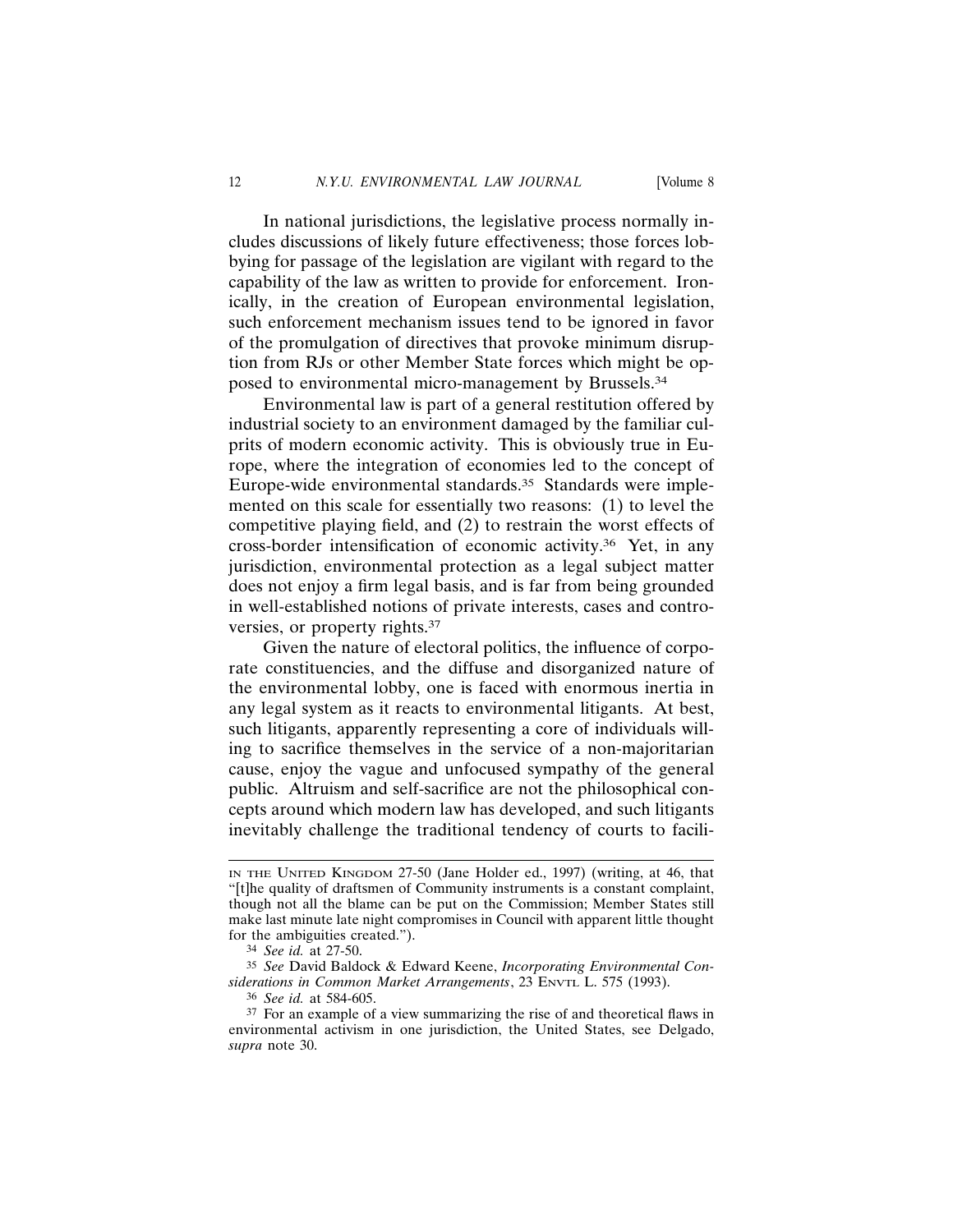tate the exercise of property rights.38 Thus, because of the "counter-intuitive" nature of environmental law generally, and its properties of social restitution without a reliable lobbying base, the law available to protect the environment is only effective to the extent that it is extremely clear, and unambiguous in its enforcement mechanisms.

Does European environmental law meet this test of effectiveness? It is impossible to judge accurately the level of effectiveness by reference to the behavior of enthusiastic Member State jurisdictions and the pronouncements of the Court of Justice. Because of the disparate approaches across the EU, the functioning of European environmental law must be analyzed with respect to the most reluctant quarters of the union. In this analysis, one must (1) confront the issue of the appropriateness of the ubiquitous concept of "subsidiarity" in the environmental context, $39$  and (2) evaluate the impact of the continuing independence of national courts in environmental enforcement.

### A. *"Federal" Pre-emption and Subsidiarity*

The concept of pre-emption in European, as well as American, law is a highly complicated and uncertain matter. In the environmental law context, the stringency of the rules relating to the establishment of the Single Market, combined with the prominent role of the Community institutions in generating new environmental directives, has virtually assured that a certain amount of Member State-level activity in this field will be slowed.40 This

<sup>38</sup> *See* Plater, *supra* note 30, at 994-1008.

<sup>39</sup> In particular, see George A. Bermann, *Taking Subsidiarity Seriously: Federalism in the European Community and the United States*, 94 COLUM. L. REV. 331 (1994). Bermann's enthusiasm for the concept of subsidiarity, and his tendency to connect it across the board with positive social, cultural and economic values, fails to differentiate the effects of subsidiarity on different areas of law. This Article maintains that subsidiarity has a decidedly negative effect in areas where there is inherent vulnerability, such as the environment. It is obvious that the United States would hesitate to return to its own version of "subsidiarity" in the area of civil rights or the environment, for instance. *See also* Denis Edwards, *Fearing Federalism's Failure: Subsidiarity in the European Union*, 44 AM. J. COMP. L. 537 (1996); Paul D. Marquardt, *Subsidiarity and Sovereignty in the European Union*, 18 FORDHAM INT'L L.J. 616 (1994).

<sup>40</sup> While the subsidiarity principle pulls the Member States in the direction of more control over their own internal environmental regimes, the power of Community level review over such national measures, in the light of common market rules, pulls in the other direction. As the precise spheres of competence in the environmental area are unclear, less enthusiastic jurisdictions will be un-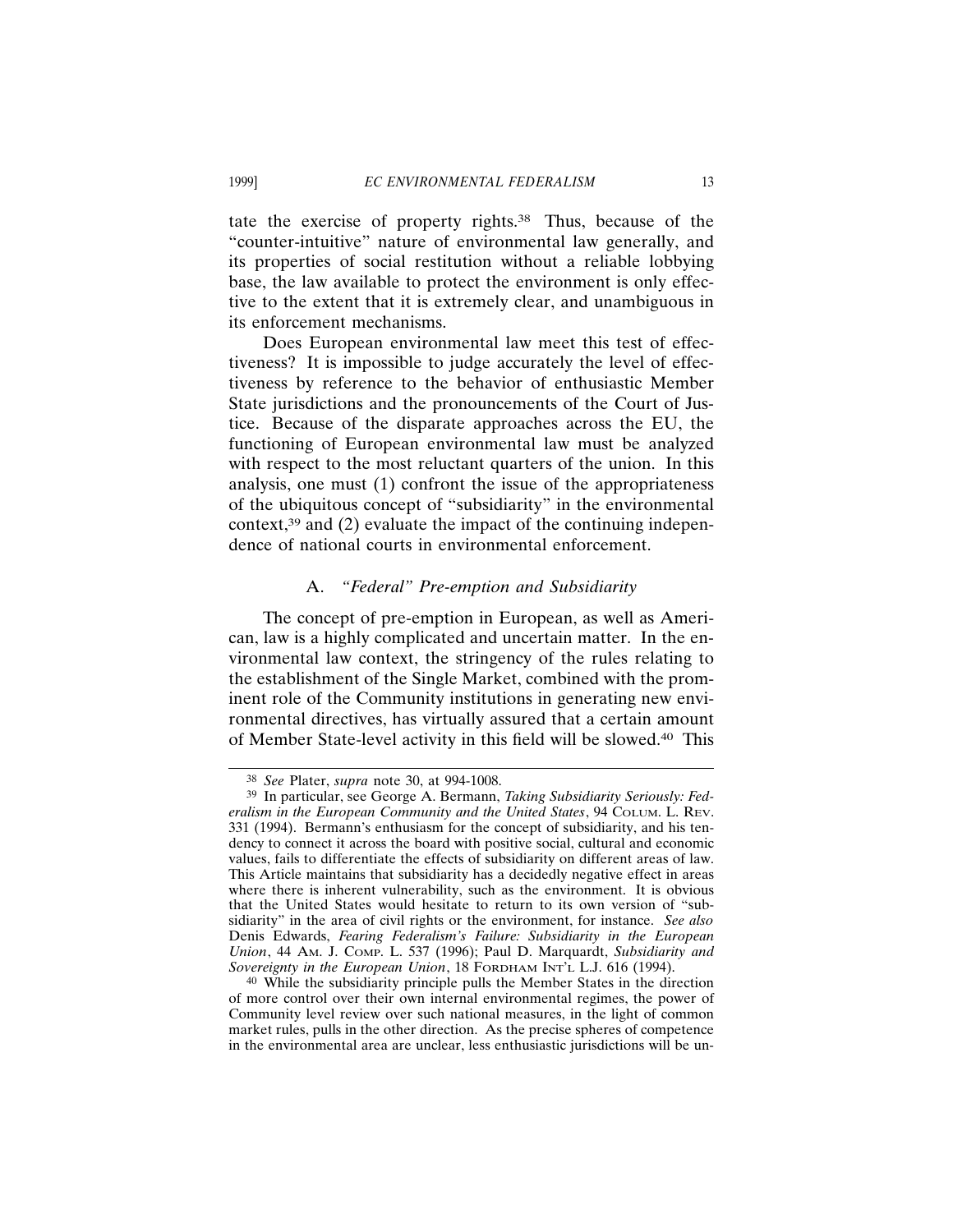is especially true in RJs where there is little national tradition of environmental protection. Certain Member States will come to expect that most standards and requirements will derive, as a matter of course, from Brussels. If this were to happen, these Member States may cease their generation of national environmental protection.

So what competence does the EC have in environmental matters, and what powers are retained by Member States to create peculiarly national environmental law?41 Prior to the establishment of an express legal basis in the EC Treaty, environmental legislation had been created, and the Court of Justice had ruled environmental protection as an important Community concern.<sup>42</sup> The first explicit environmental provisions, complete with a specific subsidiarity requirement, were brought into the Treaty with the Single European Act amendments (effective 1987).43 Article 176 (ex 130) allows the Member States to maintain or introduce more stringent protective measures than those required by Community legislation, as long as they are compatible with the Treaty, and notified to the European Commission.44 Depending upon how established their national environmental law traditions are, the Member States now tend to look to Brussels for an indication of what they "must" achieve in

42 *See* JANS, *supra* note 5, at 1-7.

likely to pursue significant environmental initiatives on their own. *See generally* Isabelle Martin, *The Limitations to the Implementation of a Uniform Environmental Policy in the European Union*, 9 CONN. J. INT'L L. 675 (1994).

<sup>41</sup> The United States has been experiencing a prolonged debate as to whether environmental protection is best left to the states or to the federal government. It should be said, though, that there is no school of thought in the United States that advocates federal law with *purely* state enforcement. This is because of the right of citizens to proceed to federal court. In this sense, any analogy with the situation in the EU is misplaced. Readers should imagine a system of U.S. federal environmental law without federal courts to get an idea of the dilemma experienced by NGOs in Europe. For a representative discussion of the view that environmental protection in America can be safely left to the states, see Richard L. Revesz, *Rehabilitating Interstate Competition: Rethinking the "Race-to-the-Bottom" Rationale for Federal Environmental Regulation*, 67 N.Y.U. L. REV. 1210 (1992). For a rationalistic rebuttal to Revesz's argument, see Daniel C. Esty, *Revitalising Environmental Federalism*, 95 MICH. L. REV. 570 (1996).

<sup>43</sup> These provisions were further refined with the Maastricht Treaty in 1992, after which subsidiarity became a general Community law principle under Article 5 (ex 3b) of the Treaty. *See* EC TREATY, art. 5 (ex art. 3b).

<sup>44</sup> *See id.* art. 176 (ex art. 130t).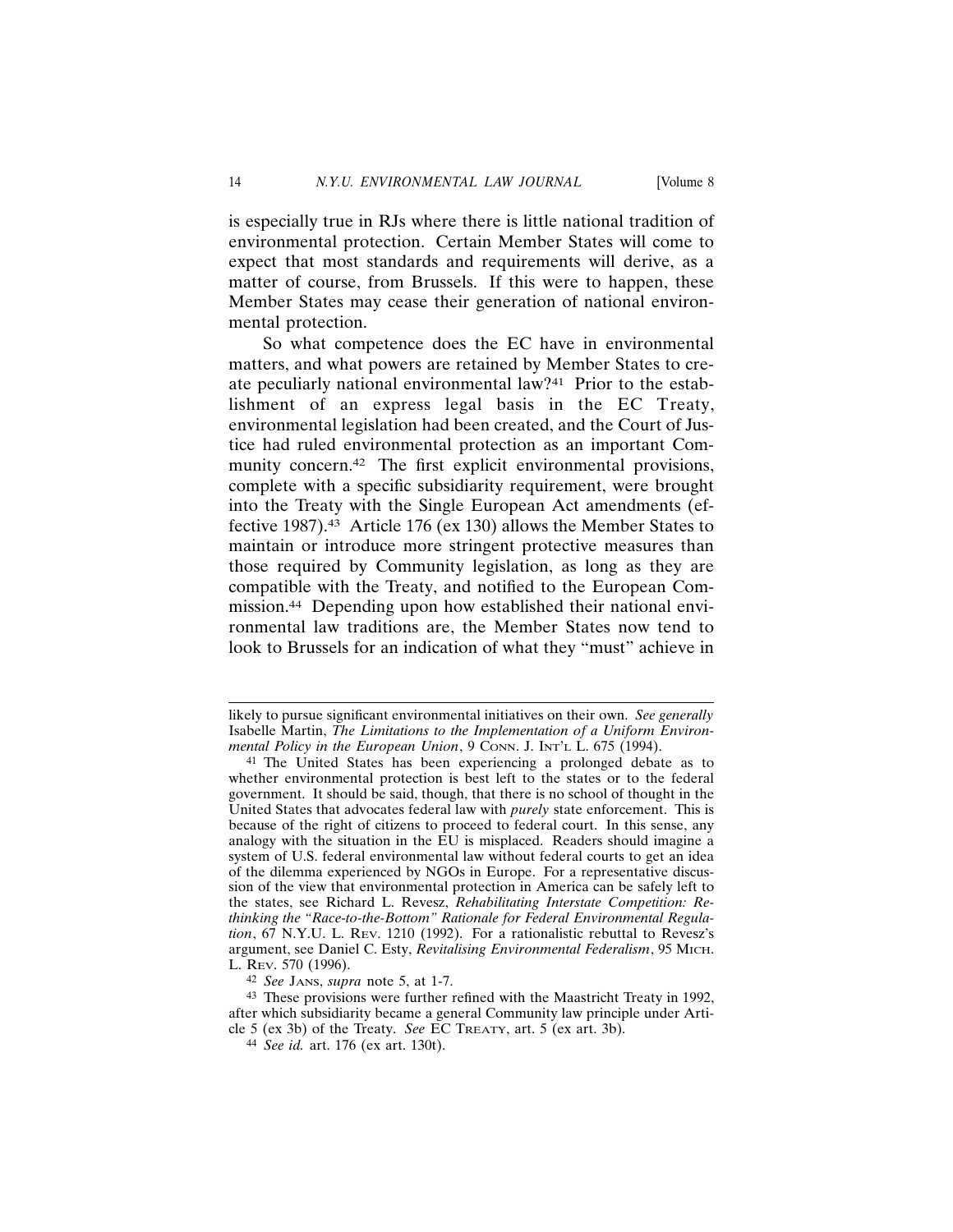environmental protection.45 While Members are still free to create environmental legislation of their own, in the RJs the EC, through this informal process, becomes the most important source for environmental laws.

In basic terms, federal pre-emption means that when matters are of national (indeed, supranational) concern, as opposed to local in character, federal laws pre-empt or take precedence over conflicting state laws.46 In many areas of European law, Member States and the Community share competence, with the Community gradually asserting dominance on a directive-by-directive basis. In RJs, a less formal version of pre-emption has led to Member State inertia in environmental protection matters. Still, *formal* European pre-emption is incomplete in two ways. First, Community environmental legislation itself is incomplete, the result being that certain glaring omissions in Community law may never be filled. Second, the misleading doctrine of subsidiarity has caused confusion concerning the relationship between substantive European law and enforcement in Member States.

It will be the contention of this study that where the Community believes that subject matter can be better handled at Member State level, it should allow the states to control that particular field. But where the Community purports to pre-empt a subject matter by creating a directive, the directive should avoid ambiguity in basic content and ensure that enforcement is not singled out for "subsidiarity" status when the underlying subject matter is not.<sup>47</sup> Put another way, subsidiarity has no role once the Community has acted to create substantive legislation. Subject matter regulation and means of enforcement are inextricably linked.48 In no area is this more true than environmental law,

47 For an argument as to the importance in the American context of continued enforcement of national environmental laws by federal entities such as the EPA, see Robert R. Kuehn, *The Limits of Devolving Enforcement of Federal Environmental Laws*, 70 TUL. L. REV. 2373 (1996).

48 This matter does not seem to be well covered in the literature, even though it is widely acknowledged that Community environmental law enjoys

<sup>45</sup> *See generally* Martin, *supra* note 40. The situation may be analogized to "new federalism" in the United States whereby the federal constitution provides for a base level of rights upon which individual states may create *more protective* rights.

<sup>46</sup> *See* BLACK'S LAW DICTIONARY 1177 (6th ed. 1990) (defining pre-emption as a "[d]octrine adopted by U.S. Supreme Court holding that certain matters are of such a national, as opposed to local, character that federal laws pre-empt or take precedence over state laws. As such, a state may not pass a law inconsistent with the federal law.").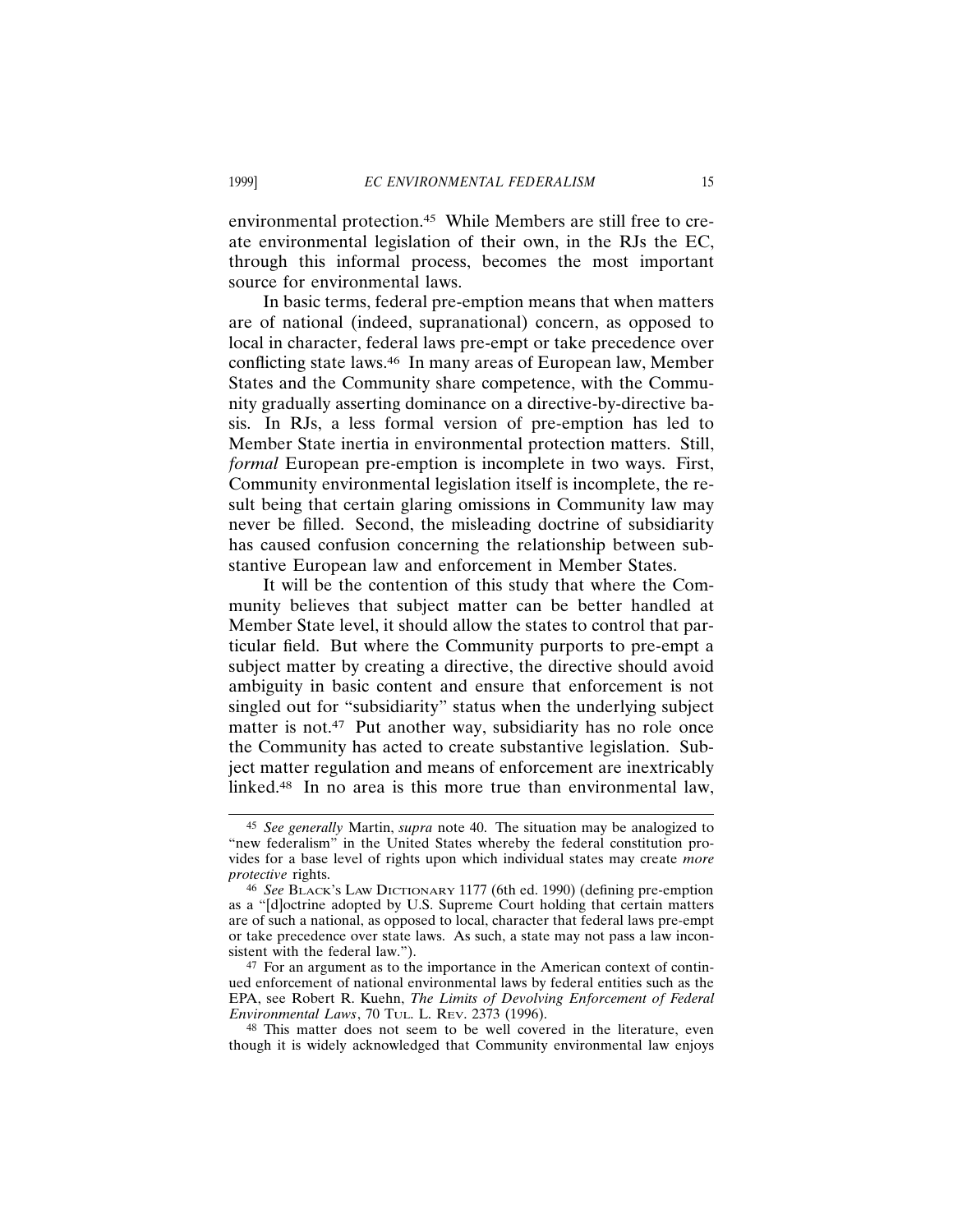where even under the simplest and most straightforward system, enforcement is bound to be conceptually problematic. While the very concept of subsidiarity first appeared in tandem with the environmental matters newly included in the EC Treaty, in many ways subsidiarity is uniquely unsuited to the effective application of environmental law.49

Subsidiarity is justified on the grounds that decision-making will be kept "close to the people" of Europe.<sup>50</sup> As this paper will show, enforcement weakness masquerading as subsidiarity does not bring decision-making "closer to the people". Proximity does not enter into the equation. The point of analysis is whether enforcement mechanisms exist at all. In those jurisdictions where national authorities are eager, citizens can expect a high rate of compliance—even nuanced implementing regulations—at the national level. But in the RJ, subsidiarity means nothing where enforcement simply does not occur. Decision-making is neither near nor far in such a scenario.<sup>51</sup> Thus, subsidiarity ought to remain a threshold question relating only to subject matter competence. Once Community competence has been established (through inclusion of a power in the EC Treaty or legislative action, or both, at the Community level), all aspects of the new Community law ought to be placed firmly within the Community regime, including means of enforcement.52

49 *See generally* Lenaerts, *supra* note 48; Marquandt, *supra* note 39.

50 In reality, subsidiarity is a reaction to fears of growing federalism in the EC. As such, it is a political expedient meant to assuage the Community's antifederal forces.

51 Fuhr et al., *supra* note 32, at 77, write:

The legal situation varies widely between the Member States of the EC. These disparities in access to justice tend to lead not only to different standards of environmental protection in the Member States but also to unequal conditions of economic competition. It is thus also in the interest of the establishment and functioning of the Internal Market that the legal provisions of the Member States concerning administrative and judicial review in environmental matters should be approximated.

52 The problematic relationship between environmental law and subsidiarity has obviously not gone unnoticed. *See* Laurens Jan Brinkhorst, *Subsidiarity and European Community Environment Policy: A Panacea or a Pandora's Box?*, 8 EUR. ENVTL. L. REV. 18 (1993). While Brinkhorst recognizes the difficulties posed by the introduction of subsidiarity, he nevertheless applauds the

only partial application and enforcement in the Member States. Commentators appear to attribute this to a problem in the Member States themselves and individually, rather than to a fatal flaw in the Community environmental law system qua system. *See* Koen Lenaerts, *The Principle of Subsidiarity and the Environment in the European Union: Keeping the Balance of Federalism*, 17 FORDHAM INT'L L.J. 846, 879-80 (1993).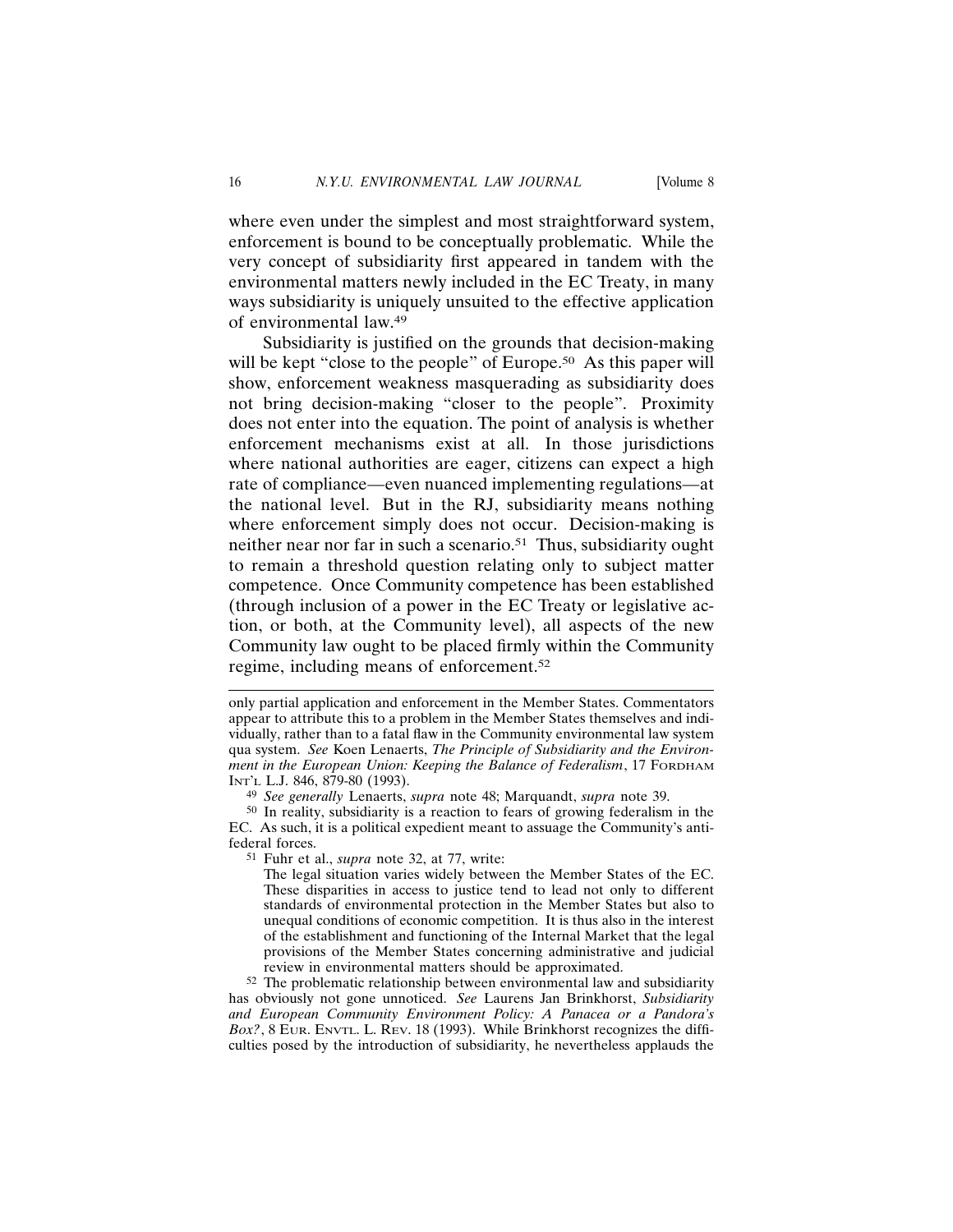Forcing environmental protection into the subsidiarity paradigm is enormously troublesome. It has been observed that subsidiarity as an anti-centralizing doctrine is meant to comfort the national state for its loss of power.53 The addition of environmental matters to the body of Community concerns in the 1980s might have been threatening to certain Member States. It is thus understandable that subsidiarity might have seemed an appropriate safeguard against increased costs and demands of the center against the constituent States. However, environmental protection requires strong and unambiguous institutional power governing enforcement. Subsidiarity provides the RJ with a perfect excuse for non-compliance within the EC, just as "states' rights" has in the United States in similar debates over federal prerogatives.

### B. *Defective Drafting of Directives*

The variety of environmental problems, created by disparities in economic maturity and national sensibilities, found across the Community has been offered as a justification for heavy reliance on broad and fairly abstract directives: each jurisdiction should be allowed to find its way towards proper and harmonious application within the national territory.54 Unfortunately, the result is often legislative language that is so vague as to be nearly unusable.55 Non-governmental organizations (NGOs) and others with a particular environmental interest may feel confi-

notion of "decentralization" behind the subsidiarity concept. "The main shortcoming [of Community environmental legislation] . . . is that frequently the enforcement and implementation of Community environment policy measures by the Member States is inadequate and uneven. This is a serious problem for the Community. Shared responsibility or subsidiarity requires that everyone plays their part.<sup> $\dot{M}$ </sup> *Id.* at 21.

<sup>53</sup> *See* J.H.H. Weiler, *The Transformation of Europe*, 100 YALE L.J. 2403 (1991); *see also* Marquardt, *supra* note 39, at 617-18 (arguing that subsidiarity is in fact ill-suited to acting as the "defender of national sovereignty" in its emphasis on technical efficiency alone).

<sup>54</sup> See generally KRAMER, supra note 19, at 120-23.

<sup>55</sup> *See* Fiona Gaskin, *The Implementation of EC Environmental Law*, 2 REV. EUR. COMMUNITY & INT'L ENVTL. L. 335 (1993). Gaskin writes in a diplomatic vein:

The clarity of EU environmental laws is intimately connected with Member States' subsequent compliance with them. In the past, such clarity has frequently been found wanting. In part, this may be attributed to the need to find compromises among various national positions, which often complicates the drafting process. However, another important factor is that drafting is largely concentrated in the hands of administrators with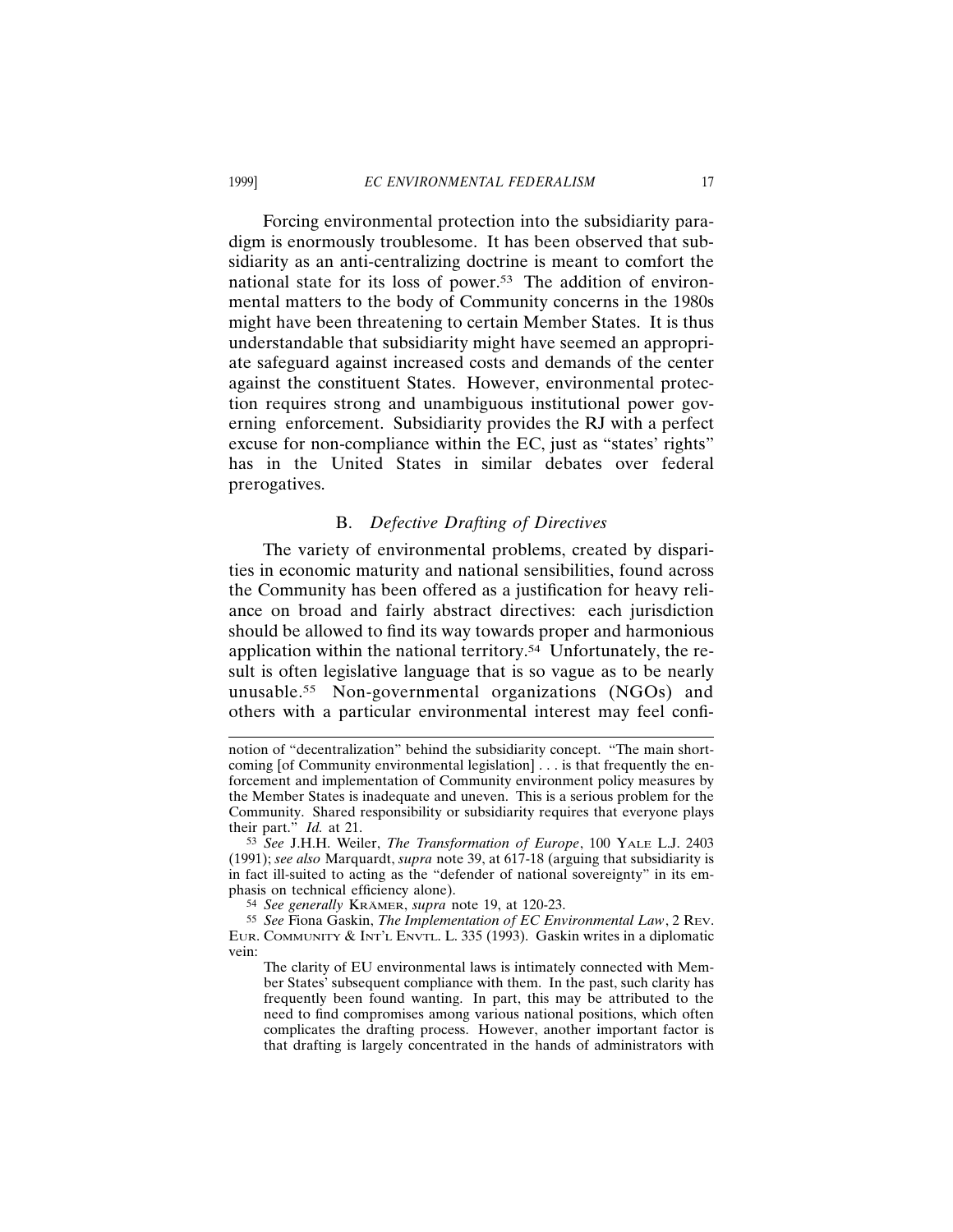dent of their understanding of the Directive's various provisions. However, the task of successfully conveying the rationale of their positions to a reluctant and preoccupied national court is an imposing task. Unlike environmental legislation in the United States,<sup>56</sup> European environmental directives are silent on the issue of citizen enforcement and other key application matters.

The hesitancy to tackle enforcement issues at the Community level is exemplified by the inability to create a directive on access to environmental justice, a possibility first examined by the EC a number of years ago.<sup>57</sup> Such a simple step would have removed many of the obstacles faced by public interest litigants in their attempts to enforce European environmental law within the RJs.58 Even if such a directive were passed, however, every substantive directive ought to make clear the necessary consequences within national law of non-compliance by national authorities. For instance, it is natural that citizen enforcers wish to rely upon provisions of European law to challenge decisions by national authorities via judicial review in the national courts. But the national courts may reject the view that failure by the national authorities to comply with obligations imposed by a European directive is fatal to a decision reached in compliance with national legislative requirements. This is especially likely where the national system grants enormous deference to national decision-makers in environmental and planning matters. In such a case, the national court is able to decide the scope, significance, and relevance of the obligations imposed by the directive. This leaves the rights of the would-be citizen enforcer at the complete discretion of the national court. Even where there are clearly outstanding issues of European law to be answered, nothing in the existing regime can force the national court to refer such a question to the Court of Justice under Article 234 (ex 177) of the Treaty—although theoretically required to do so.<sup>59</sup> Once the na-

very little input—and frequently too late—from the legal unit in the European Commission's Directorate-General for Environment (DG XI). *Id. at* 336.

<sup>56</sup> On the importance of citizen suit provisions in U.S. environmental statutes, see Jack D. Shumate, *Citizen Enforcement Suits: Will an Old Tool Take on New Importance?*, 24 N. KY. L. REV. 55 (1996).

<sup>57</sup> *See* Ormond, *supra* note 32.

<sup>58</sup> *See* Fuhr et al., *supra* note 32, at 96-107.

<sup>59</sup> *See* EC TREATY, art. 234 (ex art. 177).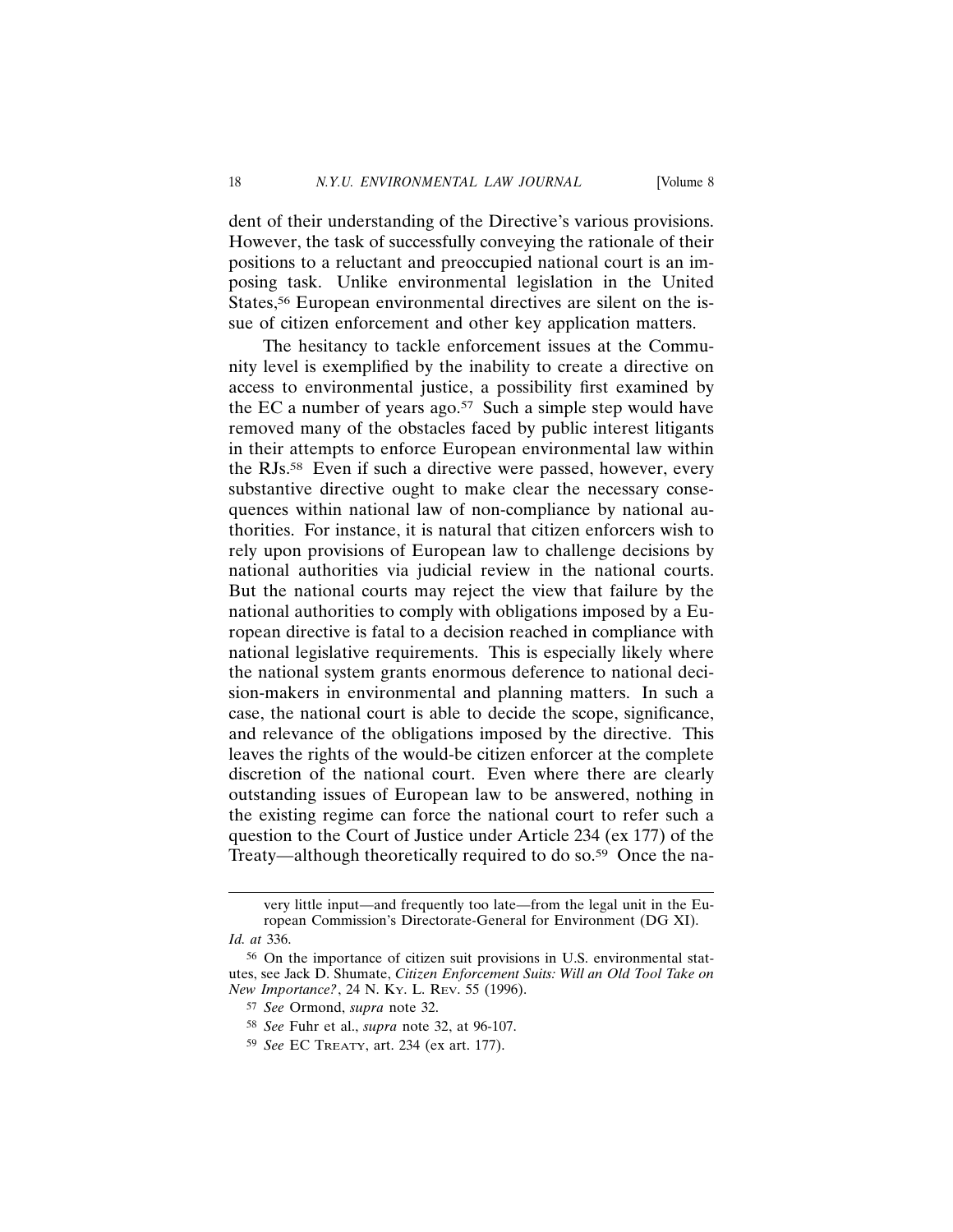tional court finds that it does not need the Court of Justice's view on a particular question, the matter rests.

#### C. *Myths of EC Law Effectiveness*

At least from the time of *Flaminio Costa v. ENEL*, 60 it was the clear intention of the Court of Justice that the European Community function not like a group of nations, but as a supranational entity, with direct lines of central authority and possessed of full law-making power.<sup>61</sup> Domestic law was to give way to Community law. In *Costa*, the court set out the terms of the new legal hierarchy: where Community law conflicted with national law, the national court would have to give effect to the Community law:

By creating a Community of unlimited duration, having its own institutions, its own personality, its own legal capacity and capacity of representation on the international plane and, more particularly, real powers stemming from a limitation of sovereignty or a transfer of powers from the States to the Community, the Member States have limited their sovereign rights, albeit within limited fields, and have thus created a body of law which binds both their nationals and themselves.

The integration into the laws of each Member State of provisions which derive from the Community, and more generally the terms and the spirit of the Treaty, make it impossible for the States, as a corollary, to accord precedence to a unilateral and subsequent measure over a legal system accepted by them on a basis of reciprocity.<sup>62</sup>

Despite this pronouncement, there are no safeguards to ensure that Community law governs in reality, especially in non- "economic integration" areas. There is a sense that the Court of Justice presides over an ethereal legal empire, focused on the symmetry of divine forms. Would-be environmental litigants in RJs know this judicial construct of "impossibility" is fictional. If anything, Community enthusiasm for the retention of national differences in legal approaches has become pronounced in the areas of public interest law where it is least appropriate. It may

<sup>60</sup> Case 6/64, Flaminio Costa v. ENEL, 1964 E.C.R. 585.

<sup>61</sup> For a discussion about myth-making in European Community law generally, see EUROPE'S OTHER: EUROPEAN LAW BETWEEN MODERNITY AND POSTMODERNITY (Peter Fitzpatrick & James Henry Bergeron eds., 1998); PE-TER FITZPATRICK, THE MYTHOLOGY OF MODERN LAW (1992). In the former collection, see especially James Henry Bergeron, *An Ever Whiter Myth: The Colonization of Modernity in European Community Law*, 3-26.

<sup>62</sup> *Flaminio Costa*, 1964 E.C.R. at 593-94.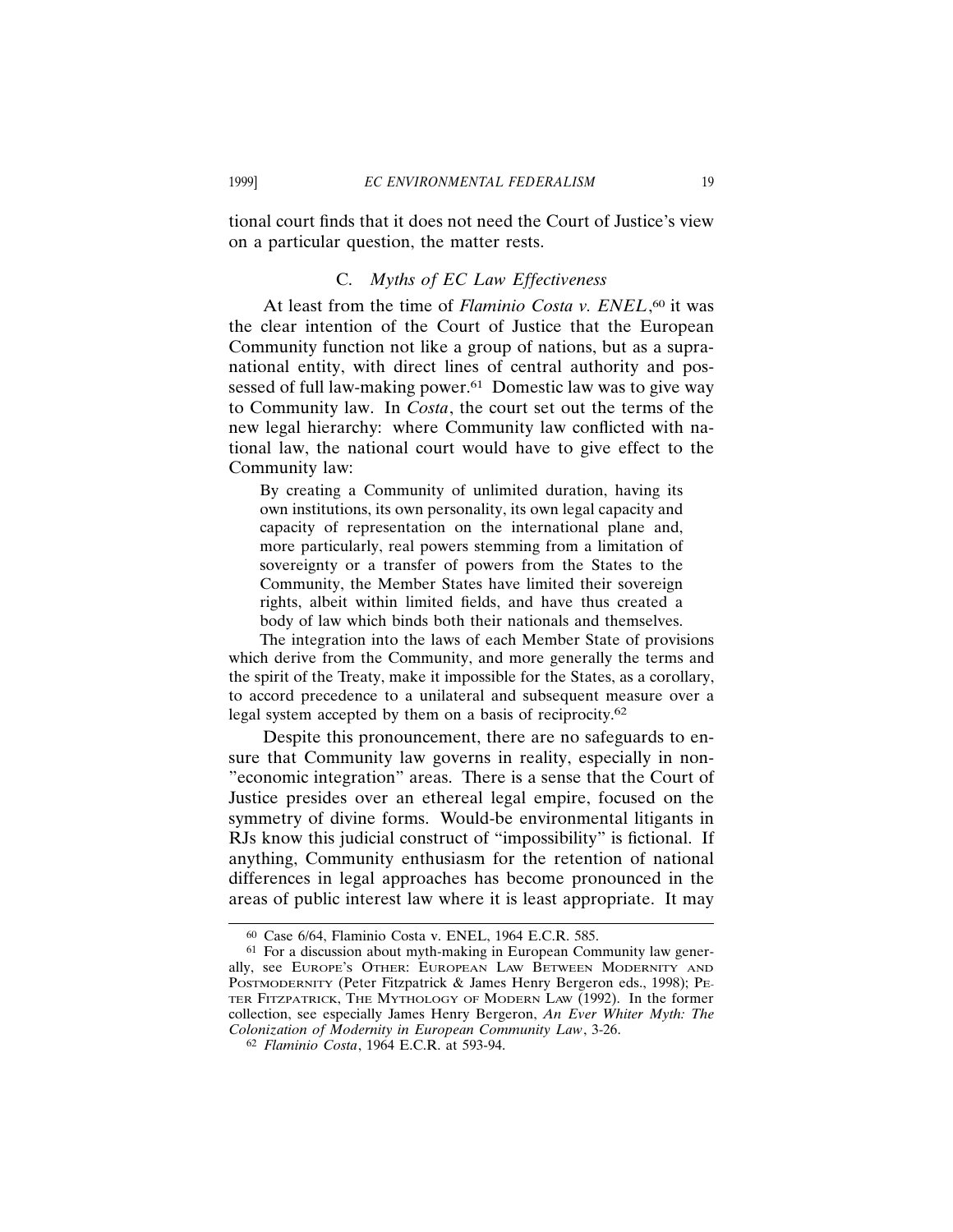be that the Community does not have the necessary conviction in these areas, or that environmental questions in particular do not constitute a core preoccupation of the Community elites as a whole, quite apart from the goodwill and dedication of Directorate-General XI.63

Typically, a variety of interest groups make identifiable inputs into the national legislative drafting process. In the case of environmental law, business and industry federations would be competing with citizens groups and NGOs for representation of their interests within the terms of the legislation. Regardless of the inequality in such a struggle, its terms would be familiar to interested observers. In the case of EC legislation, as indicated above, the legislative dilution comes largely as a response to negative reactions by Member States.64 These Member State representatives are under no obligation to advertise their own negotiating position to interested national citizens. Such mandatory consultation would be a more appropriate means of implementing the stated goal of subsidiarity than leaving the enforcement section of Community directives blank. It is no accident that without such a process one is left with ambitiously conceived directives, completely lacking in means of practical implementation. The concept of subsidiarity often provides the means of papering over these legal cracks.

Furthermore, it is not typically acknowledged that the lack of the typical legislative process surrounding the development of Community environmental law causes a reflexive hostility when these laws land, in their final incarnation, in the midst of unconditioned national regimes. When, as in the case of environmental directives, the assumptions contained in the directives concerning limitations on the exercise of private property rights conflict with long-standing national elite attitudes towards the freedom and power of propertied interests, it is likely that the national legal regime will find ways of resisting the externally imposed changes.

<sup>63</sup> Directorate-General XI is the section of the European Commission charged with monitoring the implementation of European environmental law across the Community.

<sup>64</sup> As pointed out by Chalmers, *supra* note 12, there is lobbying of the Community institutions by industry pressure groups concerned about the content of environmental legislation. But the more inscrutable resistance comes from Member States themselves who fear being bound to new environmental laws at Community level, yet whose negotiating position in the Community context is scarcely accessible to their national public.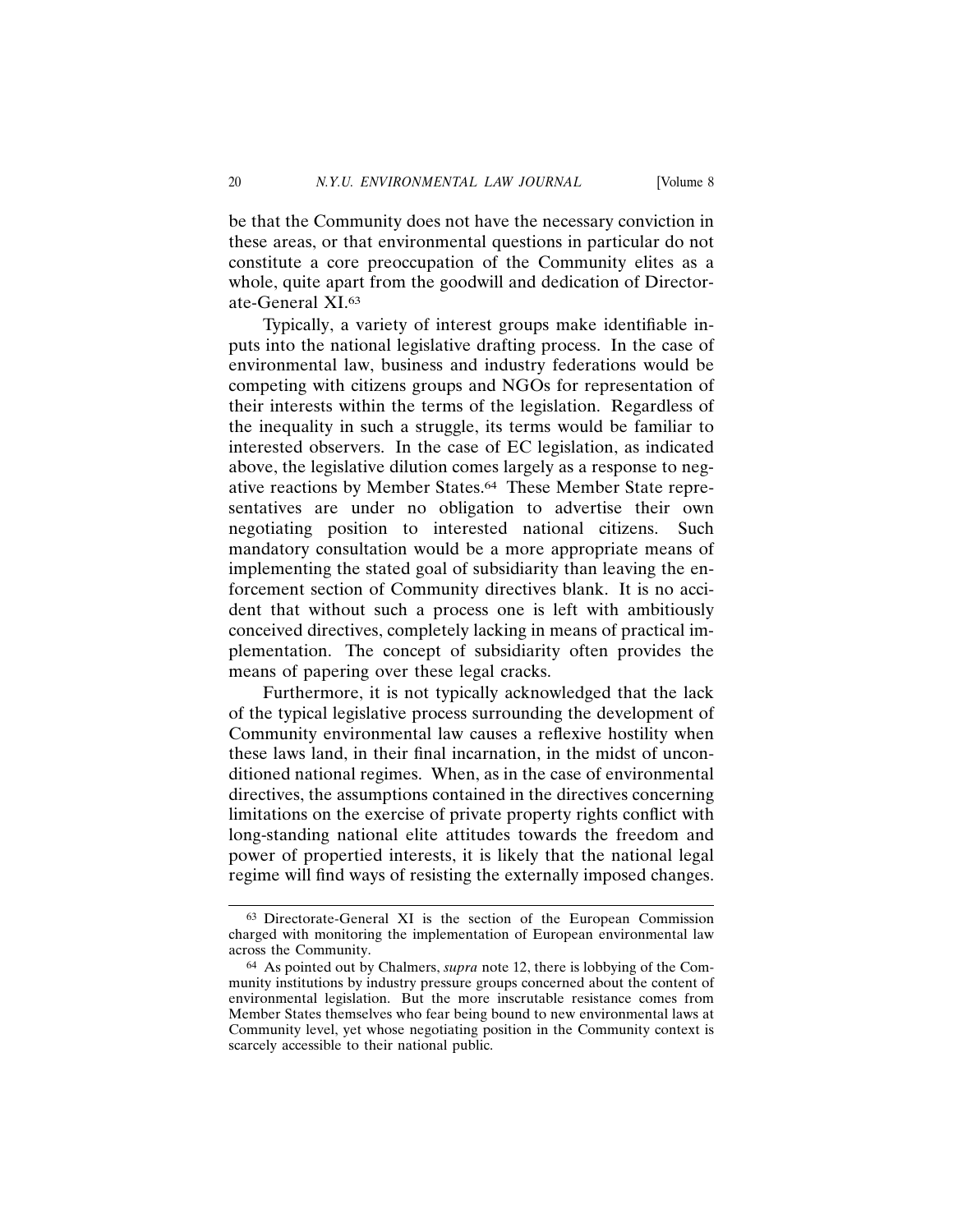Since this in essence creates an incentive for traditionally powerful parties to evade the terms of the new environmental law coming from without, environmental pressure groups and litigants may be left in a worse state than without any European legislation. In one sense, European environmental law is a fig leaf both for the Commission, which can blame lack of national action on the national authorities, and the national government, which can create the impression of being in "full compliance" with European law, despite the fact that national courts and the Court of Justice may be far apart on key interpretive matters.

#### II

## IRELAND AS AN RJ

Ireland may be studied as one example of an RJ—a state where little environmental law and little industrial development existed before EC entry in 1973.<sup>65</sup> Since that time, many environmental directives have found their way into Irish legislation and regulations, yet they have had little impact in the Irish courts, which remain fixated on their own national standards and conception of judicial review.

It may be that, as with social legislation, environmental legislation should be the end product of a long national battle. Without this process, the new legislation would appear "dropped in" from above, and provoke a greater degree of resistance than otherwise would have been present. Government spokespersons and mainstream commentators emphasize Ireland's supposedly superior record on implementation of these new laws.<sup>66</sup> How-

<sup>65</sup> *See generally* YVONNE SCANNELL, ENVIRONMENTAL & PLANNING LAW (1995).

<sup>66</sup> *See, e.g.*, *id.* (describing the functioning of the environmental impact assessment directive in Ireland). Referring to the national thresholds for socalled Annex II projects whose assessments are only carried out in the event the specific project is likely to have significant effects on the environment, Scannell writes:

Much can be said about these thresholds or criteria. Environmentalists argue that they are too lenient; developers sometimes take the opposite view. A cursory comparison with the thresholds and criteria adopted in other Member States, however, indicates that the Minister has subjected far more projects to mandatory EIA than many other Member States and that the thresholds triggering the obligation to submit environmental impact statements are comparatively low in Ireland for most projects.

*Id.* at 294 (footnote omitted). Two key points are rarely raised in Irish commentary. First, there is a major difference between simply "submitting an impact statement" along with the application for a development and carrying out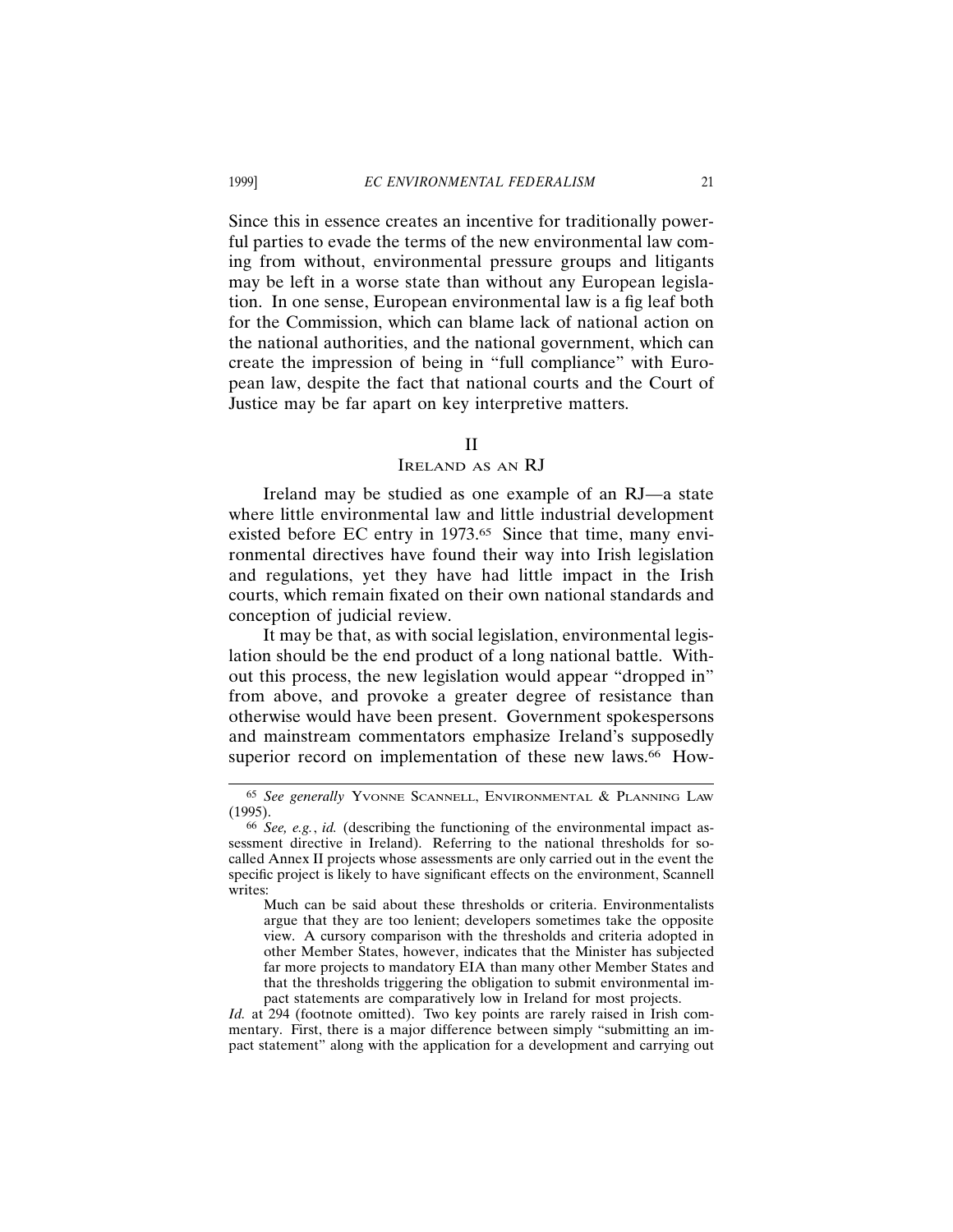ever, European environmental law is not being applied with any great rigor, nor is there current legal debate regarding reconciliation of domestic substantive and procedural laws with EC directives.

Serious planning and environmental law of a domestic variety are all but non-existent in Ireland.67 Moreover, there is a strong tradition of deference to property rights that does not yield easily to European incursions. A national court within the EC that is determined to evade the full implications inherent in the directive can do so with relative ease. That this issue has not been confronted by the European institutions is a matter of Community political diffidence towards the Member States. European *realpolitik* militates against EC-level oversight of the implementation of environmental directives.<sup>68</sup>

What follows is an analysis of the application of two important and ambitious directives, the Environmental Impact Assessment (EIA) Directive<sup>69</sup> and the Habitats Directive,<sup>70</sup> within the

67 In the land use context, see Sara Dillon, *Vulnerable Landscapes and the Inadequacy of the Irish Planning Acts*, 18 DUBLIN U. L.J. 102 (1996).

68 *See* Martin, *supra* note 40 (discussing the problem of Community-level oversight and enforcement). Martin states:

There has been some discussion, yet no concrete proposal, on whether it would be appropriate to give competence to Community inspectors to control enforcement of EC environmental legislation in the Member States. There are also discussions on whether the European Environmental Agency could be conferred enforcement powers. The task of the European Environmental Agency, which was created in 1990, but began to function only recently, is presently to collect information on the state of the environment in the European Union. The task of the Environmental Agency may be redefined in two years, and it might cover enforcement actions. The role of the Commission and/or the European Environment Agency in enforcement of EC environmental legislation would not be, however, a complete substitute for Member State's enforcement actions. *Id*. at 702.

69 Council Directive 91/11/EC of 3 March 1997 amending Directive 85/337/ EC on the Assessment of the Effects of Certain Public and Private Projects on the Environment, 1997 O.J. (L 073) 5 [hereinafter 1997 Directive]; Council Directive 85/337/EC of 27 June 1985 on the Assessment of the Effects of Certain Public and Private Projects on the Environment, 1985 O.J. (L 175) 30 [hereinafter EIA Directive].

Since all the Irish case law, and all pronouncements to date of the Court of Justice, deal with the 1985 version of the EIA Directive, this study will be confined to an examination of those provisions. Although the 1997 changes to the EIA Directive did require Member States to take certain issues into account

a genuine environmental assessment. Second, the national courts have consistently refused to become involved in the application of the EIA Directive in Ireland.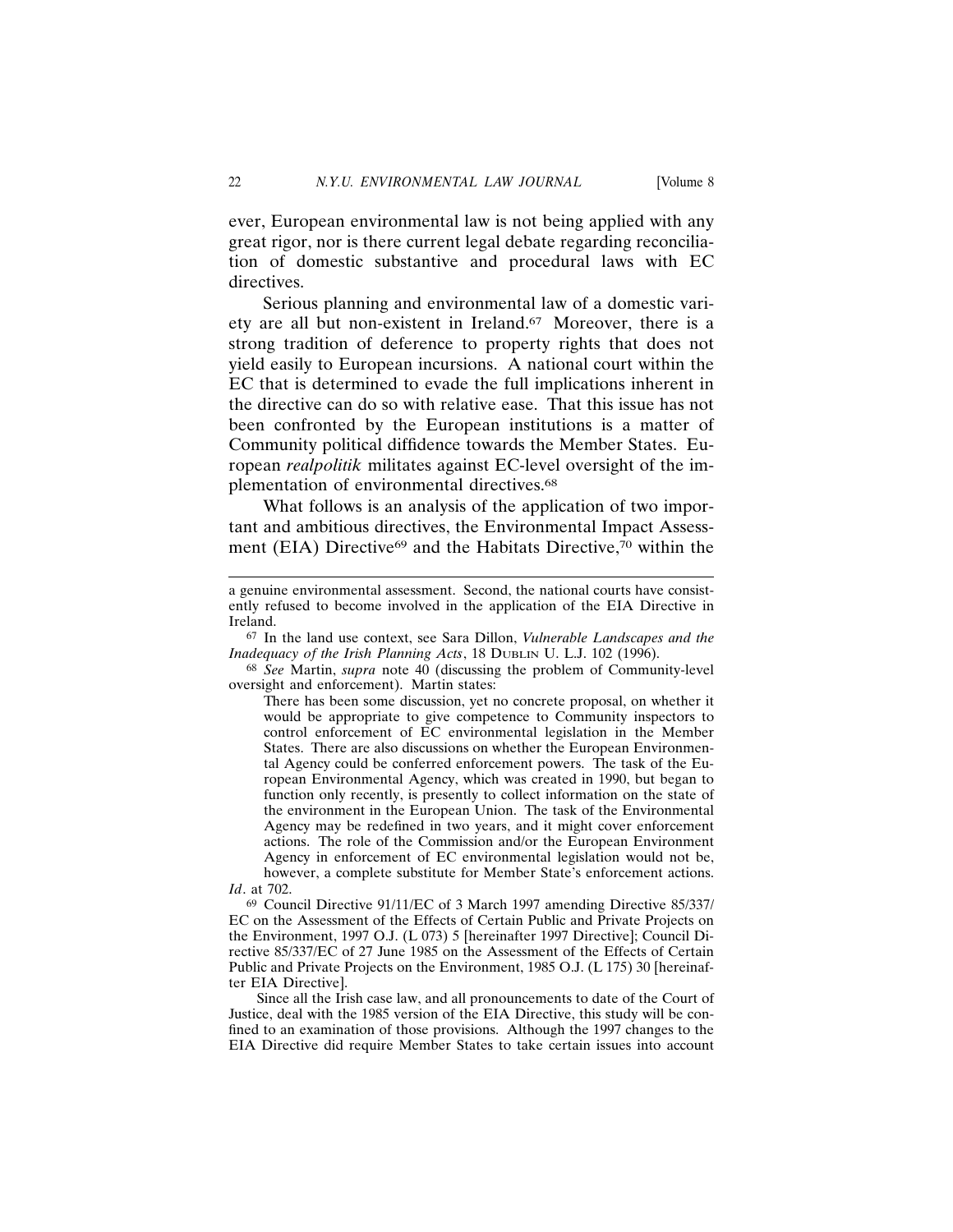RJ of Ireland.<sup>71</sup> As will be seen, those seeking the invocation of the directives in enhancing environmental protection have encountered insurmountable obstacles.

#### A. *The Environmental Impact Assessment Directive in Ireland*

EIA law has its conceptual roots in the National Environmental Policy Act (NEPA),<sup>72</sup> promulgated in the United States in 1970.73 NEPA was intended to enhance protection of the human environment by requiring official decision-makers to take potential adverse effects on the environment into account during the decision-making process.74 In fulfilling its intention it has generated important environmental litigation.75 While NEPA created

As will be shown, the Irish courts have been consistently unwilling to assume the role of examining whether or not an EIA should have been carried out but was not. It is nearly unthinkable that an Irish court would invalidate a permission for such a reason. Invalidation on these precise grounds has occurred in only one case, and it involved a failure to honor the national thresholds far less for a reason such as the inadequacy of an EIS. *See* Shannon Regional Fisheries Board v. An Bord Pleanála, 1993 No. 281 J.R., (Ir. H. Ct. Nov. 17, 1994) (Transcript) (LEXIS, Irelnd Library, Cases File).

70 Council Directive 92/43/EC of 21 May 1992 on the Conservation of Natural Habitats and of Wild Fauna and Flora, 1992 O.J. (L 206) 7 [hereinafter Habitats Directive].

71 It is not my intention to suggest that Ireland is the only RJ in Europe, nor the worst RJ. However, it is a jurisdiction wherein the role of the environmentalist is particularly precarious, and where the deference of the national courts towards both administrative decisions and propertied interests, is deeply entrenched.

72 42 U.S.C. §§ 4321-4347 (1994).

73 For a comparison between NEPA and Europe's EIA Directive, see William Murray Tabb, *Environmental Impact Assessment in the European Community: Shaping International Norms*, 73 TUL. L. REV. 923 (1999).

74 *See* 42 U.S.C. § 4331.

75 There have been a number of relevant pronouncements on NEPA by the U.S. Supreme Court. *See, e.g.*, Kleppe v. Sierra Club, 427 U.S. 390 (1976). The Court declared:

Neither the statute nor its legislative history contemplates that a court should substitute its judgment for that of the agency as to the environmental consequences of its actions. The only role for a court is to insure that the agency has taken a "hard look" at environmental consequences; it cannot "interject itself within the area of discretion of the executive as to the choice of the action to be taken."

*Id*. at 410 n.21 (citations omitted). As will be shown *infra*, the Irish courts have refused to involve themselves in the basic question of whether the decision-

when making the numerical determination regarding thresholds or, alternatively, to conduct a project by project determination of whether there were likely to be significant effects, these amendments in no way provided a remedy for plaintiffs in RJs who ask their national courts to ensure that procedures required by the Directive have been followed.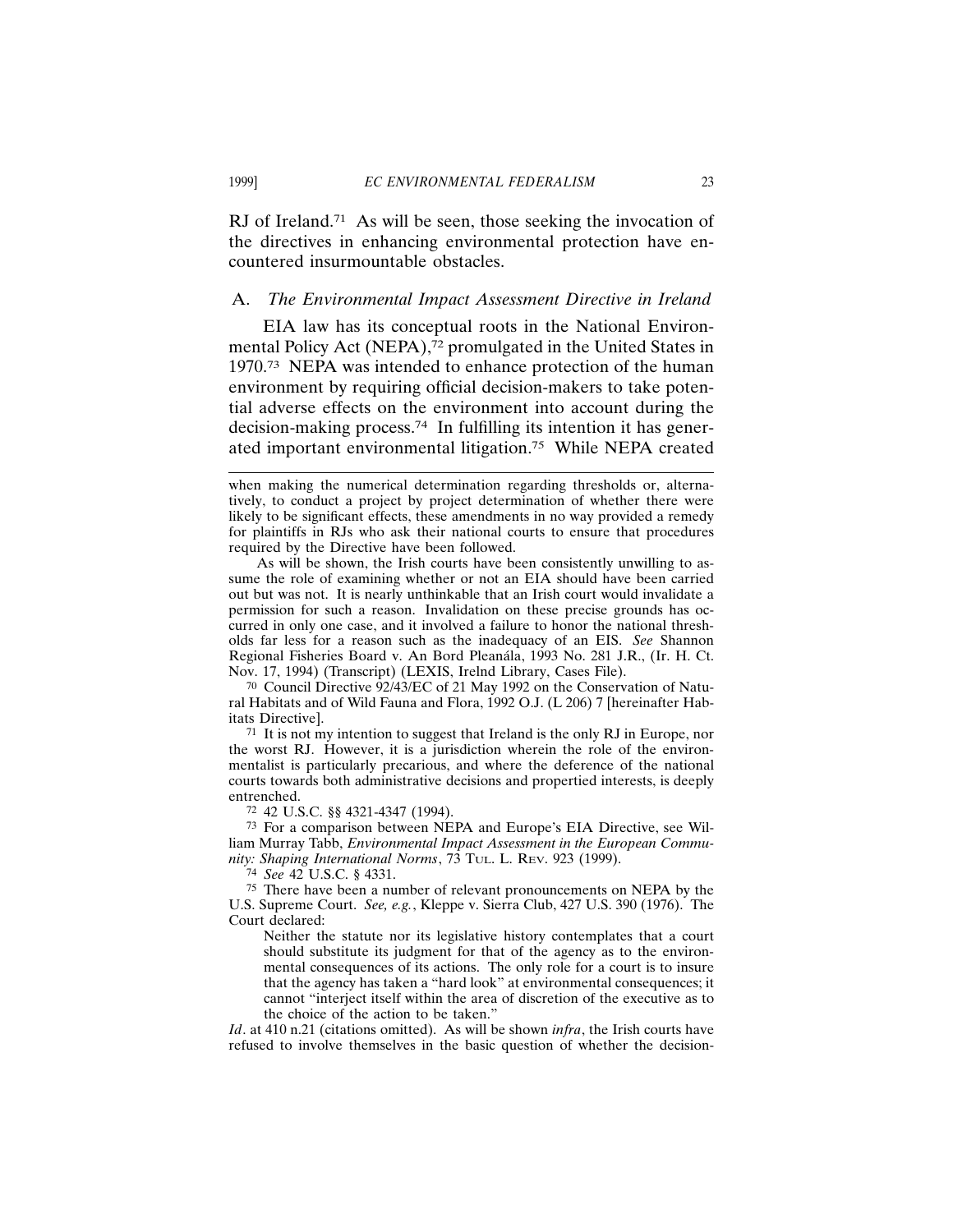an essentially *procedural* requirement, it was an act with ambition.76 In the United States, agency decisions challenged on NEPA grounds were treated from the earliest days as eminently reviewable.77

Similarly, EIA law is a highly significant, if limited, type of environmental law.78 Although it is well-recognized that EIA law does not ensure environmentally sound decisions even after

*Id*. at 227 (citations omitted). *See* Marsh v. Oregon Natural Resources Council, 490 U.S. 360, 371 (1989).

The important point here is that the U.S. courts will review the record to see whether the agency has honored its obligation to consider the environmental effects identified in the environmental impact study. It is also crucial to understand that in a not inconsiderable number of cases, the U.S. courts have invalidated permission as a natural consequence of failure to honor these procedural obligations.

76 *See* PLATER ET AL., ENVIRONMENTAL LAW AND POLICY: NATURE, LAW AND SOCIETY 596-655 (1992) (writing at 596 that "NEPA is a broad stop-andthink, disclose-to-the-public administrative law. . . . Its operative terms require agencies to contemplate the context and consequences of their actions before acting. . . . Public disclosure is NEPA's complementary mandate. . . ."). Section 102 of NEPA, which contains the principal obligations, requires that the relevant agency carry out a systematic assessment of potential environmental impacts and that alternatives to the proposal be considered. *See id.* at 598.

77 *See, e.g.*, *supra* note 75 (citing notable U.S. Supreme Court cases involving NEPA).

78 The preamble to the Directive states that it is European policy to prevent the creation of pollution at the source, rather than trying to counteract ill effects ex post, and also to take environmental matters into account at the earliest possible stage across the Community. All projects, public and private, likely to have significant effects on the environment fall within the ambit of the Directive. *See* EIA Directive, *supra* note 69, preamble, at 30-32, .

The Directive states that development consent for such projects is to be granted only after prior assessment of the likely affects. *See id.* Under the European scheme, it is the developer who provides the information on effects to the decision maker, although this information may be supplemented by the relevant authorities and by interested members of the public. *See id*.

Article 2 of the Directive states: "Member States shall adopt all measures necessary to ensure that, before consent is given, projects likely to have significant effects on the environment by virtue *inter alia* of their nature, size or location are made subject to an assessment with regard to their effects." EIA Directive, *supra* note 69, art. 2, at 33.

maker has in fact taken the "hard look"; *see also* Stryker's Bay Neighborhood Council v. Karlen*,* 444 U.S. 223 (1980). The Court declared:

In *Vermont Yankee Nuclear Power Corp. v. NRDC*, we stated that NEPA, while establishing "significant substantive goals for the Nation," imposes upon agencies duties that are "essentially procedural." As we stressed in that case, NEPA was designed "to insure a fully informed and well-considered decision," but not necessarily "a decision the judges of the Court of Appeals or of this Court would have reached had they been members of the decisionmaking unit of the agency."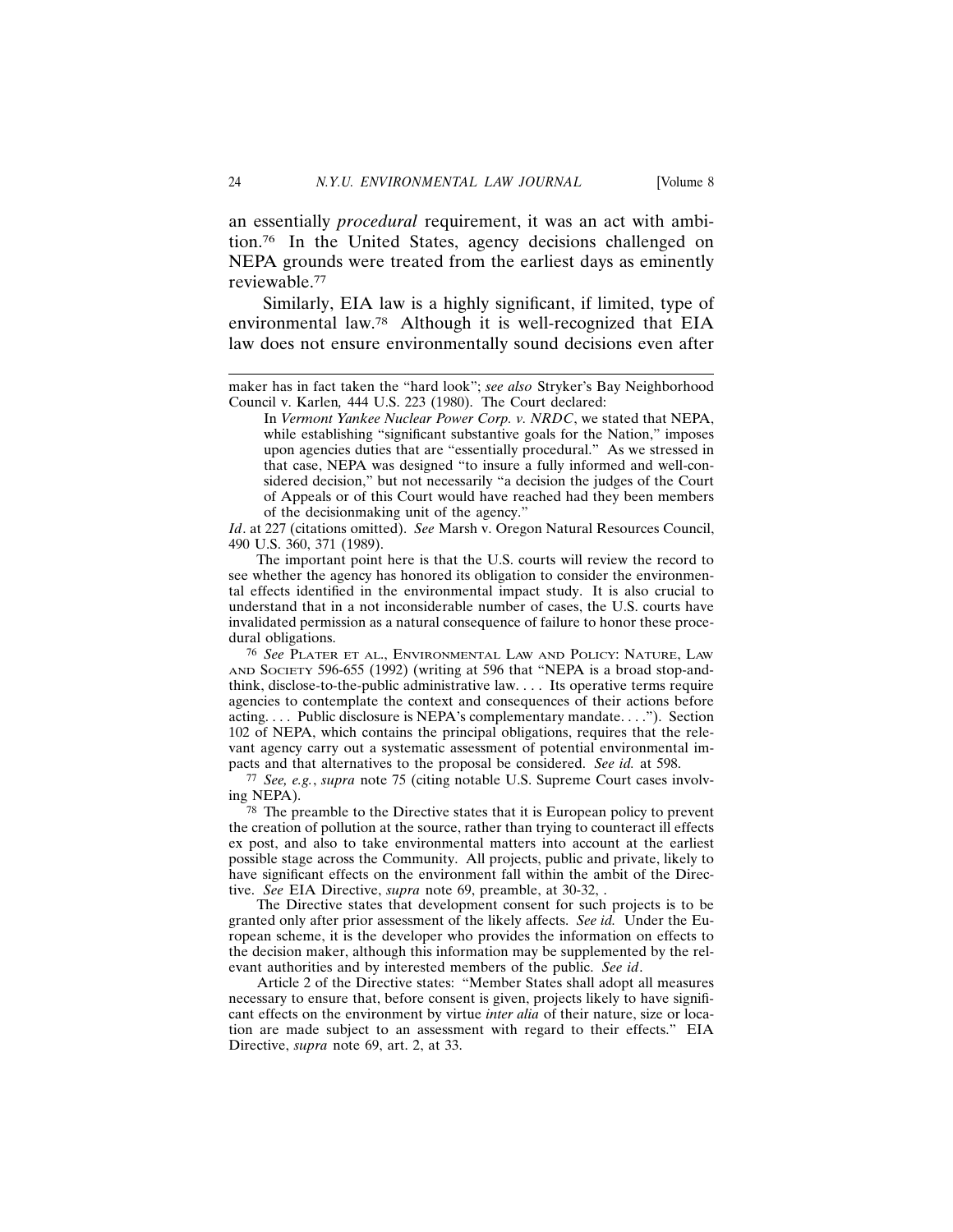numerous environmental problems have been properly identified, the assessment process itself has brought about a procedural revolution in the methodology of decision-making. EIA law, as originally conceived, does give procedural guarantees, even though it stops short of providing judicial review of the ultimate decision on whether or not to allow a particular project.

For EIA law to have practical effect, it must allow for review of the procedures culminating in a particular development decision. Failure to produce an Environmental Impact Study (EIS), or to carry out an environmental assessment on the part of the relevant decision-makers, must render the decision itself void. Otherwise, EIA law is merely an unenforceable guideline for the decision-maker, with ultimate compliance within the unencumbered discretion of the decision-maker.

The Irish courts have virtually never applied the European EIA Directive.79 It can be assumed that the EIA Directive was

To this end Member States may *inter alia* specify certain types of projects as being subject to an assessment or may establish the criteria and/or thresholds necessary to determine which of the projects of the classes listed in Annex II are to be subject to an assessment in accordance with Articles 5 to10.

*Id.* Annex II includes a wide variety of project types, such as agricultural developments, extractive industries, manufacturing, infrastructural developments, dams, marinas, as well as urban developments, hotel complexes, and waste disposal sites. *See id.* Annex II, at 40-44.

In implementing the Directive, Ireland has followed a similar model to the U.K., in that for Annex II projects it has tended to establish numerical size thresholds above which EIAs are considered necessary. *See* Irish Implementing Regulations European Communities (Environmental Impact Assessment) Regulations, 1989 (S.I. No. 349), and European Communities (EIA) (Amendments) Regulations, 1994 (S.I. No. 84); *see also*, Local Government (Planning and Development) Regulations, 1994 (S.I. No. 86).

79 In the earliest Irish case on the EIA Directive, *Browne v. An Bord Plean´ala*, [1989] I.L.R.M. 865 (Ir. H. Ct.), the High Court, while determining that the directive could not be implemented in national law through a mere circular letter, also made a number of statements which foreshadowed a persistently

Article 3 sets out exactly what the assessment must describe and assess. *See id.* art. 3, at 33-34. Included on this list are the effects on humans, fauna and flora, water, air, the landscape and the cultural heritage. *See id*.

Article 4 is the problematic and legally difficult part of the directive. It indicates the classes of project subject to an EIA. *See id.* art. 4, at 34. Projects listed in Annex I must be made subject to an assessment. *See id*. art. 4(1), at 34. These are all large projects with per se effects on the environment, such as oil refineries, power stations, motorways, toxic waste sites, etc. *See id.* Annex I, at 39. Article 4(2) complicates matters. This provision states that projects of the classes listed in Annex II shall be made subject to an assessment "where Member States consider that their characteristics so require." *Id.* art. 4(2), at 34. It continues: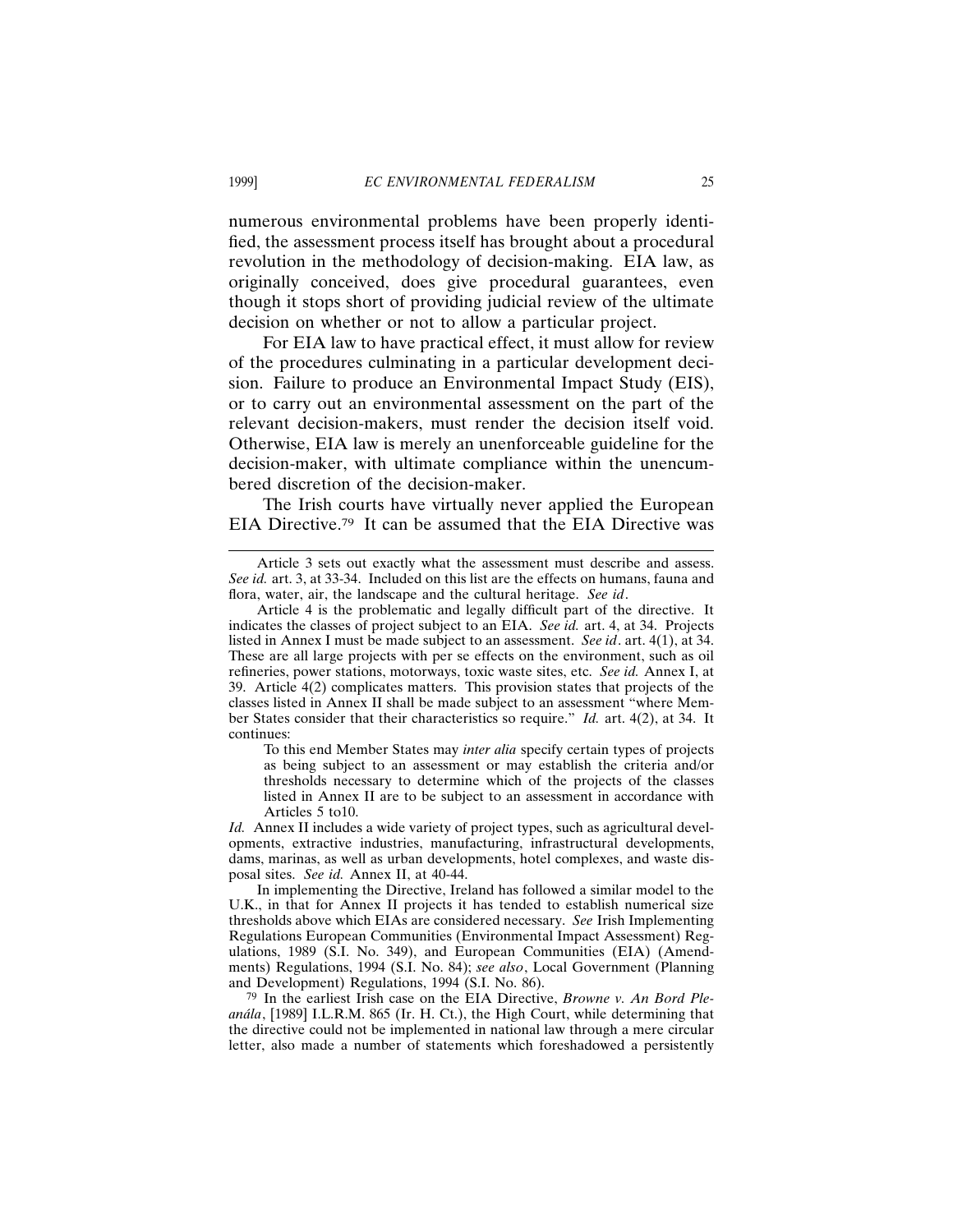intended to allow citizens within Member States to call upon their national courts to invalidate decisions when the requisite process was not followed.80 In Ireland, although public interest plaintiffs have predictably proceeded to the national court to ensure the full application of the Directive, the national courts have responded with apparent bewilderment and hostility. The Directive has been treated for all practical purposes as unenforceable in the Irish courts.

Considering that the EIA Directive needed to be coherent and enforceable across the EC, its contents are oddly silent on the issue of enforceability. Given its stated purpose, one could infer from the scheme of the directive that failure of the Member State to comply with the obligations of the directive would be fatal to an official decision.<sup>81</sup> Additionally, one could also infer that any interested person or party with sufficient interest in the environment should be able to enforce the Directive's terms.82 Unfortunately, the Irish courts have instead folded the Directive back into the terms of national standards of review generally applicable to administrative decision-making on environmental issues. Even though the standards are notoriously deferential, the courts have neither analyzed the relationship between traditional standards of review and the content of this new environmental

*Id*. (footnote omitted).

negative approach taken by the Irish courts to the EIA Directive in later years. The High Court in *Browne* declared that the Planning Appeals Board cannot be held responsible for a failure of the State to implement the directive, "if failed they have." *Id.* at 874. The *Browne* court further makes the determination that "there is no justification for the basic premise relied upon by the applicants which is that the need for an Environmental Impact Statement with specific information is a condition precedent to a valid application for planning permission." *Id.* at 875.

<sup>80</sup> *See* Fuhr et al., *supra* note 32, at 76. Fuhr states:

Rights of members of the general public or of public interest groups to the correct implementation of environmental law do exist in the legal systems of some Member States and partly already in EC law. Apart from procedural rights guaranteed by EC Directives, such as the right of the public to participate in proceedings for environmental impact assessment and freedom of access to information on the environment, the ECJ has confirmed in recent judgments that EC law also confers substantive rights in certain areas of environmental protection. . . . In addition, in the *Factortame* case, the ECJ emphasised that national courts are under a duty to set aside any national legal provision which might prevent, even temporarily, EC rules from having full force and effect.

 $81$  The Preamble to the Directive evidences an effort at prevention, rather than a reactionary intent. *See* EIA Directive, *supra* note 69, preamble, at 30-32.

<sup>82</sup> *See id.* preamble, arts. 6, 9, at 30-32, 35-36.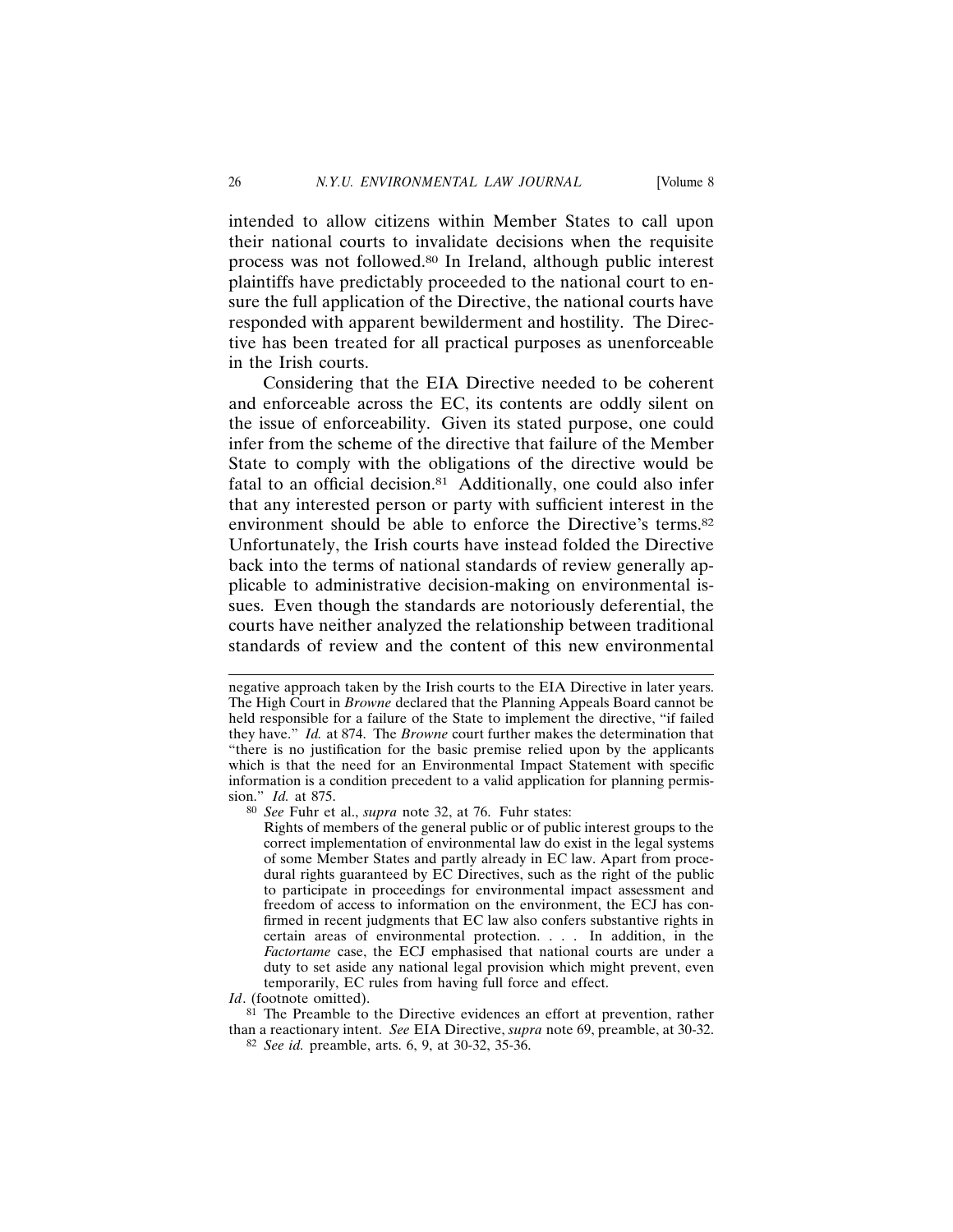law. Even more surprising, nor have they allowed reference of any related question to the European Court of Justice.

As the ultimate court, the European Court of Justice's pronouncements regarding EC environmental directives are of obvious importance. Unfortunately, when faced with the opportunity to rule on the EIA Directive, the court has said the right things, but in a manner so vague as to be virtually unusable by environmental plaintiffs in the Member States. Through completion of this study, the Court of Justice had dealt with the EIA Directive in three principal cases.83 Of these, *Kraaijeveld BV v. Gedepudteerde Staten van Zuid-Holland* is the most relevant to this analysis because it addressed the question of whether a citizen can rely on Article 4(2) of the directive in the "sub-threshold" situation<sup>84</sup> in order to challenge a decision of the relevant national authority before the national court.85 It was also the controlling case at the time of the Irish litigation discussed below.

*Kraaijeveld* involved a conflict between the Dutch government and a Dutch citizen (Kraaijeveld) who challenged a decision to allow a particular development. The Commission and Kraaijeveld argued that Member States' size thresholds were only designed to facilitate examination of a proposed project for the purpose of determining whether it should undergo an EIA while leaving in place the fundamental obligation imposed by Article  $2(1)$  of the Directive;<sup>86</sup> thus, all projects likely to have significant effects on the environment had to be assessed. The

<sup>83</sup> *See* Case 431/92, Commission v. Germany, 1995 E.C.R. I-2189; Case 133/ 94, Commission v. Belgium, 1996 E.C.R. I-2323; Case 72/95, Kraaijeveld BV v. Gedepudteerde Staten van Zuid-Holland, 1996 E.C.R. I-5403. Two cases have recently been handed down: Case C-435/97, World Wildlife Fund (WWF) v. Autonome Sektion fur die Provinz Bozen (Sep. 16, 1999) (1999 ECJ CELEX LEXIS 1966) and Case C-392/96, Commission v. Ireland (Sep. 21, 1999) (1999 ECJ CELEX LEXIS 2607). For a discussion of *Commission v. Ireland*, see *infra* Part III.

<sup>84</sup> This situation occurs in the case of an Annex II project that does not reach the size threshold set by the national authorities that would guarantee an assessment being carried out. *See* EIA Directive, *supra* note 69, Annex II, at 40-44.

<sup>85</sup> In *Kraajeveld*, a plan by a Dutch local authority to reinforce certain dykes was adopted without an environmental assessment being carried out. *Kraaijeveld*, 1996 E.C.R. at I-5439-41. The changes brought about by the plan would have led to a situation where the plaintiff company would be cut off from a navigable waterway. *See id.* Kraaijeveld brought an action in the national court seeking annulment of the decision. A key issue was the fact that there had been no EIA carried out pursuant to the EIA Directive. *See id.*

<sup>86</sup> *See id.* at I-5420-21.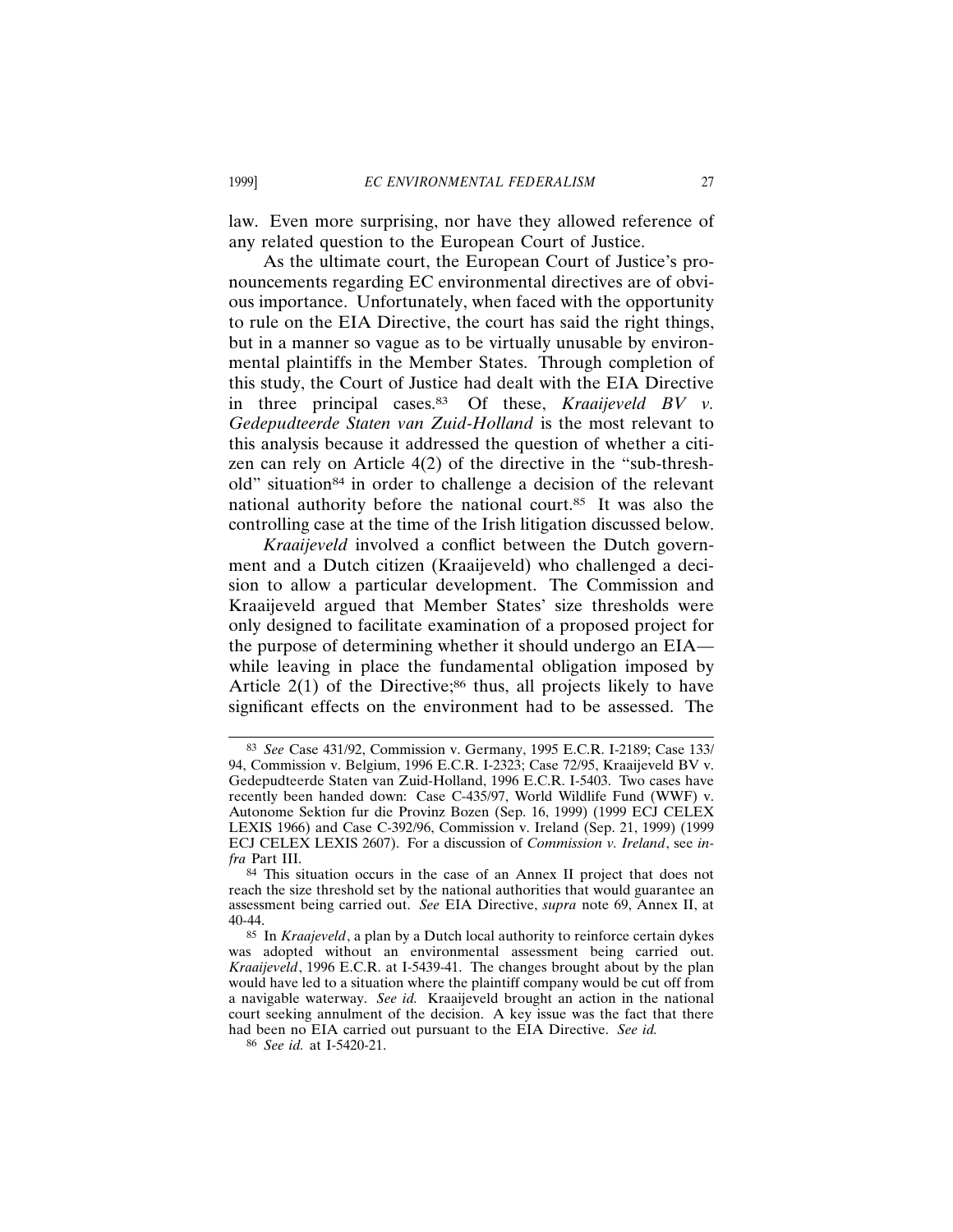Dutch government argued that projects falling below its threshold were *per se* not likely to have significant effects on the environment and that it was within the discretion of the national authorities to make that determination.87 Thus, the Court of Justice was required to determine whether the action of the national authorities could be challenged in cases where significant environmental effects allegedly were associated with such projects, and yet the national authorities had set the thresholds in a way as to exclude such projects. Essentially, the court was asked to define the limits of residual national discretion granted to Member State authorities in setting thresholds under Article 4(2) of the directive.

The Court of Justice rendered a decision for the most part favorable to the Commission.<sup>88</sup> The court declared:

[A]lthough . . . Article 4(2) of the directive confers on Member States a measure of discretion to specify certain types of projects which will be subject to an assessment . . ., the limits of that discretion are to be found in the obligation set out in Article 2(1) that projects likely, by virtue *inter alia* of their nature, size or location, to have significant effects on the environment are to be subject to an impact assessment.<sup>89</sup>

Further, the Court of Justice stated that when a Member State sets a threshold, its discretion is exceeded "unless all projects excluded could, when viewed as a whole, be regarded as not being likely to have significant effects on the environment."90 With respect to invocation of the directives before the national court, the court declared:

[I]n particular, where the Community authorities have, by directive, imposed on Member States the obligation to pursue a particular course of conduct, the useful effect of such an act would be weakened if individuals were prevented from relying on it before their national courts, and if the latter were prevented from taking it into consideration as an element of

<sup>87</sup> *See id.* at I-5420.

<sup>88</sup> The court did not, however, go as far as Kraaijeveld and the Commission had hoped. The Commission argued that the existence of thresholds did not relieve the national authority of the obligation to examine each project to see if it was likely to have significant effects, and thus require an assessment to be carried out. *See id.* at I-5448-49.

<sup>89</sup> *Id*. at I-5450.

<sup>90</sup> *Id.* at I-5451. This is a telling example of the opacity of much European case law. To whom will the Member State authorities ever be asked to demonstrate this, and under what circumstances?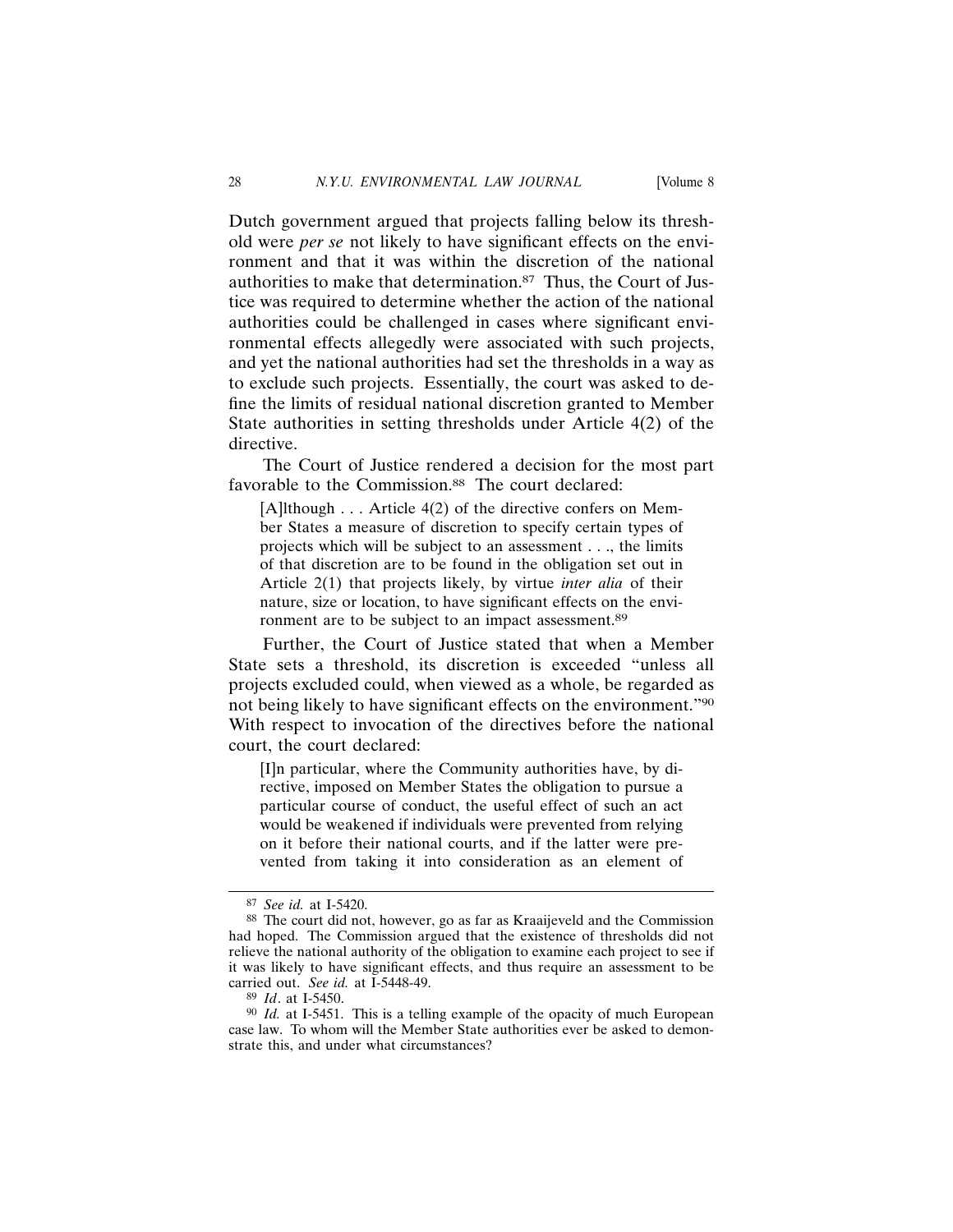Community law in order to rule whether the national legislature, in exercising the choice open to it as to the form and methods for implementation, has kept within the limits of its discretion set out in the directive.<sup>91</sup>

The pronouncement seems to demand that the exercise of national discretion under Article 4(2) be analyzed, however the Irish courts have refused to engage in such an exercise. Opponents of the full application of the directive in Ireland have seized upon two phrases within the *Kraaijeveld* decision to question whether it is in fact applicable in cases where applicants are challenging individual decisions to grant permission.<sup>92</sup> Challenges to individual permissions would seem to be the most obvious form of legal action under the EIA Directive. The Court of Justice could have used clear language that would have indicated to national courts that they are required to consider individual challenges to permissions for development and to evaluate the

<sup>91</sup> *Id*. at I-5452

<sup>92</sup> First, the question as formulated by the Dutch court to be referred to the European Court of Justice under Article 234 (ex 177) read as follows:

Must Article  $2(1)$  and Article  $4(2)$ ... be interpreted as meaning that where a Member State in its national implementing legislation has laid down specifications, criteria or thresholds for a particular project covered by Annex II in accordance with Article  $4(2)$ ..., but those specifications, criteria, or thresholds are incorrect, Article 2(1) requires that an environmental impact assessment be made if the project is likely to have "significant effects on the environment. . .?

*Kraaijeveld*, 1996 E.C.R. at I-5440-1. Opponents have seized on this in their maintaining that the Irish thresholds were not "incorrect," and thus that the Kraaijeveld case did not apply. It seems clear that "incorrect" here can only refer to the tendency of the thresholds in question to exclude projects that should not be excluded. Second, the court stated:

In a situation such as the present, it must be accepted that the Member State concerned was entitled to fix criteria relating to the size of dykes in order to establish which dyke projects had to undergo an impact assessment. The question whether, in laying down such criteria, the Member State went beyond the limits of its discretion cannot be determined in relation to the characteristics of a single project. It depends on an overall assessment of the characteristics of projects of that nature which could be envisaged in the Member State.

*Id.* at I-5450-51. This sort of ambiguity facilitates interpretations of the Court of Justice's language that are not consistent with the expressed intent of the Directive. For example, a national court could understand the Court of Justice to be implying that no challenge to an individual project can precipitate an examination of whether the Member State authorities properly exercised their discretion under Article 4(2) of the Directive.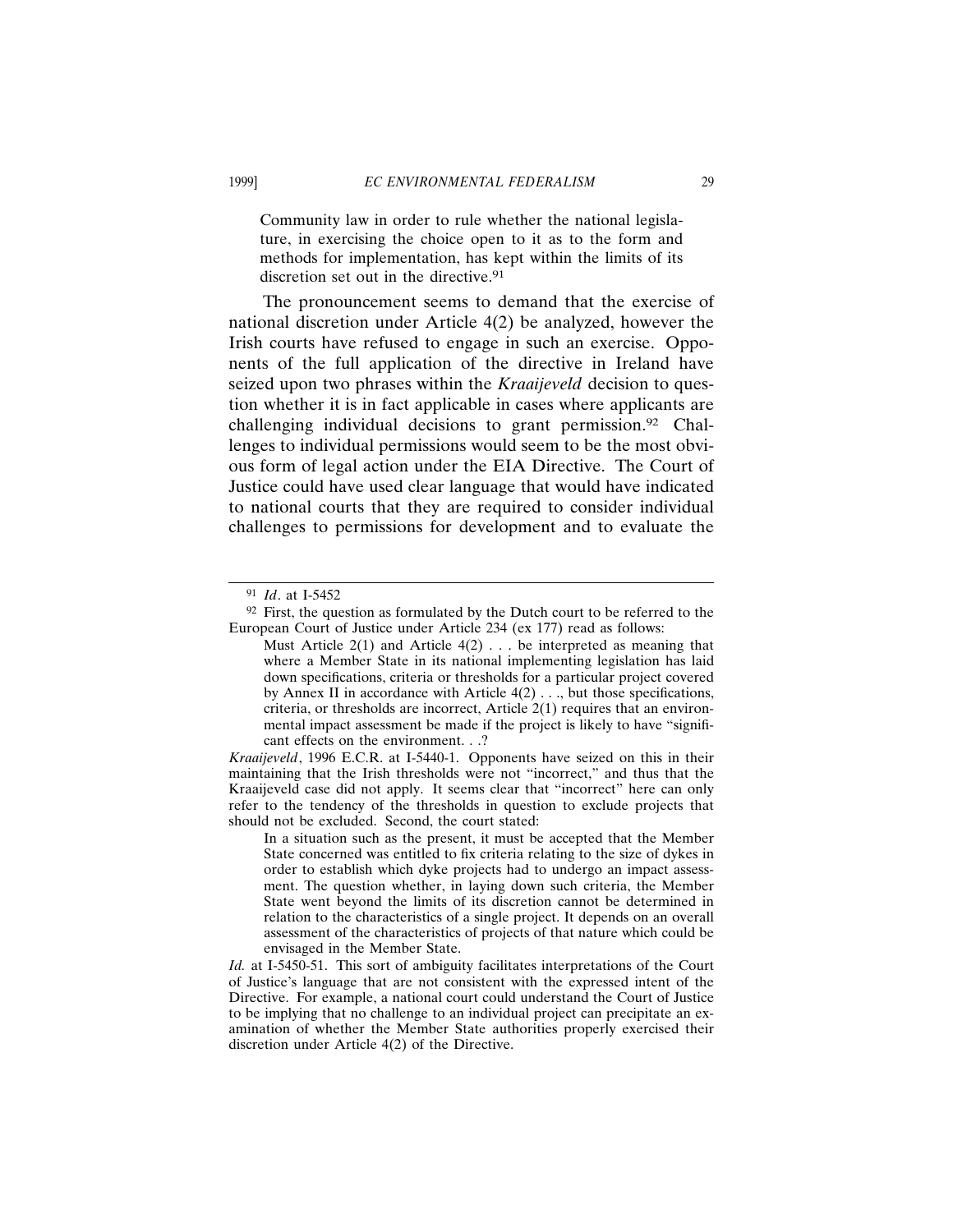exercise of decision-maker discretion in the light of the Article  $2(1)$  obligation.<sup>93</sup>

In the RJ context, where national courts are likely to be looking for reasons to dismiss an action, anything less than complete clarity concerning the rights of citizens to seek enforcement of an environmental directive will likely prove fatal to the action. Even allowing for the disharmony between the traditional language of the common law and the leaner, more nuanced language of the Court of Justice, the court's coyness in identifying the precise nature of the review Member State courts are required to provide under a given environmental directive is puzzling.

For the most part, Irish courts have simply refused to engage the EIA Directive, to analyze the procedures of national authorities in the light of the directive's obligations, to ascertain whether they are in fact defective, and to refer any question related to the directive to the European Court of Justice. In nearly all Irish cases involving the directive, courts have expressed concern for the potential hardship to those wishing to proceed with the development as an apparent reason for not fully applying the terms of the directive. Whether sincere or not, the Irish courts have adopted the general position that the directive does not add much, if anything, to the existing national planning procedures. Even the most sophisticated arguments proffered by applicants relying on the doctrine for judicial review are left largely unacknowledged.

Article 2 of the EIA Directive sets out the basic obligation on Member States to "adopt all measures necessary to ensure that, before consent is given, projects likely to have significant effects on the environment by virtue *inter alia* of their nature, size or location are made subject to an assessment with regard to their effects."94 The requirement seems clear. It seems equally clear that in the event a decision is challenged on the grounds that the relevant authority has failed to subject a project to assessment, it might fall on the court to determine whether the alleged environmental effects are likely to rise to the level of

<sup>93</sup> Although the Court of Justice did offer some clarity in *World Wildlife Fund*, it was too late for the *Lancefort* plaintiffs, described below. Also, it is far from clear that the national court would have found any differently in Lancefort had *World Wildlife Fund* been decided at the time.

<sup>94</sup> EIA Directive, *supra* note 69, art. 2, at 33.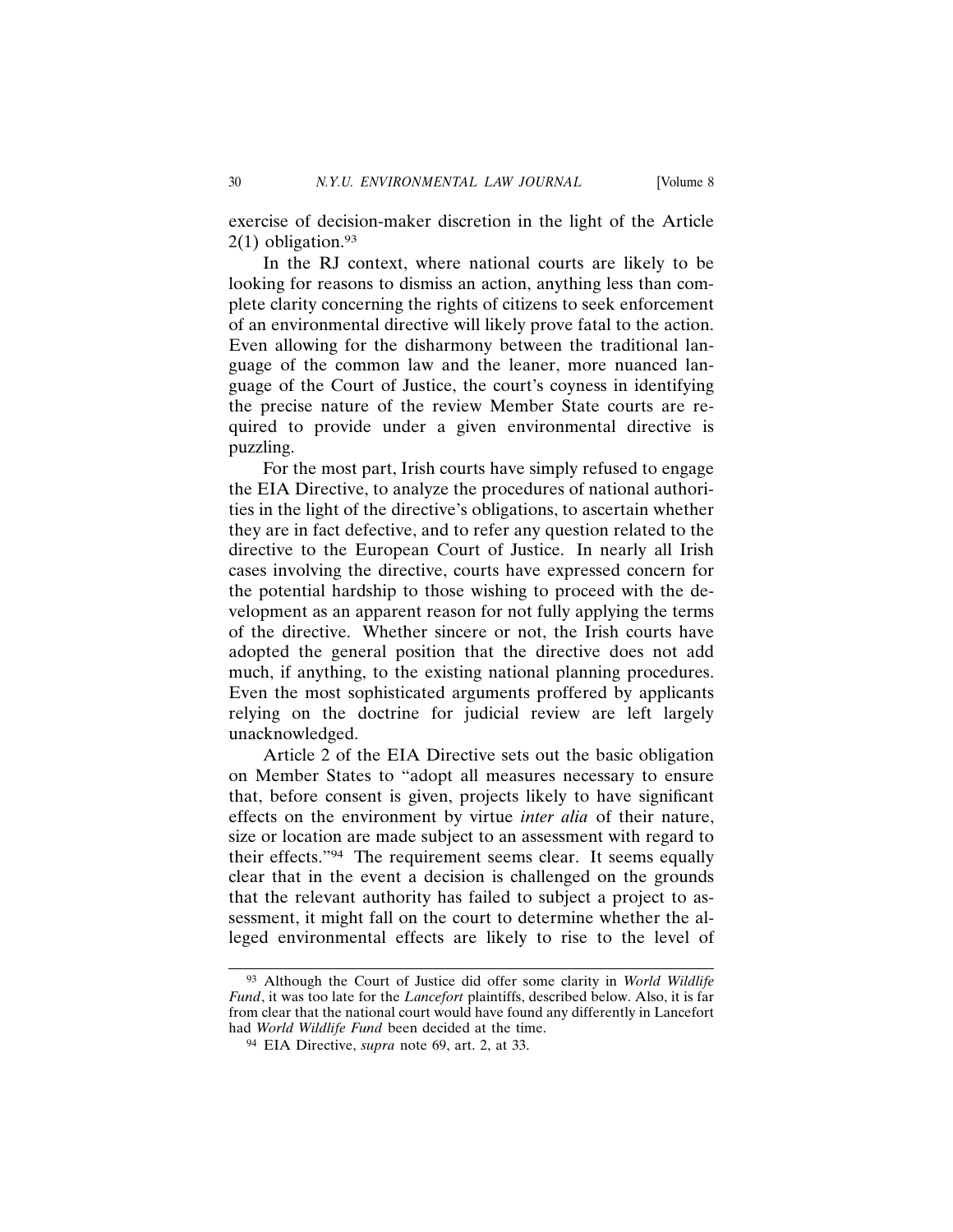significance. This is a determination that the Irish courts have never made. Since Article 4(2) of the directive allows Member States to set thresholds over which the EIA will be mandatory in national law, the difficult cases arise in the so-called "sub-threshold" situation: the national threshold is not met, yet the litigants95 maintain that the development will cause significant effects on the environment.96

Reception of European environmental law in Ireland is characterized by extraordinary conceptual problems. While judicial review is the main vehicle available to applicants seeking to challenge decisions involving failures to fully apply European environmental law, in 1992, the Irish legislation governing reviews in the planning or environmental context was amended to severely restrict access to such prospective applicants to the courts.97 As if the new time limits and other procedural hurdles were not enough, the Irish courts referred to these legislative changes as an indication that their attitude towards judicial review in the planning and environmental realm should be particularly severe.<sup>98</sup>

The Irish courts have chosen not to acknowledge, much less to resolve, the serious conflict between the demands of the EIA

<sup>95</sup> Litigants are often supported by well-documented expert analysis.

<sup>96</sup> *Kraaijeveld* involved just such a sub-threshold situation, in that the national threshold excluded projects of the type to which Kraaijeveld objected. *Kraaijeveld*, 1996 E.C.R. at I-5403.

<sup>&</sup>lt;sup>97</sup> See Local Government (Planning and Development) Act, No. 14 (1992), § 19(3B)(a) (requiring that applications be filed within two months and granting leave for review only on finding by the High Court of "substantial grounds for contending [the] decision").

<sup>&</sup>lt;sup>98</sup> *See, e.g.*, K.S.K. Enterprises, Ltd. v. An Bord Pleanála, [1994] 2 I.R. 128, 135. The court declared:

From these [1992 Planning Act amendments], it is clear that the intention of the legislature was greatly to confine the opportunity of persons to impugn by way of judicial review decisions made by the planning authorities and in particular one must assume that it was intended that a person who has obtained a planning permission should, at a very short interval after the date of such decision, in the absence of a judicial review, be entirely legally protected against subsequent challenge to the decision that was made and therefore presumably left in a position to act with safety on the basis for that decision.

*Id*. at 135. This doctrine should also be seen in the context of the more general deference of the Irish courts towards administrative decision-making in Ireland. In *O'Keeffe v. An Bord Pleanála*, the court stated that "an opinion expressed by the Planning Appeals Board within its decision-making process cannot be challenged unless it is an opinion which no reasonable planning appeals board could have reached." O'Keeffe v. An Bord Pleanála, [1993] 1 I.R. 39, 60.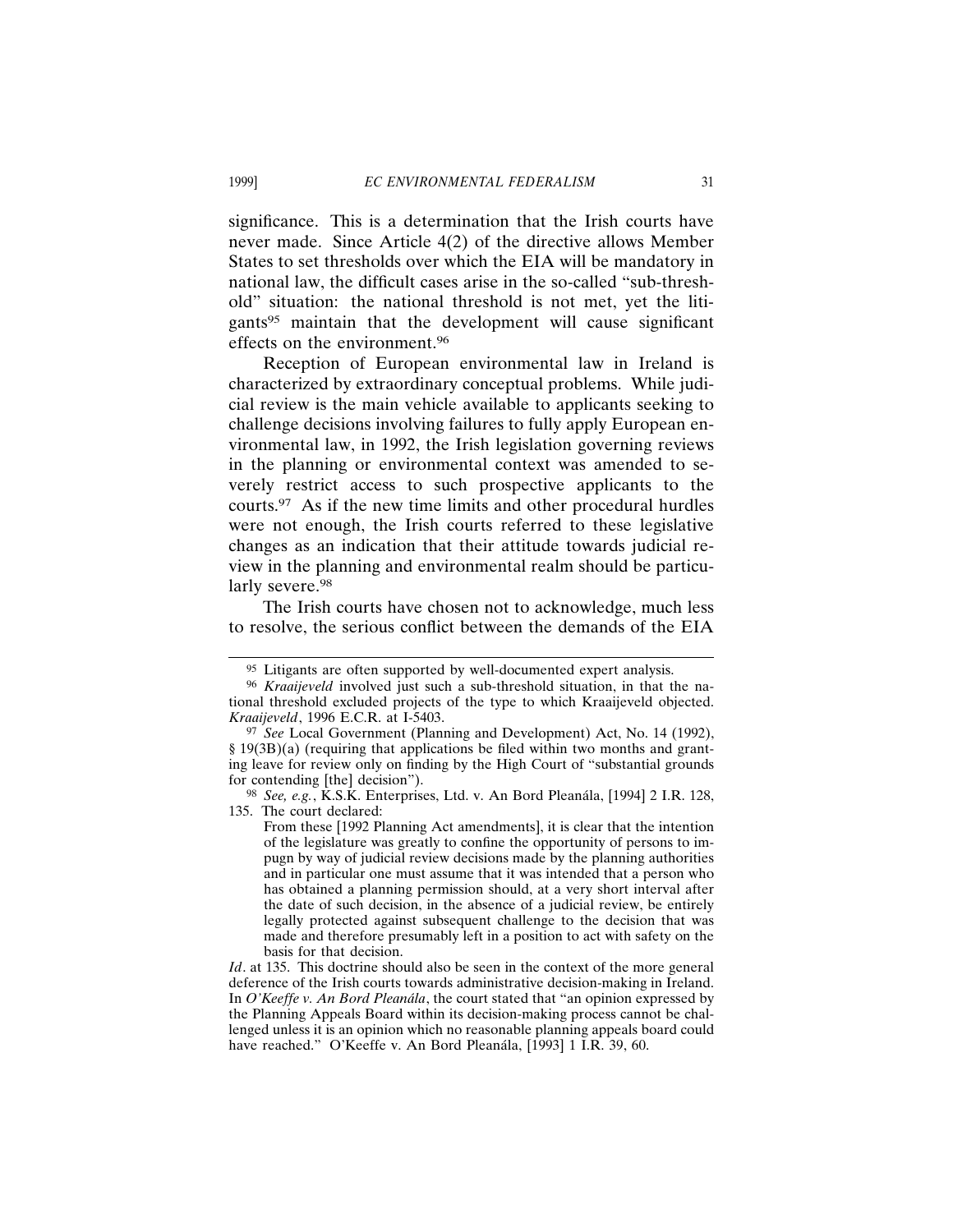Directive, especially in the light of *Kraaijeveld*, and the extreme deference traditionally shown by the national courts to planning and environmental decision-makers. While Irish law places great emphasis on the needs of developers<sup>99</sup> (even allowing them as notice parties to argue against the full application of the EIA Directive in the judicial review context $100$ ) the EIA Directive itself nowhere allows for the consideration of private interests in determining the applicability of the doctrine's provisions.101 It would seem the Irish courts are obligated to refer these and other questions involving the relationship between national legal traditions and the requirements of Community environmental law to the Court of Justice under Article 234 (ex 177); yet, there have been no references from Ireland on European environmental questions, despite a significant volume of litigation in recent years based on the environmental directives.

In addition to these conceptual hurdles, litigants are discouraged by the existing Irish costs rule. Public interest organizations in Ireland face the terrifying prospect of having to bear the litigation costs of both parties in the event they do not prevail in court.102 These are costs that such groups can ill-afford to bear. The chilling effect of this rule on the development of public interest law in the jurisdiction is clear; furthermore, the rule creates an even more contradictory situation given the substantive and mandatory additions to environmental law via European legislation. The rule discourages the very parties meant to benefit from the various environmental directives promulgated. Where new rights are created through European environmental directives, can the Irish costs rule be sustained?103 A full and thorough examination of such issues could cause a profound alteration in the

102 *See* The Rules of the Superior Courts, 1986 (S.I. No. 15), Order 99, rule 1.

<sup>99</sup> *See, e.g.*, *K.S.K. Enterprises*, 2 I.R. 128; *O'Keeffe*, 1 I.R. 39.

<sup>100</sup> *See* Local Government (Planning and Development) Act, No. 14 (1992),  $§ 19(3B)(a)(ii).$ 

<sup>101</sup> The Irish courts may also have felt justified in this approach because of the attitude taken by the English courts in the early days of EIA litigation in the United Kingdom, although the English courts are now widely acknowledged to be taking a more progressive view. *See* William Sheate, *From Environmental Impact Assessment to Strategic Environmental Assessment: Sustainability and Decision-Making*, in THE IMPACT OF EC ENVIRONMENTAL LAW IN THE UNITED KINGDOM, *supra* note 23, at 267, 267-82.

<sup>103</sup> *See* Chris Hilson, *Community Rights in Environmental Law: Rhetoric or Reality?*, *in* THE IMPACT OF EC ENVIRONMENTAL LAW IN THE UNITED KING-DOM, *supra* note 23, at 51, 51-68.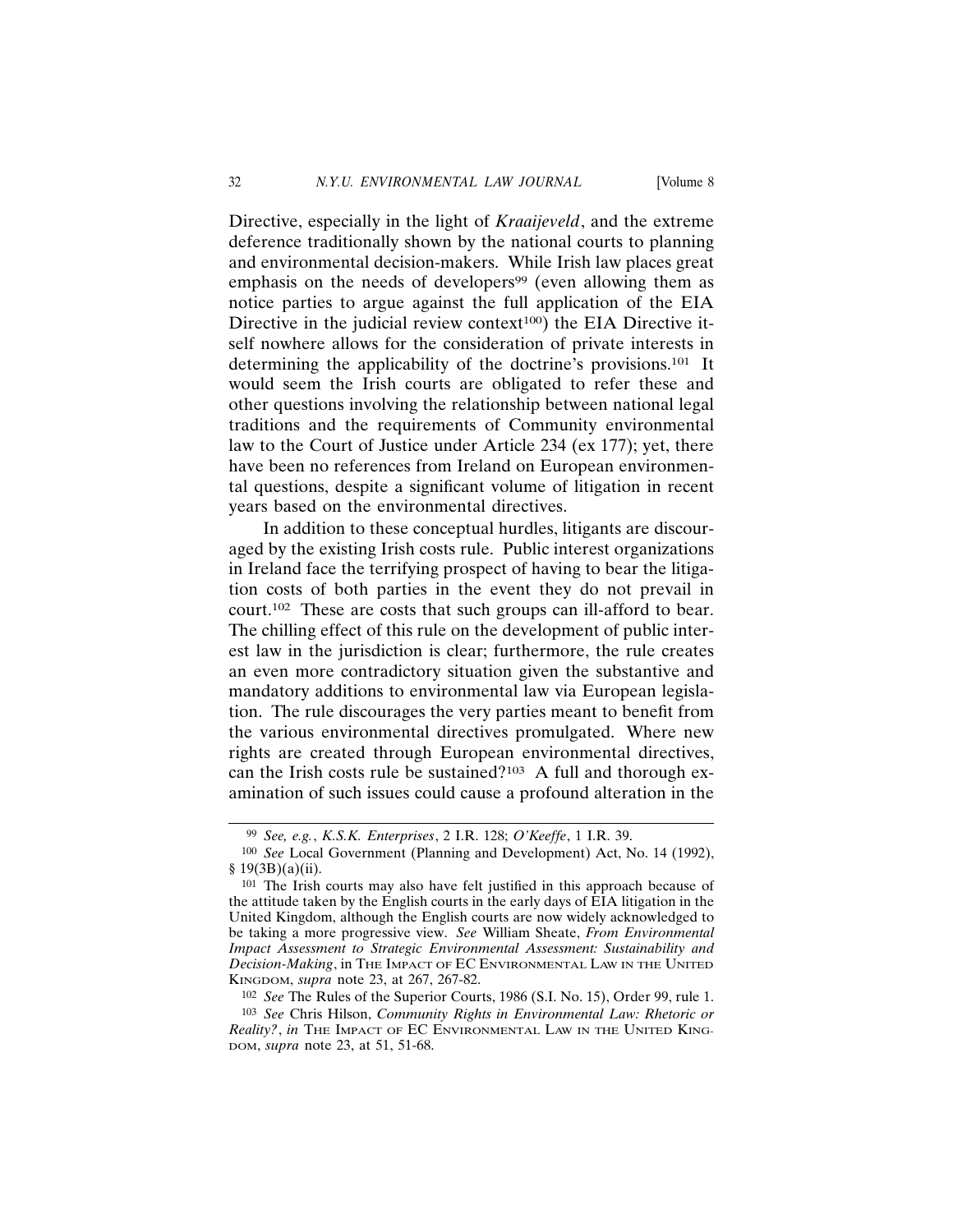balance between property interests and the NGO sector in Ireland. This seems to be studiously avoided wherever it threatens to appear.104

The Irish response to challenges based on the EIA Directive has been to immunize the relevant decision-makers against the scrutiny required by the Directive. Since the Irish courts have maintained the view that it is for the relevant authority to decide whether the information provided by the developer is sufficient, whether or not there are likely to be significant effects on the environment, and to decide ultimately the proper legal nature of its own decision-making procedure, the Directive has become a nullity with respect to development applications. This refusal to review, a legal posture inconsistent with European environmental law, is grounded in Irish views towards property rights and administrative discretion.105

The Irish courts have proven themselves remarkably impervious to the logic of the substantive directives and the statements of the Court of Justice interpreting the environmental directives. Irish law severely constrains environmental plaintiffs. This is dramatically demonstrated in the tendency of the Irish courts to literally refuse to analyze the actions of the national administrative bodies in the clear light of the EIA Directive.106 Indeed, as will be shown in the following discussion of the relevant Irish case law, the Irish courts have failed to demonstrate a willingness to understand the nature of the national discretion to be exercised under Article 4(2) of the directive. This discretion must be exercised properly and within the logical limits dictated by the directive and the Court of Justice's interpretation thereof. In effect, the courts have allowed the entire burden and authority for interpreting and applying the directive to fall on the administra-

<sup>104</sup> *See id.* at 58-68 for a discussion of the problem of national procedural hurdles to exercising Community law rights relating to the environment.

<sup>105</sup> The *Browne* court stated that the EIA provisions are "mandatory" in that the developer must provide the information sought; however, "it is solely for the planning authority to determine upon the sufficiency of an environmental impact study." Browne v. An Bord Plenála, [1989] I.L.R.M. 865, 875-76 (Ir. H. Ct.).

<sup>106</sup> *See, e.g.*, *id.* at 876 ("[O]nce it is shown that the planning authority . . . had jurisdiction to deal with the application before them, then the question of the rights and wrongs of the application was a matter for them. Any other approach would be to turn an application for judicial review into a further appeal.").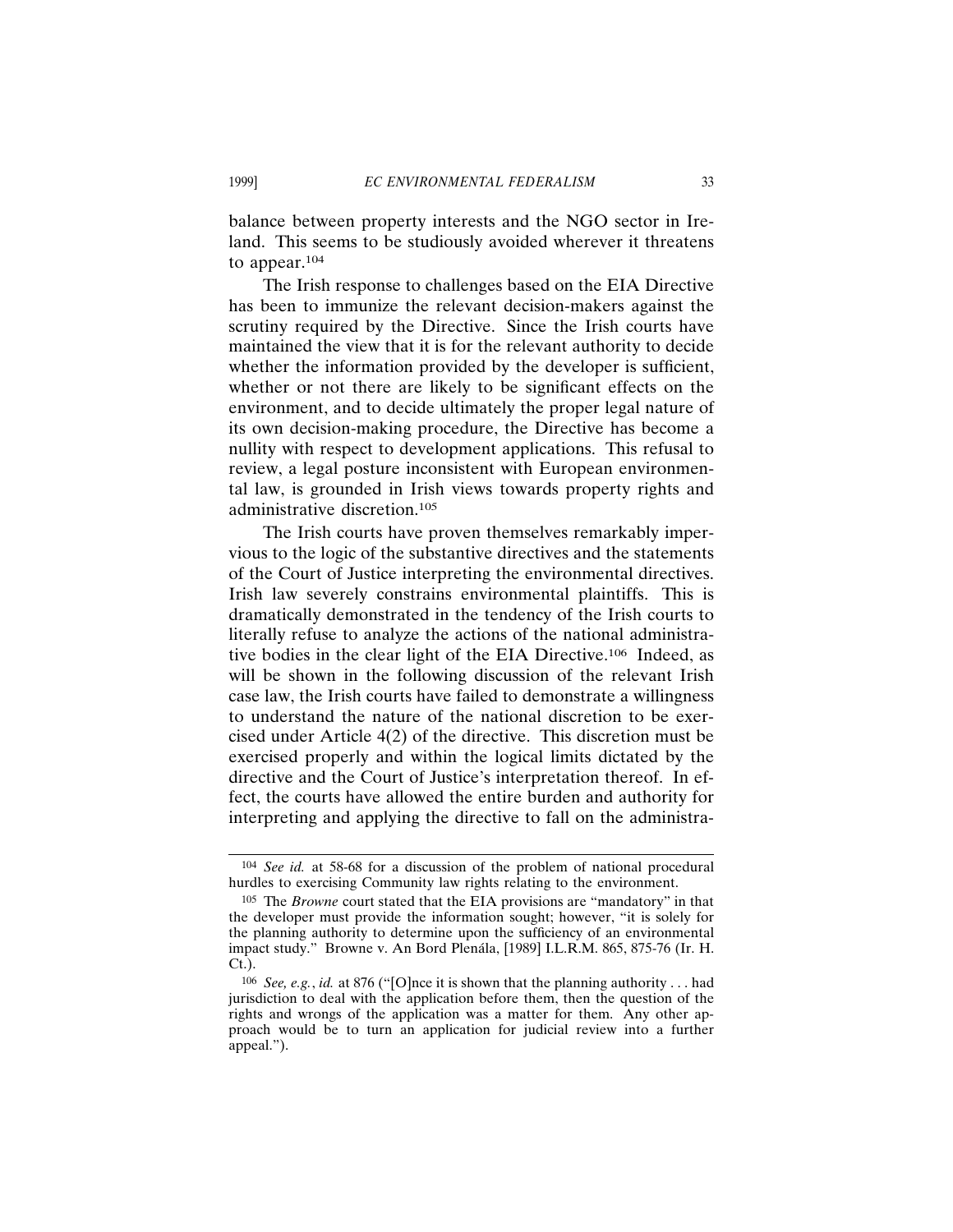tive decision-maker, with no meaningful role for the courts.107 For example, in *Max Developments Ltd. v. An Bord Pleanála*, the High Court found the determination of whether national thresholds were exceeded, thus triggering an EIA, was to be made by the Planning Board, and that any error as to mixed questions of law and fact was unreviewable and "within jurisdiction" of the Board.108 The consistent approach of the courts has been to remain uninvolved with the fundamental terms of the directive even though such involvement should logically follow from each and every sub-threshold challenge.109 It is apparently assumed in Ireland that the legal tendency to exercise extreme deference towards official decision-makers can be validly transposed onto the substance of European environmental directives, even when this leads to an illogical legal situation—i.e., the virtual non-application of the objectives of directives, and the impossibility of judicial enforcement. The following cases demonstrate that this situation is all too real for environmental plaintiffs in Ireland.

<sup>&</sup>lt;sup>107</sup> In *Shannon Regional Fisheries Board v. An Bord Pleanála*, 1993 No. 281 J.R. (Ir. H. Ct. Nov. 17, 1994) (Transcript) (LEXIS, Irelnd Library, Cases File), the only case where failure to carry out an EIA was found cause to invalidate a planning permission, *national* thresholds per Article 4 of the Local Government (Planning and Development) Regulations of 1990, were also exceeded. The High Court did not explain why it invalidated the permission on this ground. It would seem that the court simply treated the mistake as a violation of domestic planning law of sufficient seriousness to undo the permission. *See id.*

<sup>&</sup>lt;sup>108</sup> Max Developments Ltd v. An Bord Pleanála, [1994] 2 I.R. 121, 127. See also RGDATA, Ltd. v. An Bord Pleanála, 1996 No. 42 J.R. (Ir. H. Ct. April 30, 1996) (Transcript) (LEXIS, Irelnd Library, Cases File), where it was shown that in fact the Board had not ordered an EIS because of a clearly erroneous belief that the development did not meet the national size thresholds making an EIS mandatory. The High Court declared that "there is no evidence of a substantial remediable error by the Board." *See id.*

<sup>109</sup> *But cf.* EAMON GALLIGAN, IRISH PLANNING LAW AND PROCEDURE 171 (1997). Of the *RGDATA* case, Galligan writes:

Whilst it is not explicit in his judgment, ... Barron J. refused leave in this case because any error made by the Board (if such there was) was made within jurisdiction. Article  $56(1)$  [of the 1994 Irish Planning Regulations] enables the Board to form an opinion as to whether an EIS is required and it would seem that such an opinion cannot be challenged unless it is an opinion which no reasonable planning appeals board could have held.

*Id.* at 172. Galligan does not attempt to explain how this can be reconciled with the requirements of the Directive.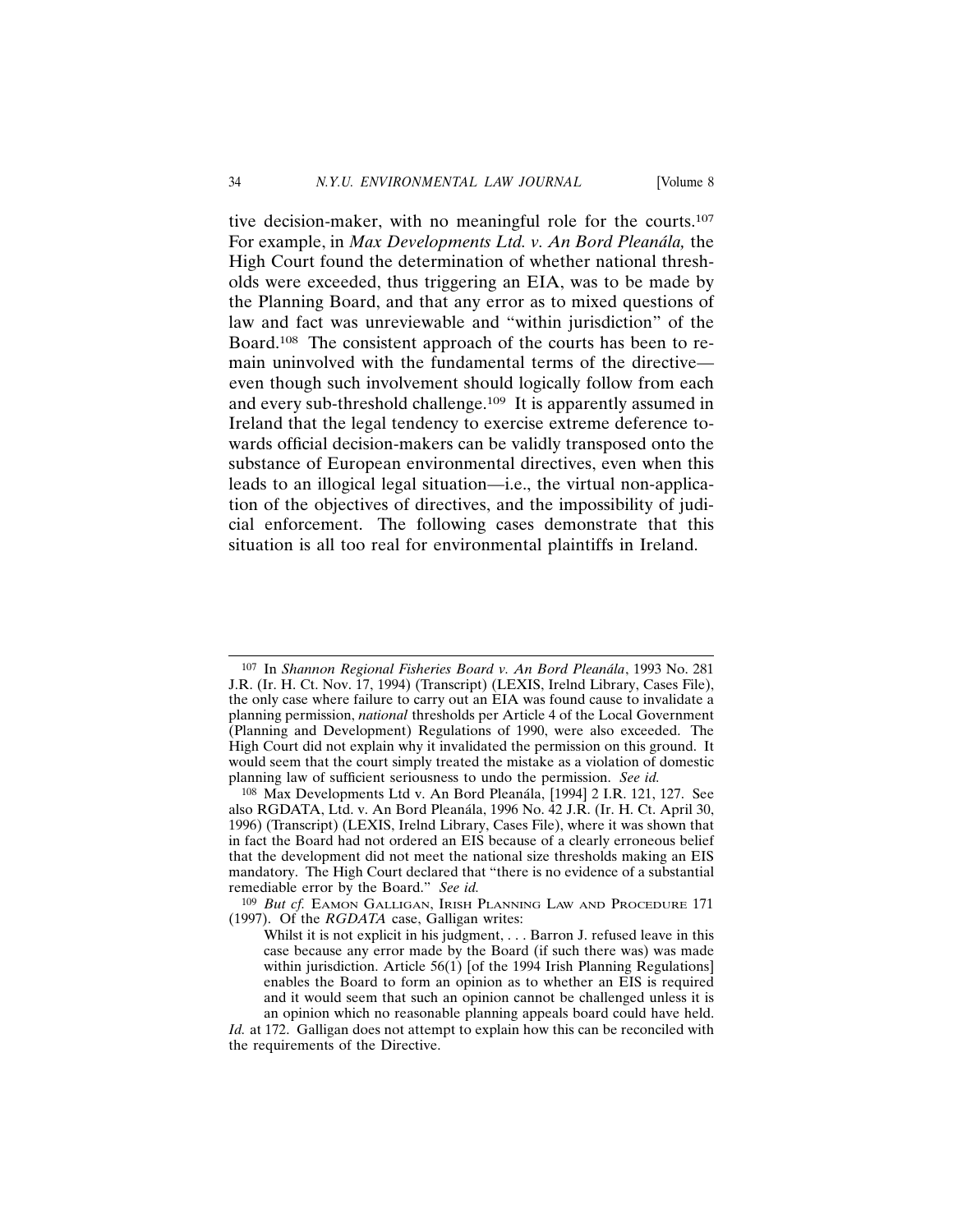### 1. *Lancefort v. An Bord Plean´ala*

### a. *General Background*

This complicated and high profile case ended in tragedy for the environmental group that took it. Well-researched, and with a high public profile, it offered a clear challenge to the national court to apply EC environmental law, or explain why not. In December of 1996, the Planning Appeals Board (Board) granted permission to develop a massive hotel development at a site of enormous architectural prominence in Dublin's city center, across from Trinity College and the old house of Parliament. The plan involved the demolition of a number of "listed" buildings (earmarked for protection under the city development plan), the retention of the facades of certain other historic buildings, and the fusing together of the whole under a new roof that would extend the height of the whole approximately one-and-one-half stories.<sup>110</sup> Conservationists called the application one of the worst in Dublin's modern history, because of its potential to damage the city's architectural heritage.<sup>111</sup>

Despite the best efforts of conservationists appearing at the oral hearing, the Board decided to grant permission for the development. Shortly thereafter, a group of persons, several of whom had been directly involved in opposing the development, came together to form a limited company named "Lancefort" and decided to proceed with a legal action challenging the grant of permission. Their main cause of action was under the European EIA Directive.112 Interestingly, it was discovered that when

<sup>&</sup>lt;sup>110</sup> Lancefort, Ltd. v. An Bord Pleanála, [1998] 2 I.L.R.M. 401. For the principal decision of the High Court, *see* Lancefort, Ltd. v. An Bord Plean´ala, 1997 No. 49 J.R. (Ir. H. Ct. Mar. 12, 1998) (Transcript, on file with author).

<sup>111</sup> *See, e.g.*, Frank McDonald, *Developers Could Now Build Offices on Hilton Hotel Site*, IRISH TIMES, Oct. 31, 1997, at News Features 14, *available in* LEXIS, World Library, Itimes File (quoting Michael Smith).

<sup>112</sup> Article 3 of the Directive states that an environmental impact assessment will "identify, describe and assess . . . the direct and indirect effects of a project on the following factors: —human beings, fauna and flora, —soil, water, air, climate and the landscape; —the inter-action between the [aforementioned] factors . . ., —material assets and the cultural heritage." EIA Directive, *supra* note 69, art. 3, at 33-34. Annex III, which sets out the information to be covered where an assessment is to be carried out, includes "a description of the aspects of the environment likely to be significantly affected by the proposed project, including, in particular, population, fauna, flora, soil, water, air, climatic factors, material assets, including the architectural and archaeological heritage, landscape and the inter-relationship between the above factors." *Id.* Annex III, at 45.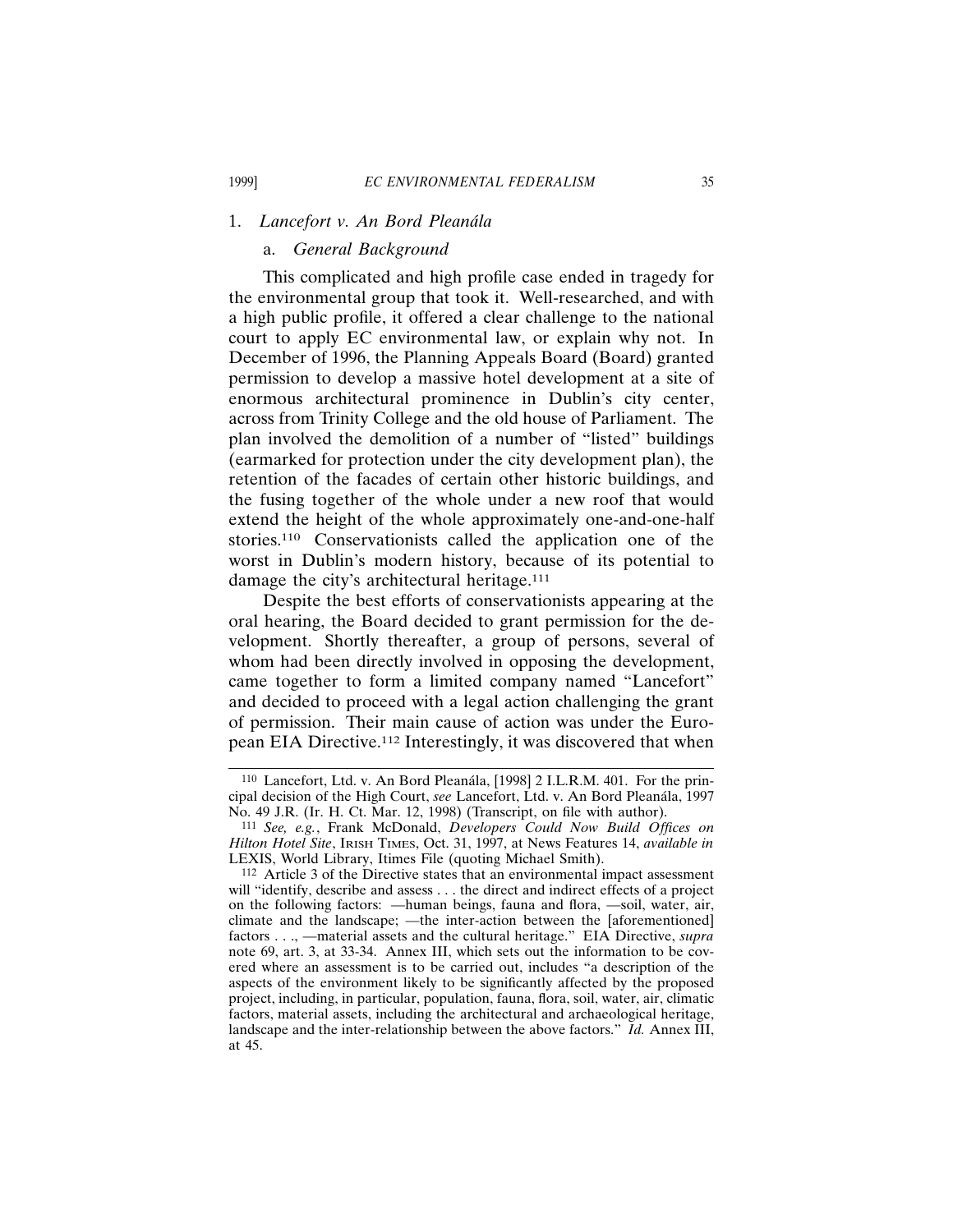Ireland implemented the EIA Directive, the authorities did not include reference to the "architectural and archaeological heritage," even though these elements of the environment are clearly within the scope of the directive.<sup>113</sup>

The High Court granted Lancefort Ltd. *locus standi* on the basis of the long-standing record of its constituent members as champions of the environment and of building conservation. Nevertheless, the High Court dismissed the EIA cause of action,114 failing to acknowledge the existence of any European law point.115 Since the Irish Supreme Court's evasion of European environmental law was based on a more involved, sophisticated analysis, its judgment demands closer scrutiny.

The majority judgment was written by Justice Ronan Keane,<sup>116</sup> who managed to create a legal labyrinth from which the environmental plaintiffs, hoping to rely on European environmental law, could find no exit. Unfortunately, the issues in the case had been narrowed over the course of the proceedings, and the European law aspects were left less well-defined. For instance, whereas Lancefort began by presenting a broad and coherent argument attacking Ireland's failure to fully transpose the

*Id*. at 41.

The High Court demonstrated either a misunderstanding of the Directive or an unwillingness to apply it. The applicants did not ask the court to involve itself in the ultimate decision, but rather in the decision-making process, a commonplace aspect of review under environmental impact assessment legislation in many jurisdictions. *See id.* at 12-13.

115 *See id*. at 41. ("I do not consider that there is any basis for this court to embark on an Article [234 (ex 177)] reference.").

<sup>113</sup> *See* European Communities (Environmental Impact Assessment) Regulations, 1989 (S.I. No. 349).

<sup>114</sup> Justice Catherine McGuiness of the High Court emphasized that the developers, as Notice Parties, had argued that there was a rebuttable presumption that the acts of a public authority such as the Appeals Board were valid. *See Lancefort*, 1997 No. 49 J.R. at 22. "The onus of proof in establishing that An Bord Pleanála did not consider the question of EIA [pursuant to the Irish regulations], and thereby rebutting the presumption of validity of the Bord's decision, lies squarely on the Applicant. That burden of proof, it seems to me, has not been fully discharged." *Id*. And further:

It is obvious that the individual members of the Applicant company deeply disagree with the decision made by An Bord Pleanála. . . . Even if this Court were to be satisfied, as was stated in *O'Keeffe v An Bord Ple*anála, that the case against the decision made by An Bord Pleanála is much stronger than the case for it, the Court cannot permit judicial review proceedings to become what is, in essence, an appeal against the decision of the Bord.

<sup>116</sup> *See Lancefort*, 2 I.L.R.M. at 425.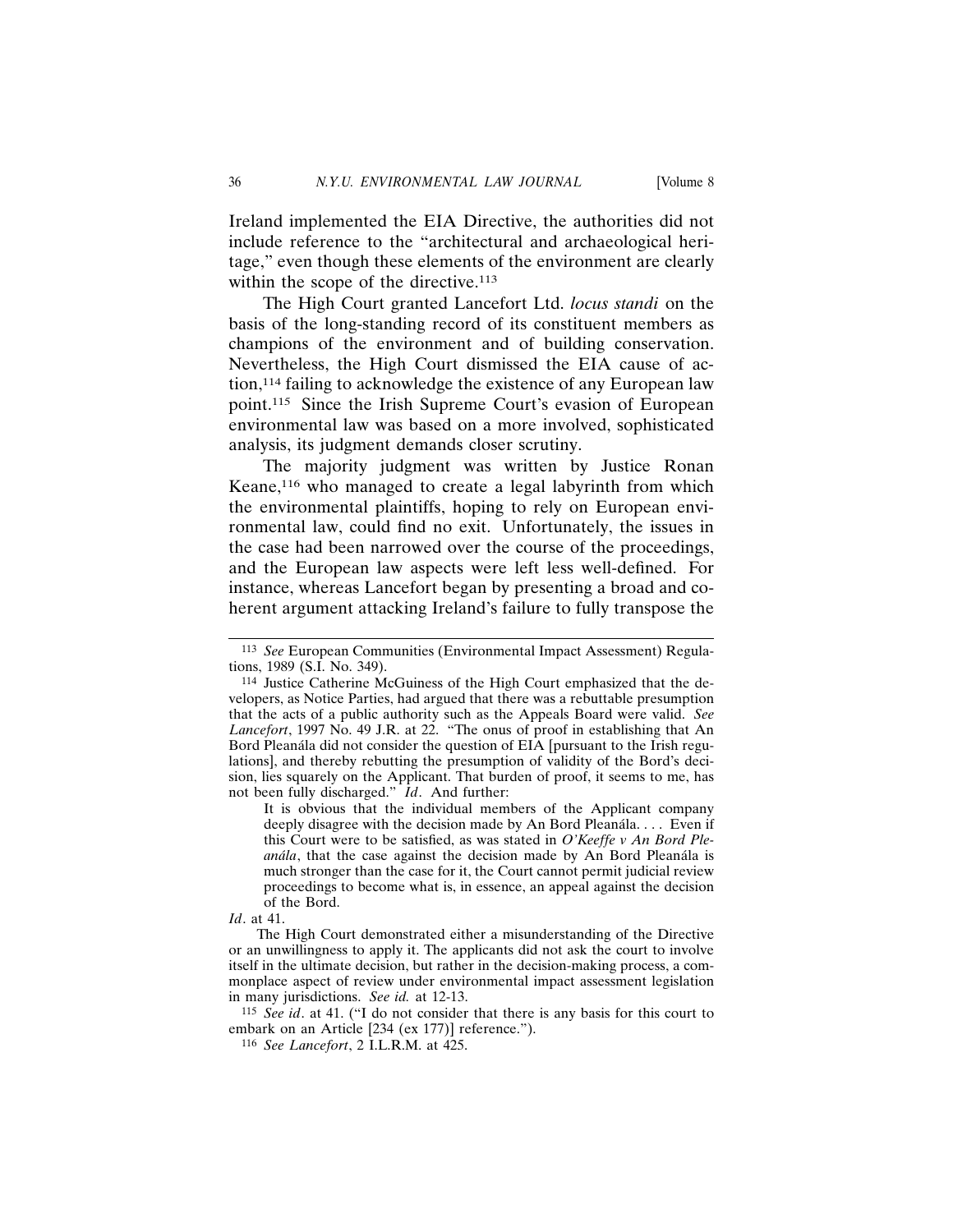EIA Directive and the further failure of the Board to consider that an EIA was necessary when dealing with the "built environment,"<sup>117</sup> the "mistransposition" argument was set aside, leaving a truncated argument far easier for the court to dismiss. At the same time, the eagerness of the court to ignore plain questions of European environmental law is unlawful under the Community system, even though this type of unlawfulness is without remedy under the European legal regime.

In *Lancefort*, the question with which the applicants were  $left<sup>118</sup>$  was paraphrased as follows:

Do the 1985 Directive and Article 56(2) of the 1994 planning regulations require An Bord Pleanála—in relation to an Annex II development which does not exceed the size limit specified in relation to that class of projects—to consider the question whether the development would be likely to have significant effects upon the environment which would necessitate the carrying out of an EIA and the submission of an environmental impact statement and is the Board obliged to record its decision on such a question in a manner which is susceptible to judicial review?<sup>119</sup>

The question of whether or not the Board "ought to have considered" the question of an EIS is only meaningful in the larger context of the intentions and purposes of the Directive, but the *Lancefort* opinion shows that "requiring an EIS" is, in the Irish court's formulation, just a way for the Board to gain more information for itself when it so desires. It is not an obligation on the national authorities to assess potential damage to the environment based upon the EIS. Such legal misrepresentations by national courts create almost insurmountable barriers for environmental litigants seeking to rely on provisions of European environmental directives.120 In essence, the Irish court did not

<sup>117</sup> Here, the term refers generally to non-naturally occurring infrastructure or architecture. In particular, the term covers "material assets, including . . . architectural . . . heritage" referred to in Annex III. EIA Directive, *supra* note 69, Annex III, at 45.

<sup>118</sup> In planning and environmental matters, appeal to the Supreme Court from the High Court is not a matter of right. Points of appeal must be certified by the High Court as having "particular public importance"—even though such points were dismissed by the same court.

<sup>119</sup> *See Lancefort*, 2 I.L.R.M. at 429.

<sup>120</sup> *But cf.* William A. Tilleman, *Public Participation in the Environmental Impact Assessment Process: A Comparative Study of Impact Assessment in Canada, the United States and the European Community*, 33 COLUM. J. TRANSNAT'L L. 337, 376 (1995) ("Whether or not these challenges [in national forums] are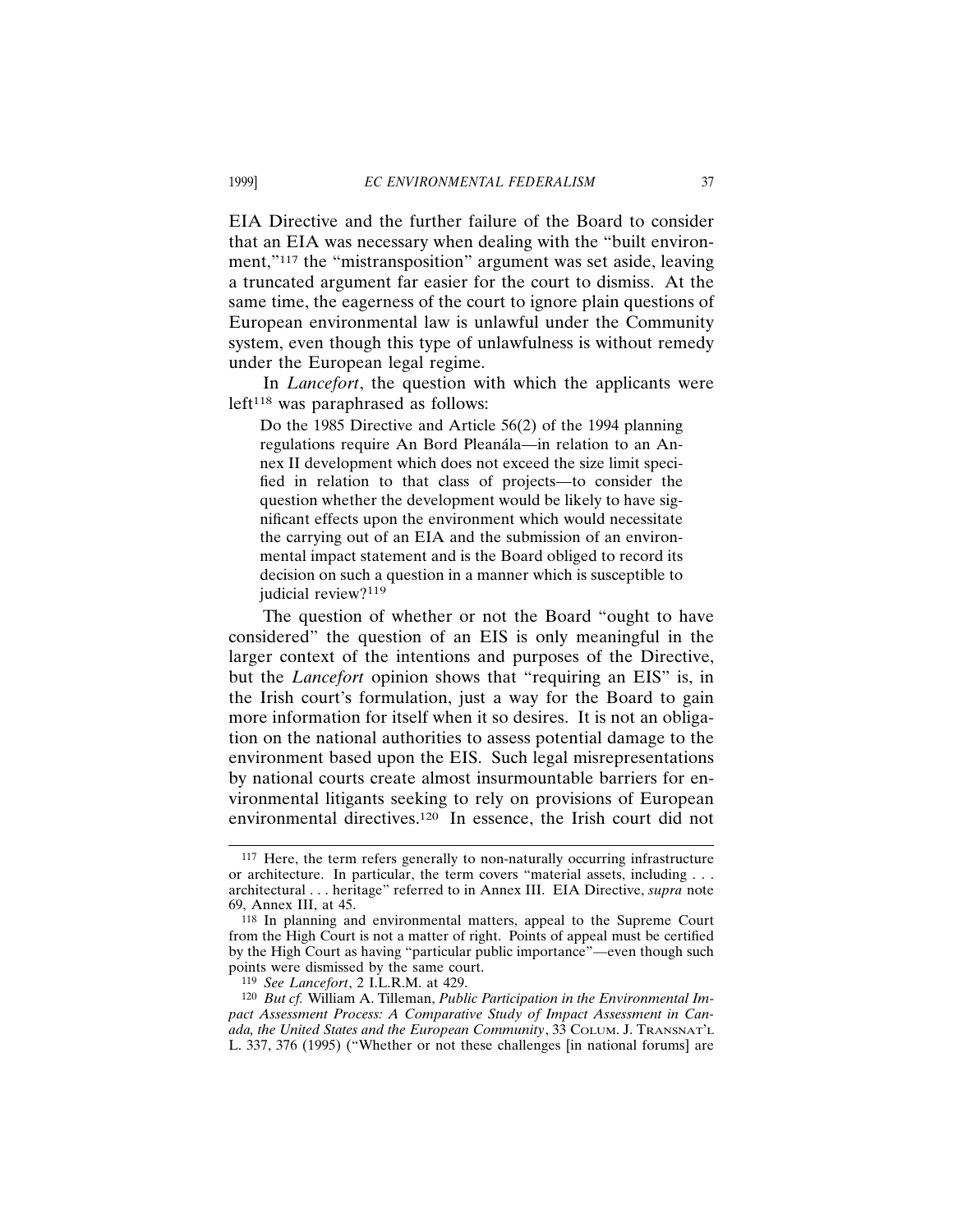review the mixed question of law and fact before it: Should an environmental impact assessment have been carried out? If the court will not conduct such a review, then the Directive is not treated as law.121

b. *The* Locus Standi *"Concoction"*

*Lancefort* was ultimately decided on *locus standi* grounds, but not on a theory of *locus standi* in the environmental context that has ever been seen in Ireland.122 Indeed, the hybrid *locus standi*/merits doctrine devised by Justice Keane is already showing its potential deleterious effects in the world of Irish environmental litigation.123 Justice Keane did not deal with *locus standi* in the specific context of European environmental directives. Carefully presenting a face of legal reasonableness, he stated:

[T]he [legal] authorities reflect a tension between two principles which the courts have sought to uphold: ensuring, on the one hand, that the enactment of invalid legislation or the adoption of unlawful practices by public bodies do not escape scrutiny by the courts because of the absence of indisputably qualified objectors and, on the other hand, that the critically important remedies provided by the law in these areas are not abused. $124$ 

*Id*. at 133 (footnotes omitted).

123 *See, e.g.*, Murphy v. Wicklow County Council, 1998 No. 25 J.R. (Ir. H. Ct. Mar. 19, 1999) (Transcript, on file with author).

successful, complaints can be filed with the EC Commission which can bring an action against the Member State for not implementing or applying EC law.").

<sup>121</sup> It is important to note that Justice Keane in his judgment continues to use the phrase "require an EIS," and never extends the implications of the case by referring to the taboo notion that the authorities *carry out* an EIA.

<sup>122</sup> See Garret Simons, Lancefort Ltd. v. An Bord Pleanála, 5 IRISH PLAN. & ENVTL. L. J. 4, 131 (1998). Simons states:

It is submitted that the approach of the majority of the Supreme Court confuses the distinct issues of standing and the merits of the case.

<sup>. . .</sup> The courts are normally unwilling to enter into any consideration of the planning merits of an impugned decision; generally, the courts confine themselves to ensuring that the proper statutory procedures have been followed. It is thus somewhat surprising to find the Supreme Court entering into a consideration as to whether or not an alleged breach of the prescribed procedure would have affected the outcome of the planning process. To find such remarks made in the context of a determination of the preliminary issue of standing is even more remarkable.

<sup>124</sup> *Lancefort*, 2 I.L.R.M. at 434. The "legal authorities" are not named by Justice Keane.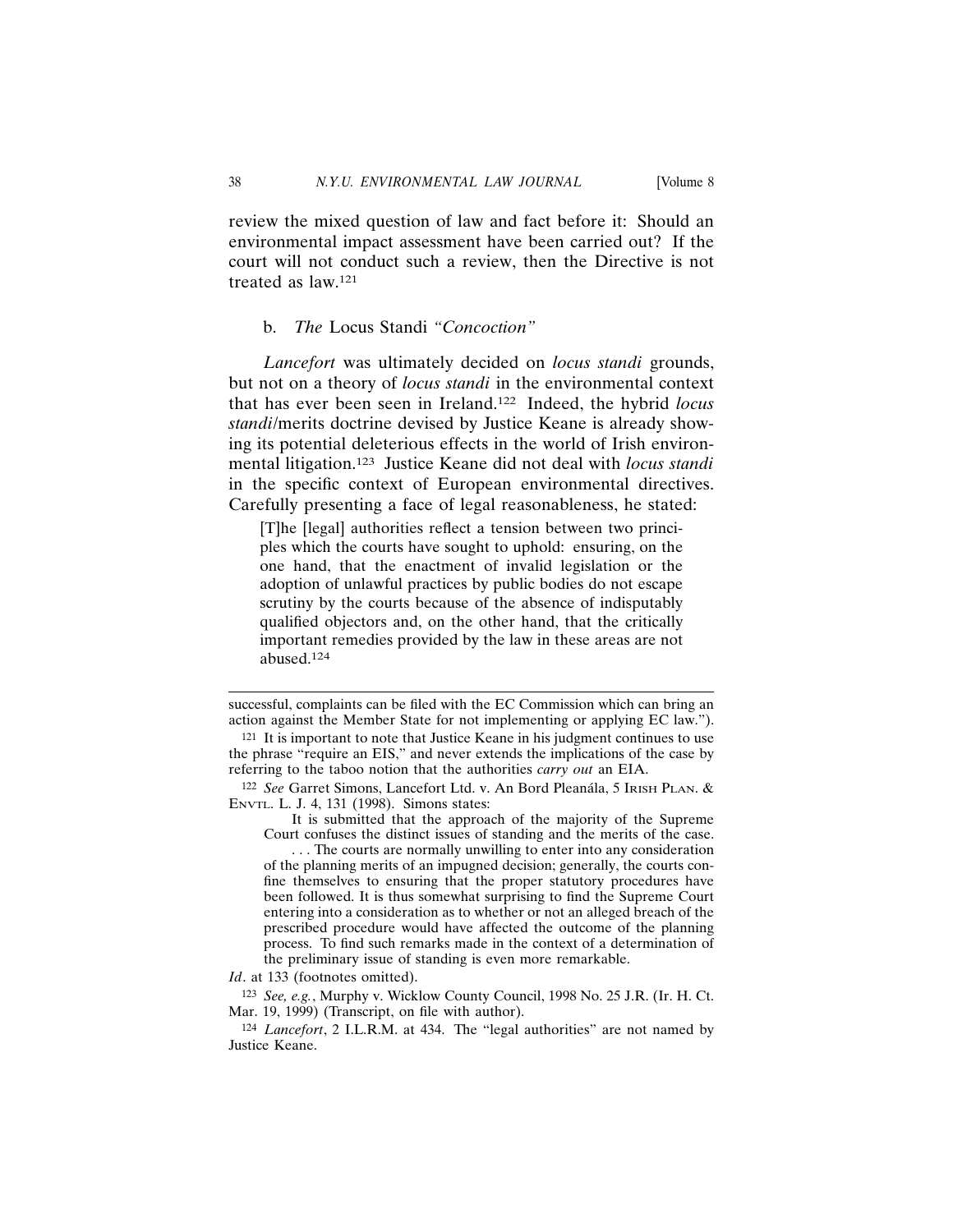As for the latter problem, courts have dealt with the "dangers of giving free rein to cranks and busybodies."125 Relying on analogies to constitutional challenges, the court noted that where an impugned act affects all citizens equally, there is an obvious need for what the Justice called a "reasonably generous approach."126 A severely restrictive approach, he said, would defeat the public interest in ensuring that official bodies obey the law.127

One can only speculate about the gap between this rhetoric of public spirited generosity and the judgement to come, a judgement far from generous to the environmental applicants. It is possible that, despite the Victorian harshness of the Irish costs rule in public interest litigation,<sup>128</sup> the court nevertheless did not wish to appear to be privileging financial and development interests. It is also possible that the court wished to deflect attention from its complete unwillingness to apply European environmental law, as discussed below.

The court went on to review a familiar litany of legislative restrictions placed on applicants for judicial review in planning and environmental matters from the time of the 1992 amendments to the Planning Acts.<sup>129</sup> It is striking that the court dwelt on the intention of the national legislature, and not at all on the intentions behind the directive.130 The proposition that national procedures and European substantive law are entirely separate is legally untenable.

*Id*.

<sup>125</sup> *Id.*

<sup>126</sup> *Id.*

<sup>127</sup> *See id.*

<sup>128</sup> Even in public interest litigation, courts generally award costs to the prevailing party.

<sup>129</sup> *See Lancefort*, 2 I.L.R.M. at 435. Justice Keane declares:

<sup>[</sup>The Oireachtas has] made plain its concern that, given the existence of an elaborate appeals procedure which can be invoked by any member of the public and the determination of the issues by an independent board of qualified persons, the judicial review procedure should not be availed of as a form of further appeal by persons who may well be dissatisfied with the ultimate decision, but whose rights to be heard have been fully protected by the legislation. The courts are bound in their decisions to have serious regard to that concern.

<sup>130</sup> As indicated already, the Irish courts also consistently refuse to separate the concepts of review of proper decision-making procedures from review of the ultimate planning decision. *See supra* text accompanying notes 97-114.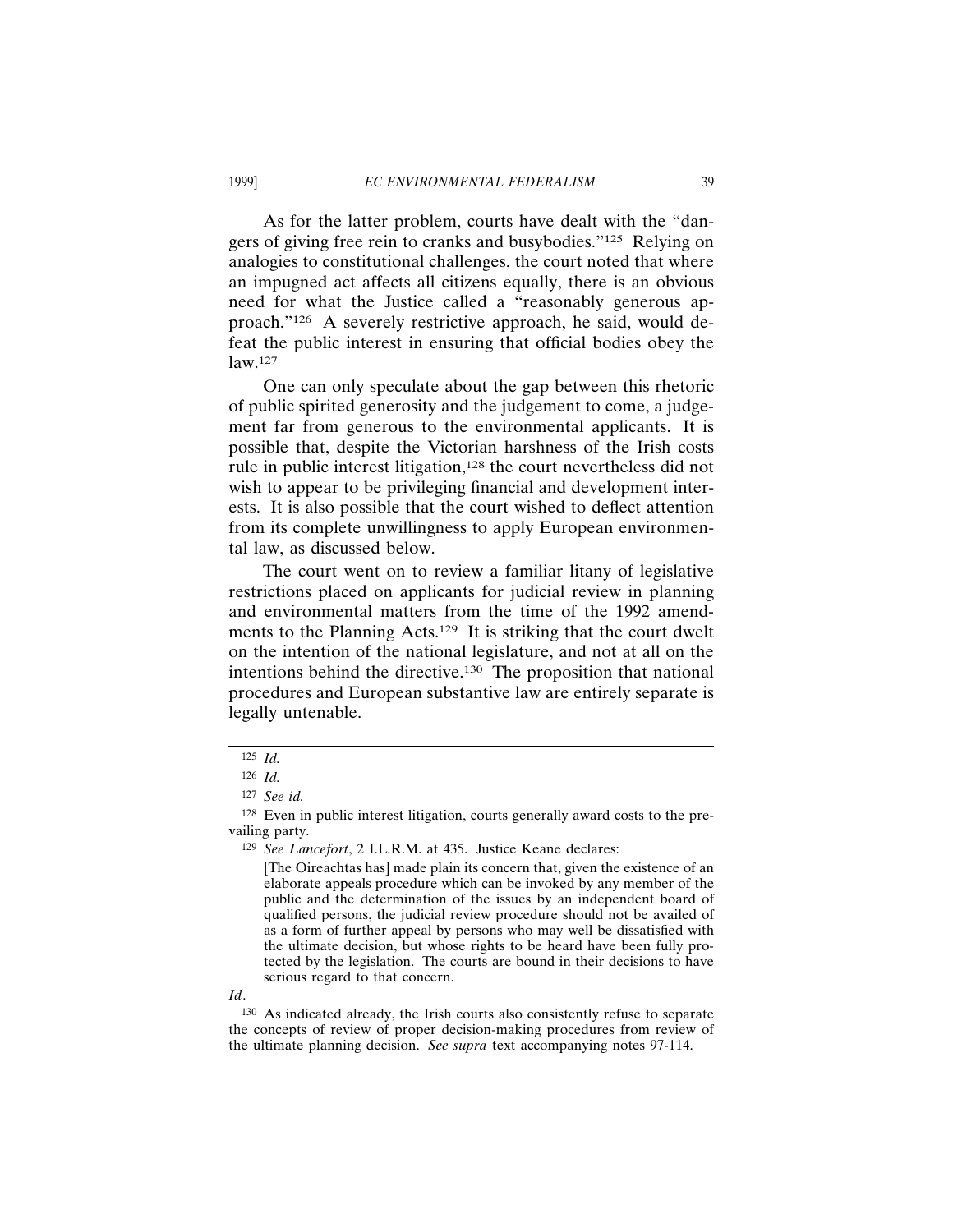With regard to *locus standi*, the starting point for analysis is Order 84, Rule 20(4) of the Rules of Superior Courts, which governs judicial review under the Planning Acts. This rule states, "'The court shall not grant leave unless it considers that the applicant has a sufficient interest in the matter.'"131 From this point, Justice Keane began a journey that may ultimately prove fatal to the cause of the EIA Directive in Ireland. He devised a novel theory of "*locus standi* mixed with the merits of the case"132 as if this were the most natural approach. Under this theory, two issues arise in determining whether a person has sufficient interest in the matter to which the application relates.<sup>133</sup> The first issue is whether *locus standi* should be determined as a threshold issue, at the leave stage, or if leave is granted, whether it should be determined along with the substantive application for relief. The second issue is the degree to which the merits of the applicant's case should be considered by the court in the standing determination.<sup>134</sup>

Of course, these are not the usual preliminary considerations with regard to environmental *locus standi* in any jurisdiction.135 Justice Keane elected the second of the two considerations mentioned above, a choice that ultimately allowed him to dismiss the case without facing the European legal issues. In the vast majority of cases, *locus standi* is a threshold issue to be determined in relation to the applicant's degree of interest in the subject matter at hand. There are countless cases and commentaries on the problem of *locus standi* in the environmental context in virtually every jurisdiction where environmental litigation occurs.136 Typically, the question of *locus standi* can easily

<sup>131</sup> *Lancefort*, 2 I.L.R.M. at 435.

<sup>132</sup> *See id*. at 433-44.

<sup>133</sup> *See id.* at 436-42.

<sup>134</sup> *See id.* at 436.

<sup>135</sup> *See* Simons, *supra* note 122 (discussing Justice Keane's unorthodox methodology).

<sup>136</sup> In U.S. journals alone, there are hundreds of major articles in which *locus standi* is either the principal topic, or an important secondary topic. *See, e.g.*, Karl S. Coplan, *Refracting the Spectrum of Clean Water Act Standing in Light of* Lujan v. Defenders of Wildlife, 22 COLUM. J. ENVTL. L. 169 (1997); Harold Feld, *Saving the Citizen Suit: The Effect of* Lujan v. Defenders of Wildlife *and the Role of Citizen Suits in Environmental Enforcement*, 19 COLUM. J. ENVTL. L. 141 (1994); Robert B. June, *Citizen Suits: The Structure of Standing Requirements for Citizen Suits and the Scope of Congressional Power*, 24 ENVTL. L. 761 (1994).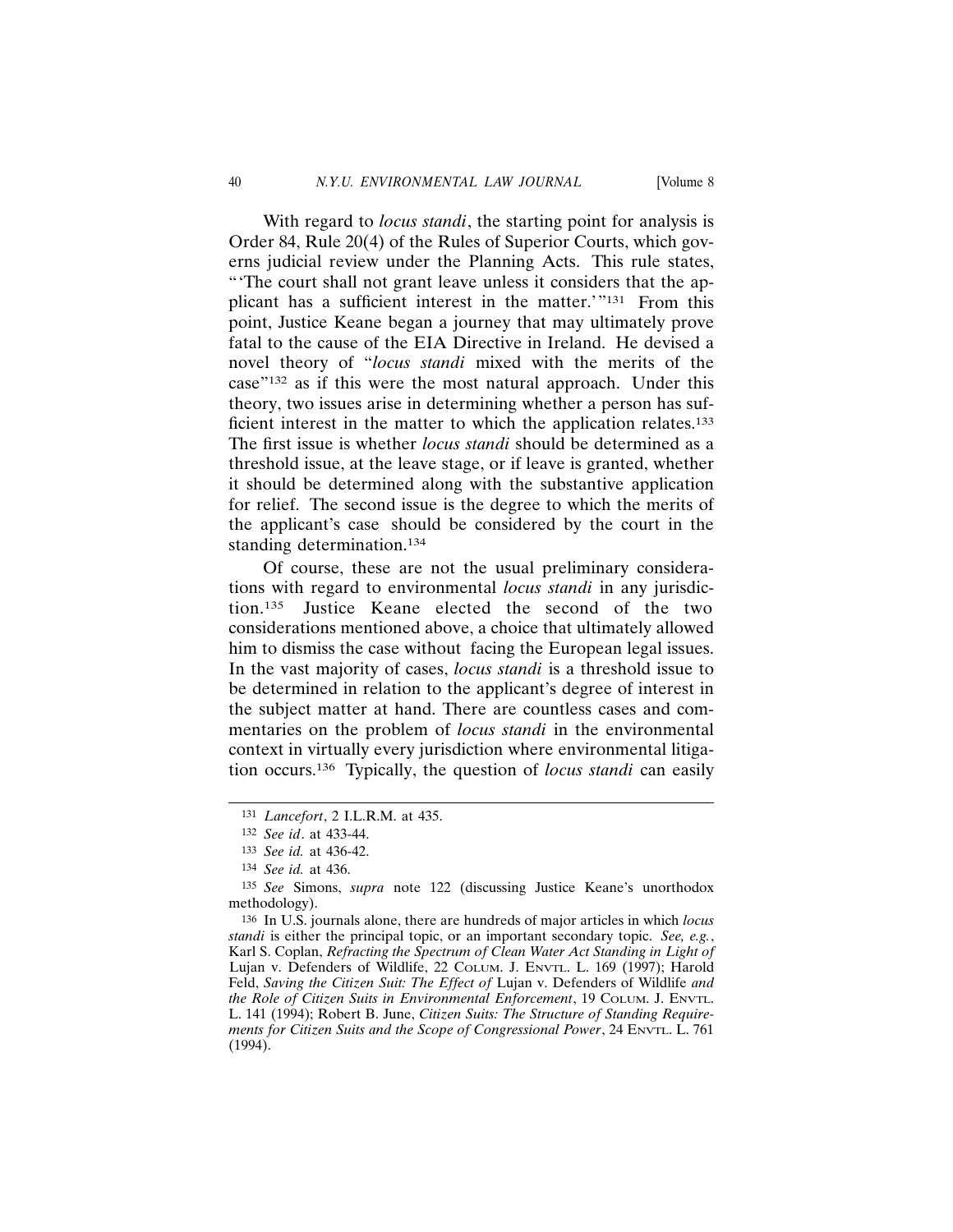be separated from the merits of the case. Indeed, the question must be separated from the merits of the case.

Under the Irish national "scheme," to which Keane so persistently refers, the High Court must determine whether there is an important issue at stake before the judicial review goes forward. Justice Keane acted on the assumption that *Lancefort* was the sort of case that did not allow for *locus standi* to be determined at the outset, as a threshold matter.137 He invoked the 1981 House of Lords decision in *Inland Revenue Commissioners v National Federation of the Self Employed*138 as the sole authority for this proposition, although *Inland Revenue* is highly distinguishable from *Lancefort*. Although Justice Keane indicated that *Lancefort* was a case that demanded that *locus standi* be considered in light of the merits of the substantive case being made out,139 with regard to *Lancefort's* subject matter, the EIA Directive had already been litigated in front of the Court of Justice,<sup>140</sup> and in several national jurisdictions within the EU. There was no justification for invoking the *Inland Revenue locus standi* test in *Lancefort*, as the *Lancefort* facts could not be analogized to the problem of taxpayers attempting to challenge a decision of tax authorities concerning other taxpayers, as was the case in *Inland Revenue*. Indeed, Justice Keane himself did not attempt to explain why *Lancefort* fell within the *Inland Revenue* exception.141

<sup>137</sup> *See Lancefort* 2 I.L.R.M. at 436-38.

<sup>138</sup> Inland Revenue Commissioners v. National Federation of Self-Employed and Small Businesses Ltd., [1982] AC 617 (holding that the question of *locus standi* should be considered together with the merits of the application).

<sup>139</sup> *See Lancefort*, 2 I.L.R.M. at 437.

<sup>140</sup> *See* Commission v. Germany, [1996] 1 C.M.L.R. 196, 206 (declaring that the nature of the obligation imposed by the EIA Directive on Member States was clear and unequivocal, and thus by implication appropriate for direct effect).

<sup>141</sup> The Irish Supreme Court's use of this case from the House of Lords, and the distorting effect of that use on the application of environmental law in Ireland, must not go unanalyzed. In fact, *Inland Revenue* was a case that demonstrated a substantial generosity towards *locus standi*; the Irish court attempted to make the judgment appear in the opposite guise.

In *Inland Revenue,* a group of disgruntled taxpayers applied for judicial review of a decision by the Revenue Commissioners not to collect back taxes from another group of taxpayers. In other words, the applicants for judicial review were seeking an order of mandamus to force the revenue authorities to do their duty and repeal a tax amnesty offered to a certain class of taxpayers. Given the fact that the legal freedom of taxpayers as a general class to seek relief concerning a decision of the tax authorities not of direct and obvious concern to the taxpayer plaintiffs is a tenuous proposition in any jurisdiction, the House of Lords showed a *generosity* in saying that it was necessary to look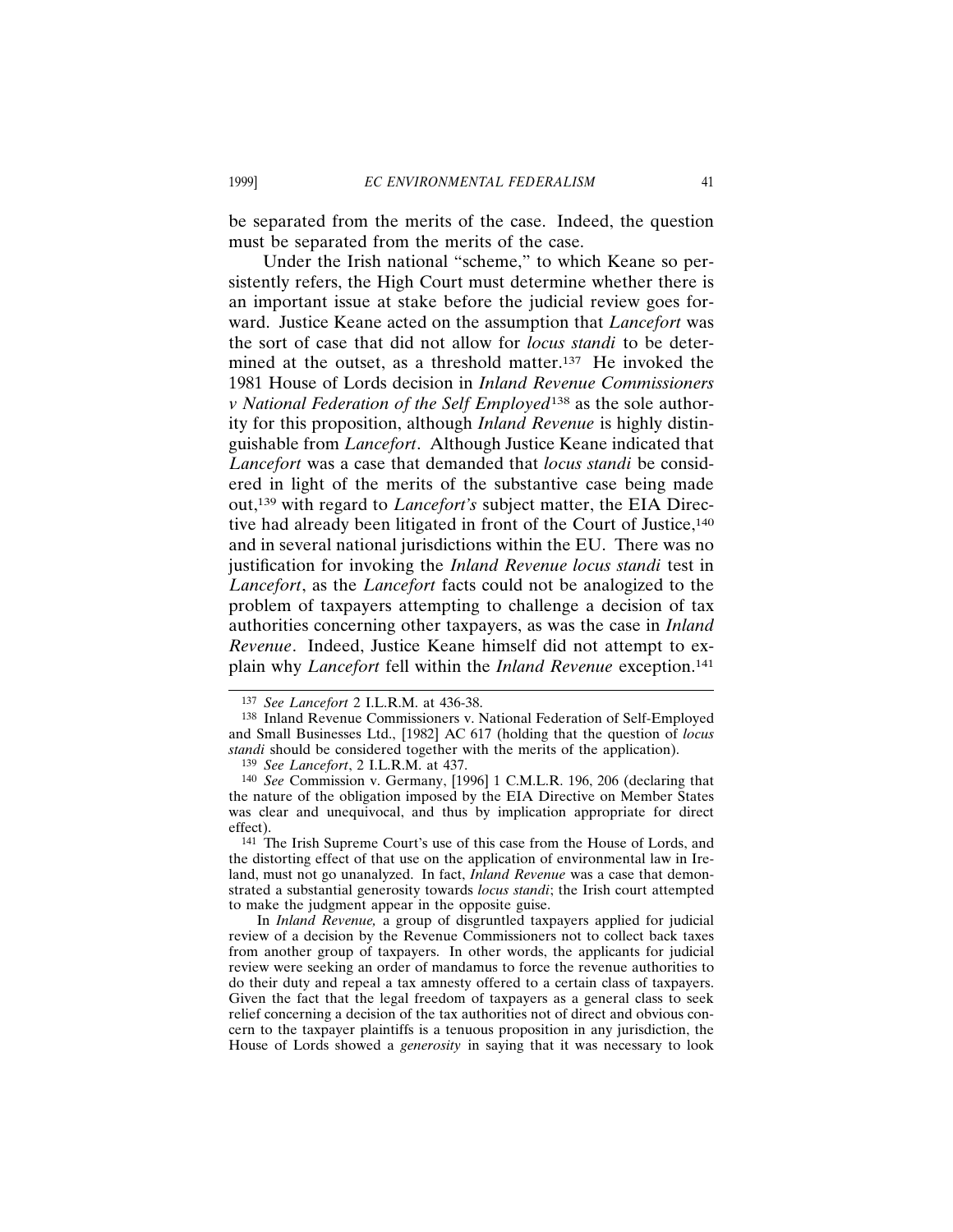Justice Keane's interpretation of *Inland Revenue* was that in that case "the House of Lords took the view that, save in simple cases, the question of *locus standi* should not be determined until the substantive application is heard, since the question should not be considered in the abstract, but rather in a particular legal and factual context."142 However, the relevant point in *Inland Revenue* was that the challenge was to the alleged unlawful failure of the Revenue Commissioners to collect taxes from third parties. The *locus standi* asserted was based upon the fact that the applicants were themselves taxpayers. Under such circumstances, it is readily understandable that a court would need to hear more about the substance of the allegations before deciding whether there had in fact been sufficient injury to the interests of the plaintiffs to grant them *locus standi*. The *Lancefort* facts cannot be neatly sorted into the *Inland Revenue* paradigm. The Court of Justice itself had spoken on the specificity of the EIA Directive's obligations.143 *Kraaijeveld* also made clear the right of the public to seek national court analysis of the exercise of Member State discretion with respect to these obligations.<sup>144</sup> The Supreme Court was not only incorrect in its use of *Inland Revenue*, but its approach was contrary to established Community law.

As indicated, Justice Keane's mixing of "merits" and *locus standi* had not occurred in Ireland in the environmental context prior to his ruling. An unfair result follows from an approach which allows the court to cast a *cursory* look at the "merits," and deny the applicants standing in the event that the court does not like the particular case. This transposition of the particular *Inland Revenue* standard onto Irish environmental litigation is exceedingly dangerous for future environmental applicants

further at the merits of the allegation before deciding whether or not the applicants had *locus standi*. *See generally Inland Revenue*, [1982] AC at 617.

With regard to the EIA Directive, the Court of Justice itself had already asserted the specific nature of the obligation of Article 2, thus making that provision appropriate for direct effect, meaning that it could be relied upon by members of the public in national court. Further, the EIA Directive's intent is to grant procedural rights to the public.

<sup>142</sup> *Lancefort*, 2 I.L.R.M. at 436.

<sup>143</sup> *See Commission v. Germany*, 1 C.M.L.R. at 206.

<sup>144</sup> *See* Case 72/95, Kraaijeveld BV v. Gedepudteerde Staten van Zuid-Holland, 1996 E.C.R. I-5403.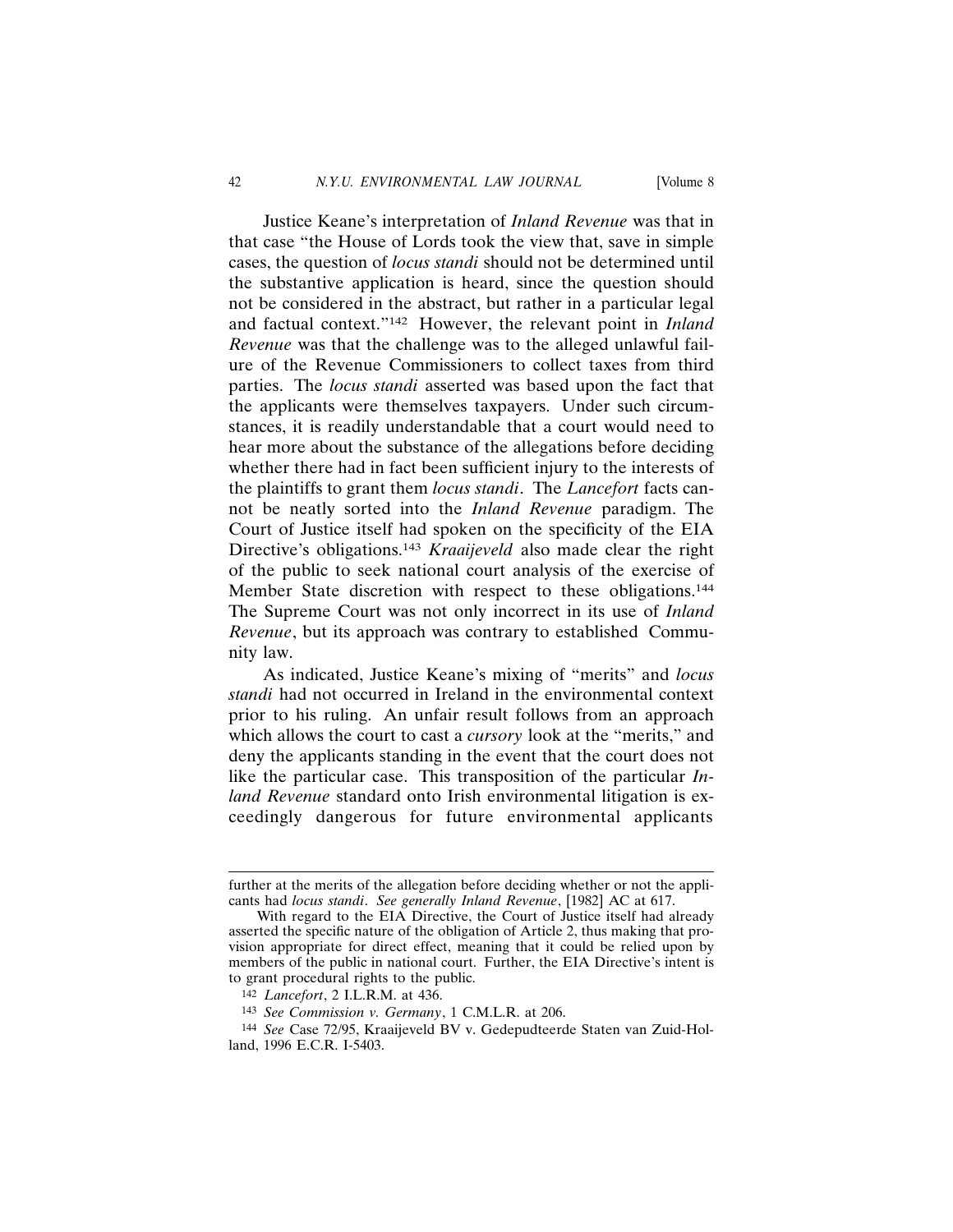bringing actions under Community law.145 The European legal regime ought not permit a national court to misuse legal precedent so as to prevent environmental applicants from relying on European environmental law provisions—provisions which in this case had already been deemed suitable by the Court of Justice for reliance by citizens in their national courts.146

Justice Keane went on to acknowledge the *World Development Movement* case of 1995, one of the most generous public interest *locus standi* cases in the English language.147 He noted that "the tendency in England has been to treat the requirement of a sufficient interest as being met where the applicant has established unlawful conduct on the part of a public body, even though the conduct in question may not have affected any private interest of the applicant."148 But then he cautioned that the allegations were of irregularities involving overseas aid to a hydroelectric plant in Malaysia. As in *Inland Revenue*, "[i]t was accepted . . . that it was unlikely that any other responsible challenger would emerge if standing was denied to the applicants and that the allegations, if made out, would establish a clear breach of an important duty or a default in a significant area by public bodies."149

A number of points must be made here. First, the political questions raised in *Inland Revenue* and *World Development Movement* are notoriously hard to litigate, and are often dismissed as being beyond the jurisdiction of any court. They are far more obscure in subject matter than the *Lancefort* case,

<sup>145</sup> It could only appear compelling to those who do not know the English case in question, or the subsequent history of the development of *locus standi* for public interest plaintiffs in the U.K., since in fact the principle had the effect of liberalizing, not constricting *locus standi* considerations.

<sup>146</sup> See Hilson, *supra* note 103, at 54 (citing Ludwig Krämer, *The Implementation of Community Environmental Directives Within Member States: Some Implications of the Direct Effect Doctrine*, 2 J. ENVTL. L. 39, 52) ("[S]ome environmental directives. . . clearly give personal rights to the citizens. The Environmental Assessment Directive 85/337/EC for example provides the 'public concerned' by a project covered by the Directive with certain rights in terms of consultation and the provision of information." (footnote omitted)).

<sup>147</sup> R v. Secretary of State for Foreign and Commonwealth Affairs, *ex parte* World Development Movement, [1995] 1 All E.R. 611. In *World Development*, plaintiffs were granted standing in spite of the highly political nature of the actions they were challenging—the fair and proper use of the State's international development funds. *See id.* at 620.

<sup>148</sup> Lancefort, Ltd. v. An Bord Pleanála, [1998] 2 I.L.R.M. 401, 437. 149 *Id.*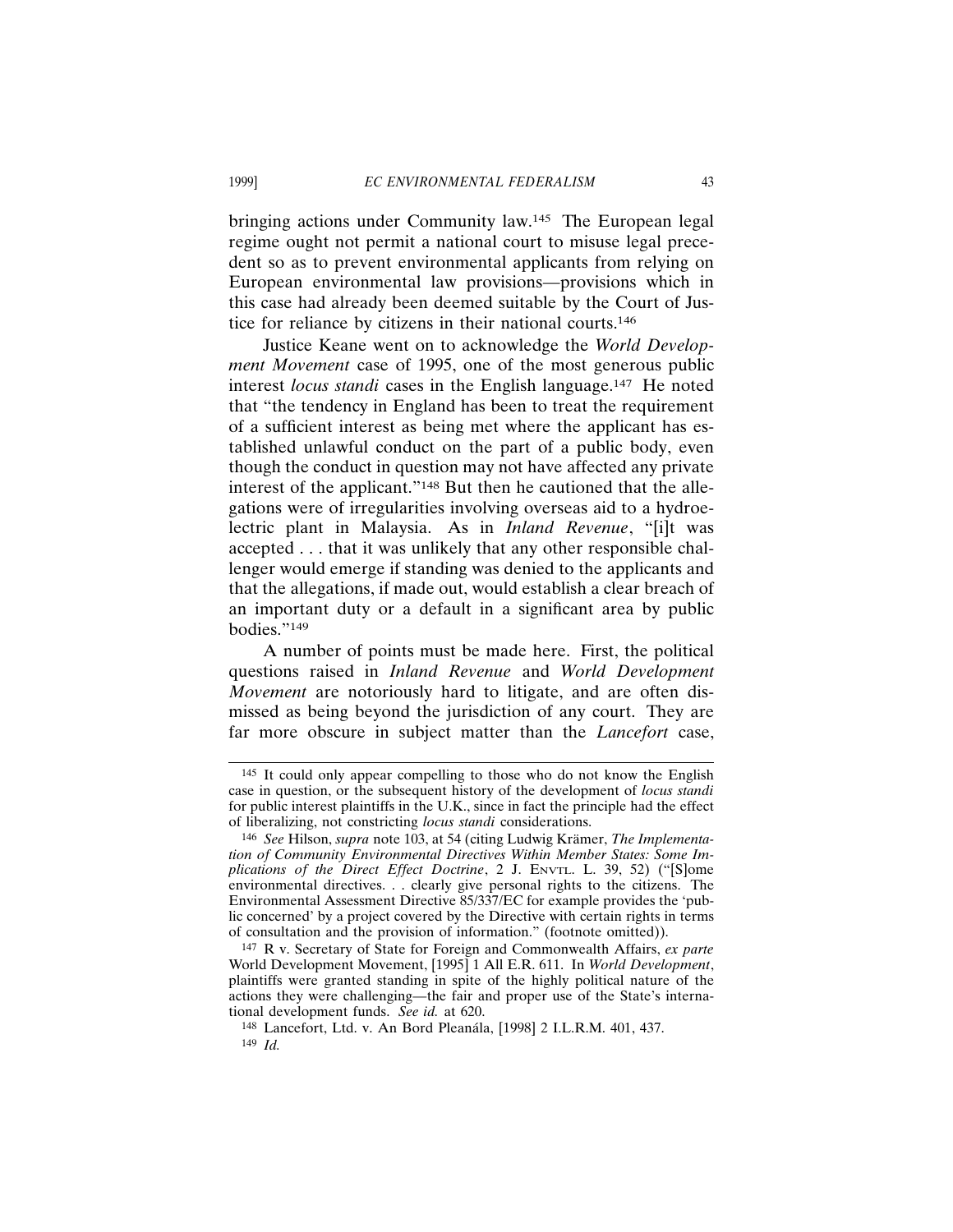which involved questions of EIA law commonly reviewed by courts. Second, Justice Keane seemed to say that the EIA questions did not involve matters of breach of important public duties. This is an unsustainable position, in light of the European directive. Third, it was clear that had Lancefort not proceeded with its case, no other applicant would have appeared. Lancefort, Ltd had taken up the case at the last possible moment allowed by procedural rules, and the costs rule in Ireland, as noted, is a great *dis*incentive for public interest groups to take such cases at all because of the potential for having substantial costs awarded against them.150 As with the plaintiffs in *World Development*, if Lancefort Ltd. had failed to take the case to court, the case would not have been brought at all.

### c. *Skirting the European Law Issues*

The Irish Supreme Court proceeded to treat European law issues with stunning disregard. With regard to *locus standi*, Justice Keane stated that "[i]t is also the case that the requirements of national law as to standing may in some instances have to yield to the paramount obligation on national courts to uphold the law of the European Union."151 He acknowledged that *Kraaijeveld* was of "some relevance."<sup>152</sup> Justice Keane pointed to paragraph 61 of the *Kraaijeveld* decision, where the Court of Justice stated:

If [the State's] discretion has been exceeded and consequently the national provisions must be set aside in that respect, it is for the authorities of the member state, according to their respective powers, to take all the general or particular measures necessary to ensure that projects are examined in order to determine whether they are likely to have significant effects on the environment and, if so, to ensure that they are subject to an impact assessment.153

<sup>150</sup> The Supreme Court recently directed Lancefort, Ltd. to pay costs for the High Court case and for the hearing on costs. *See* Lancefort, Ltd. v. An Bord Pleanála, Ruling of the Court on Costs, Dec. 2, 1999 at 6-7 (transcript, on file with author).

<sup>151</sup> *Id*.

<sup>152</sup> *Id*. Since the *Kraaijeveld* case is the clearest instruction to the national courts to date with regard to the EIA Directive, it is of more than "some relevance." It is of more relevance to the analysis than the intentions of the Irish Parliament in drafting its planning laws.

<sup>153</sup> Case 72/95, Kraaijeveld BV v. Gedepudteerde Staten van Zuid-Holland, 1996 E.C.R. I-5403, I-5453, cited in *Lancefort*, 2 I.L.R.M. at 438.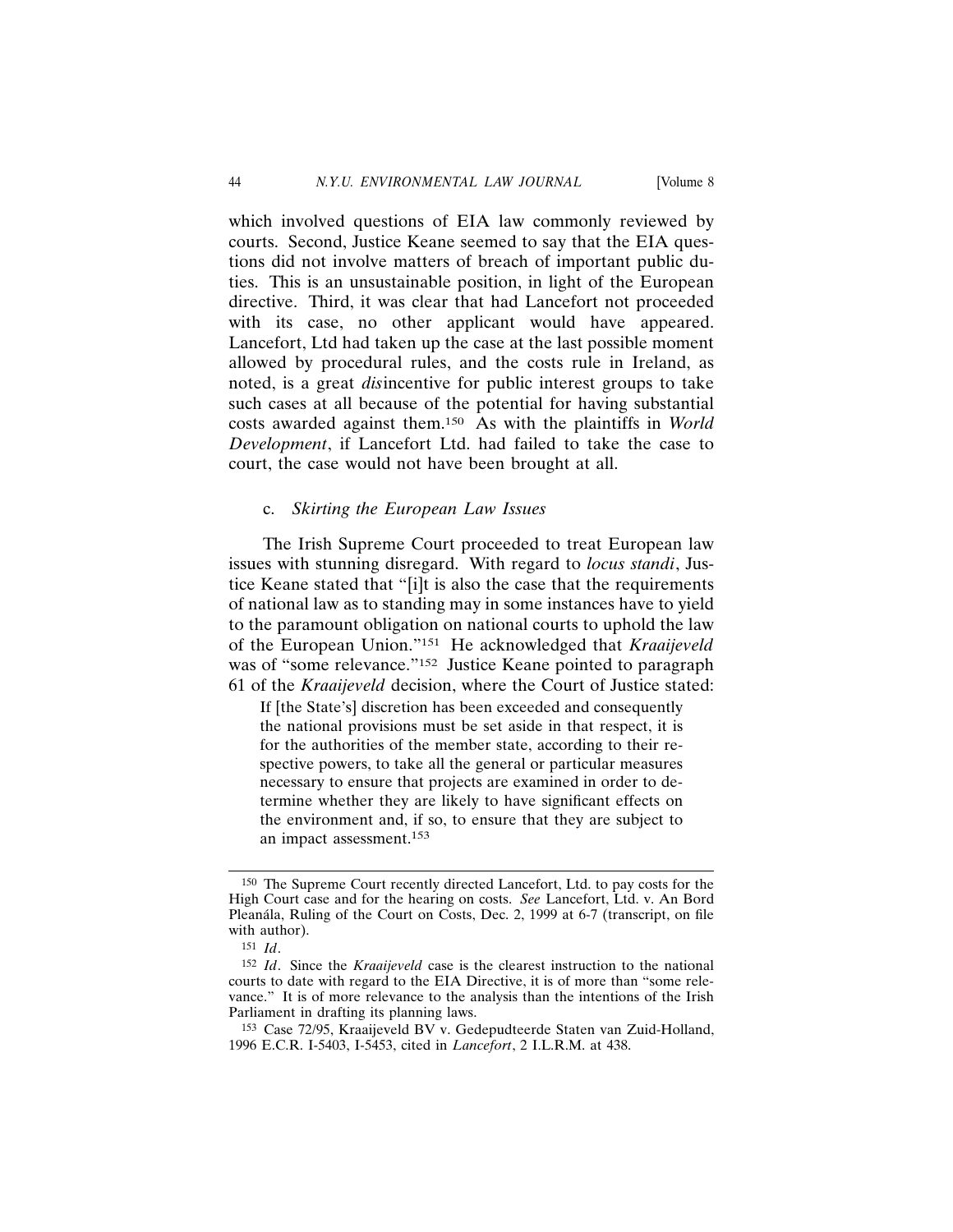But Justice Keane concluded that this aspect of the Court of Justice's reasoning was inapplicable to the *Lancefort* facts. He said that "[i]n this case, there is no question of the State having exceeded the discretion conferred on it by Articles 2(1) and 4(2) of the Directive by defining the threshold or criteria in such a manner as to exempt in advance a particular class of projects referred to in annex 2 from the requirement of an EIA."154 He continued with the following problematic statement:

Not merely has no attempt been made by the State to exempt in advance any of the classes of projects specified in annex 2 from such a requirement: it has been at pains to reserve to the competent authorities [i.e., the Board] a power to require an EIS in any case where they are of the view that the project, although below the relevant threshold, will have a significant effect on the environment.155

Such a declaration is of little relevance as Lancefort was not even making the argument attributed to it. The applicants challenged the exercise of discretion in that a project with manifest significant effects on the environment was not subject to an assessment. Moreover, the court saw the EIA law as primarily "conferring a power" on the Board to require an EIS when it wished; the court was silent as to the *obligation* on the Board to carry out an EIA.

In a calculated pre-emption of possible censure of the judgement, Justice Keane asserted that a denial of *locus standi* would not affect the exercise of Community law rights in Ireland.156 In

<sup>154</sup> *Lancefort*, 2 I.L.R.M. at 438. The court did not explain why there was in this case no question of the State having exceeded the discretion allowed under the directive. Beyond this, Justice Keane proceeded to confuse the *Kraaijeveld* case with the earlier Case 133/94, Commission v. Belgium, 1996 E.C.R. I-2323, so as to imply that Lancefort's complaint was that the Irish State had eliminated an entire class of projects from Annex 2. *See Lancefort*, 2 I.L.R.M. at 437-38. This was clearly not the argument raised. Rather, the applicants argued that the threshold was set such that the majority of projects of a certain class escaped assessment. On careful reading, the *Lancefort* facts are very similar to the *Kraaijeveld* facts.

<sup>155</sup> *Lancefort*, 2 I.L.R.M*.* at 438.

<sup>156</sup> *See id*. Justice Keane stated:

There is thus no question of the application by the national court of its rules as to standing resulting in a failure by the court to ensure that the relevant principles of European Union law are applied in the State, as happened, for example, in the United Kingdom when it was sought to rely on the doctrine of parliamentary sovereignty as precluding the enforcement of community law in that jurisdiction: see *R. v. Secretary of State for Transport, ex p. Factortame* (Case C-213/89) [1990] ECR I-2433.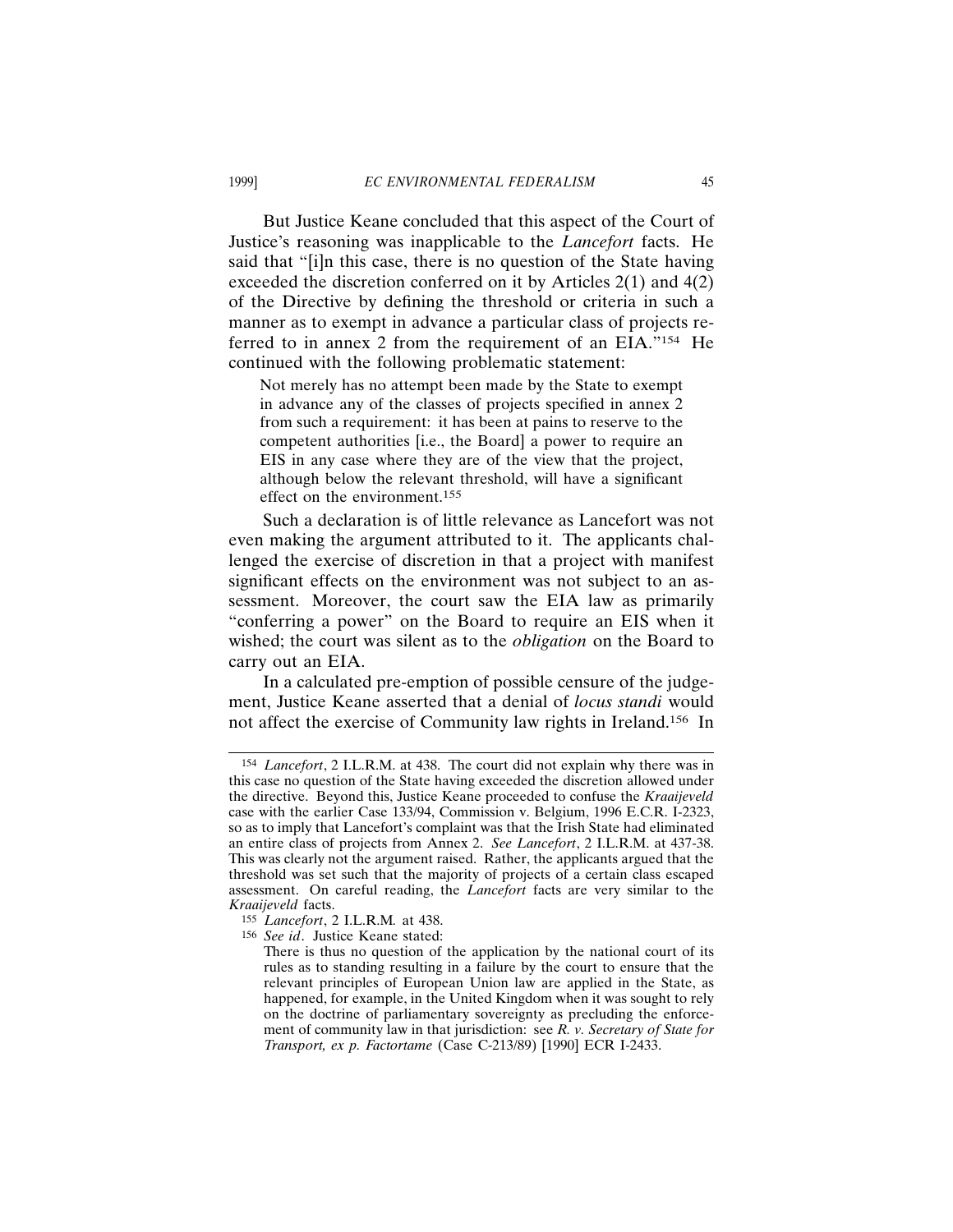this sense, the court benefited from the appearance of having dealt with the merits, while not having done so.<sup>157</sup>

# d. *Applicants for Review Blamed for the Failures of the Appeals Board?*

Moving toward the final issues, Justice Keane stated that the invalid permission claim rested on the "alleged failure of the board to consider whether an EIS was required in the circumstances of the present case."<sup>158</sup> The reductionist nature of this formulation has already been made clear. Justice Keane proceeded to imply that the applicants deliberately withheld mention of the EIA question during the administrative appeal hearing, assumedly so that they could bring the judicial review proceedings.159 It is worth noting that the court never posed this question directly to the applicants.<sup>160</sup> In reality, the conservationists had discovered the inclusion of "architectural heritage" in the EIA Directive (and consequent mistransposition of the directive into Irish regulation) only some weeks after the planning decision had been made.161 However, regardless of the conserva-

At the same time, it can hardly be disputed that, since the appellant was not even in existence at the time the decision which is challenged was made, its interest in the subject matter of the proceedings is somewhat tenuous, if indeed it can be said to exist at all.

*Id*. at 439. The precise relevance of this factor to the overall analysis is not made clear.

158 *Id.*

160 Justice Keane stated, *id.* at 439-40:

161 More seriously, the Supreme Court failed to distinguish between the obligation on a participant in an administrative hearing to bring forward all factual information at his or her command, and the obligation of public bodies to make decisions according to procedure set out in law, including European law. The

*Id*.

<sup>157</sup> Purporting to have eliminated the European law points, the court then returned to the question of national *locus standi*. Justice Keane rejected what he called the "Notice Party's view" that a company of this sort, without assets, trying to evade court costs, was not bona fide. He referred to the fact that the High Court had determined the company to be composed of sincere and serious people. Nonetheless, the court implied that an indefinable cloud continued to hang over the group, since they were incorporated after the challenged decision was made. *See id.* at 438-39. Justice Keane stated:

<sup>159</sup> *See id.* at 439-40.

It must be assumed that some at least of those present were aware, at least in a general sense, of the circumstances in which an EIS and EIA were required. In the particular case of Mr. Smith and junior counsel representing An Taisce, no explanation was given at any stage of these proceedings as to why the objection was not taken until the application was made for leave to issue the present proceedings.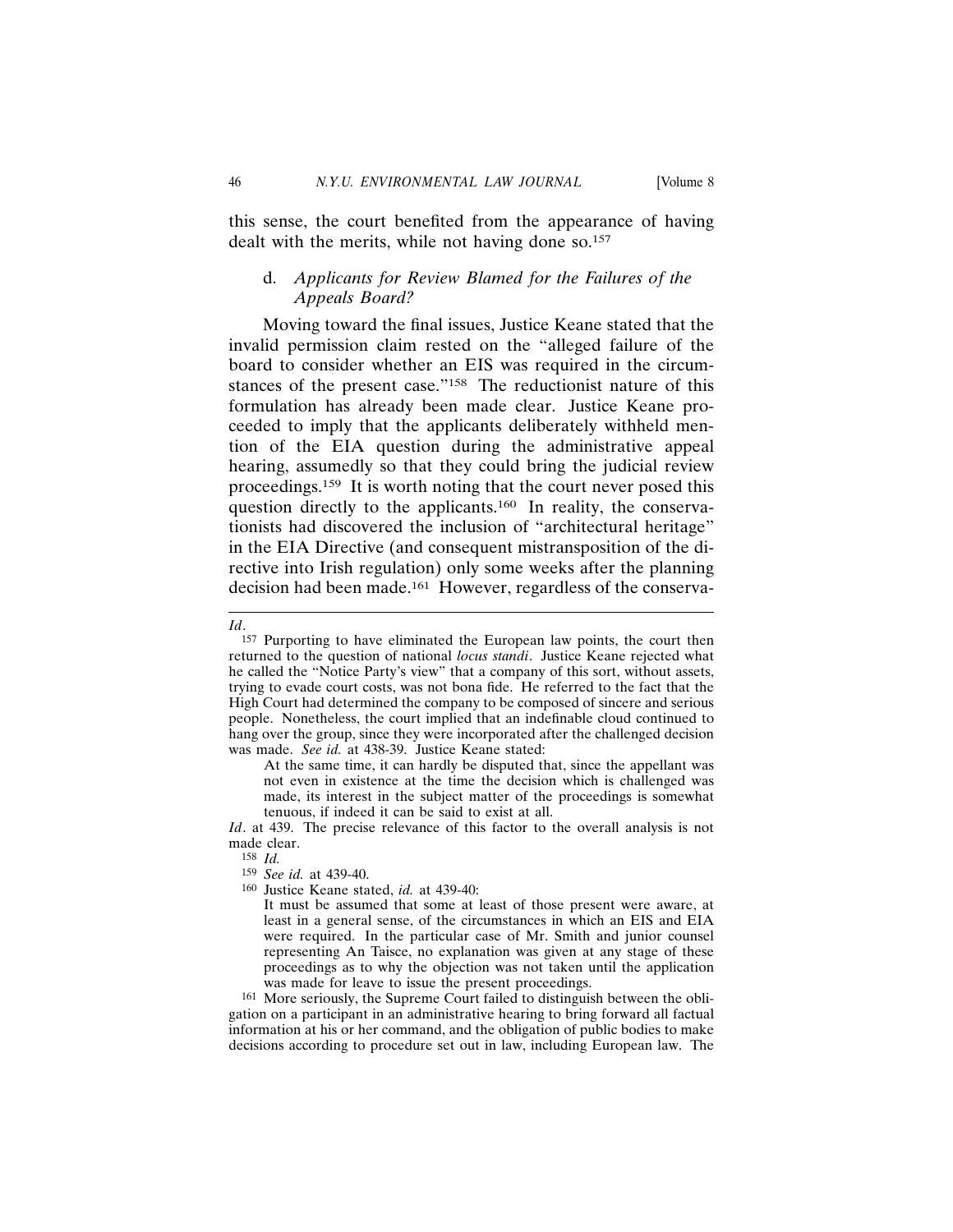tionists' actual knowledge, the EIA Directive imposes obligations not on those citizens electing to participate in administrative hearings, but on all relevant emanations of the State. The relevant relationship is that between the court and the decision-maker. In spite of that fact, the court has shifted to the citizen applicant the legal responsibility to inform the Planning Appeals Board of its obligations under the Directive. Apart from the unfairness of this position, the court did not formally attempt to determine whether the applicants had in fact known about the inclusion of "architectural heritage" in the EIA Directive at the time of the administrative hearing.

The court refused to treat the EIA issue as anything more than the decision-maker "eliciting information"—and did not even allude to the idea of procedural rights.162 The court also assumed that the applicants were obliged to show in advance what the assessment would have yielded:

Whether, as a matter of law, the board was obliged to consider exercising its undoubted power to require an EIS is a separate issue. Assuming that it was under such an obligation and failed to consider whether an EIS should be required, it has not been shown that this had the slightest adverse effect on the attainment of the objectives of the directive and the regulations which implemented it in this State.163

The court's position is contradictory at best. How could the objectives of the directive not be thwarted if the decision-maker failed to carry one out where it was required? Was the court saying that the national "planning process" is the same thing as an environmental impact assessment? The Court of Justice would not agree with that position.164 The Irish courts continue to fold European environmental law into the terms of Irish planning

162 Justice Keane declared:

*Id.* at 440. 163 *Id*.

court appears to be stating that citizens have an obligation to inform official bodies of the laws governing the decision-making process, or forfeit the right to challenge the legality of those decision-making procedures. *See id.* at 439-44.

Neither the High Court nor this Court were at any stage given any indication as to the respects in which it was alleged that the assessment carried out by the Board of the development, in this case as part of the planning process, failed to elicit data relevant to an assessment of the effects on the environment of the development.

<sup>164</sup> *See* Commission v. Germany, [1996] 1 C.M.L.R. 196, 210-16 (examining the German process to see if it actually duplicated in each detail the requirements of the EIA Directive).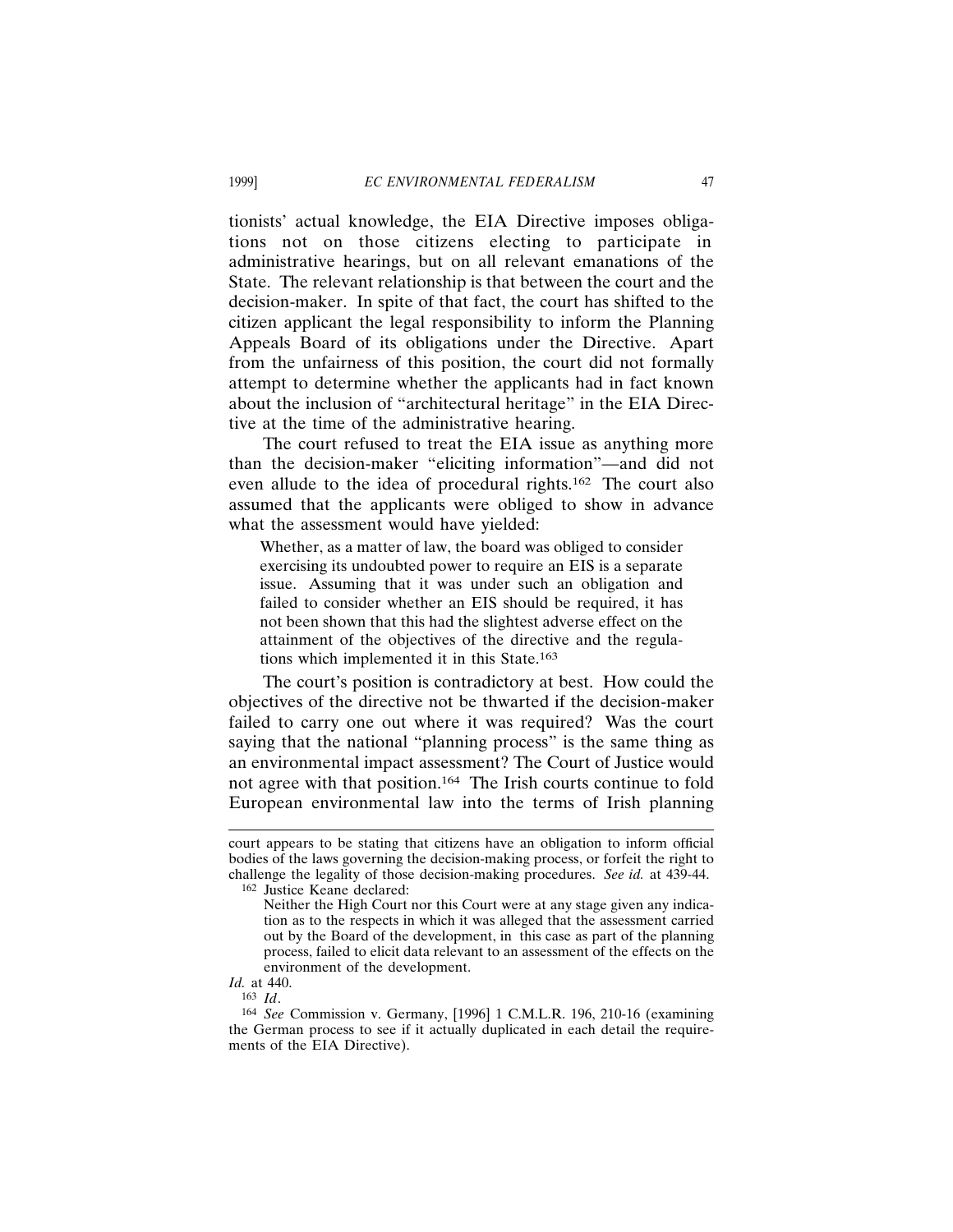law, even when this renders the content of a directive ineffective.165 Privileging development interests, the Irish courts transpose these values onto European directives, even when such values conflict with the explicit text of the particular directives.

The court summed up:

An examination of the merits of the case, accordingly, leads me to the conclusion that, if there has been any irregularity in the manner in which the board discharged its functions, it could not possibly be regarded as constituting an abuse of power or a default in procedure sufficiently grave to justify affording *locus standi* to a body such as the appellant.166

The essence of this idea is that identification of a breach of the EIA Directive would not be "sufficiently grave" to grant *locus standi* to a group of conservationists with an extensive track record in this area. However, adherence to the terms of the Directive demands that any established breach of the Directive should lead to an order by the court to re-run the decision-making process so that an environmental impact assessment can be carried out.

Finally, aware that the United Kingdom is tending towards a more liberal conception of *locus standi* for environmental groups, the judge brought up a 1994 Greenpeace case,  $167$  where that group challenged the grant of a license to reprocess spent nuclear fuel. While the substantive challenge was rejected, the English court upheld Greenpeace's *locus standi*. 168 Justice Keane made a disparaging comparison between that case and the Lancefort challenge, displaying a worryingly personalized approach to the important European law questions involved.169 Although partic-

<sup>165</sup> *See Lancefort*, 2 I.L.R.M. at 440 ("[I]t is perfectly clear that the requirements of the planning legislation ensured that the public had access to the detailed plans lodged with the application for permission."). This implies that access to plans is the equivalent of an EIA.

<sup>166</sup> *Id.*

<sup>167</sup> R. v. Inspectorate of Pollution *ex parte* Greenpeace, [1994] 4 All E.R. 329 (Q.B. 1993).

<sup>168</sup> *See id.*

<sup>169</sup> *See Lancefort*, 2 I.L.R.M. at 441. Justice Keane wrote:

The contrast between a concern based on a failure by the operator of such a plant to engage in a process of public consultation before beginning the discharge of radioactive waste with the stated concern of the appellant in the present case as to the absence of an EIS, in a case in which there has been an exhaustive and searching process of public consultation culminating in an oral hearing attended by the alter ego of the appellants, hardly requires emphasis.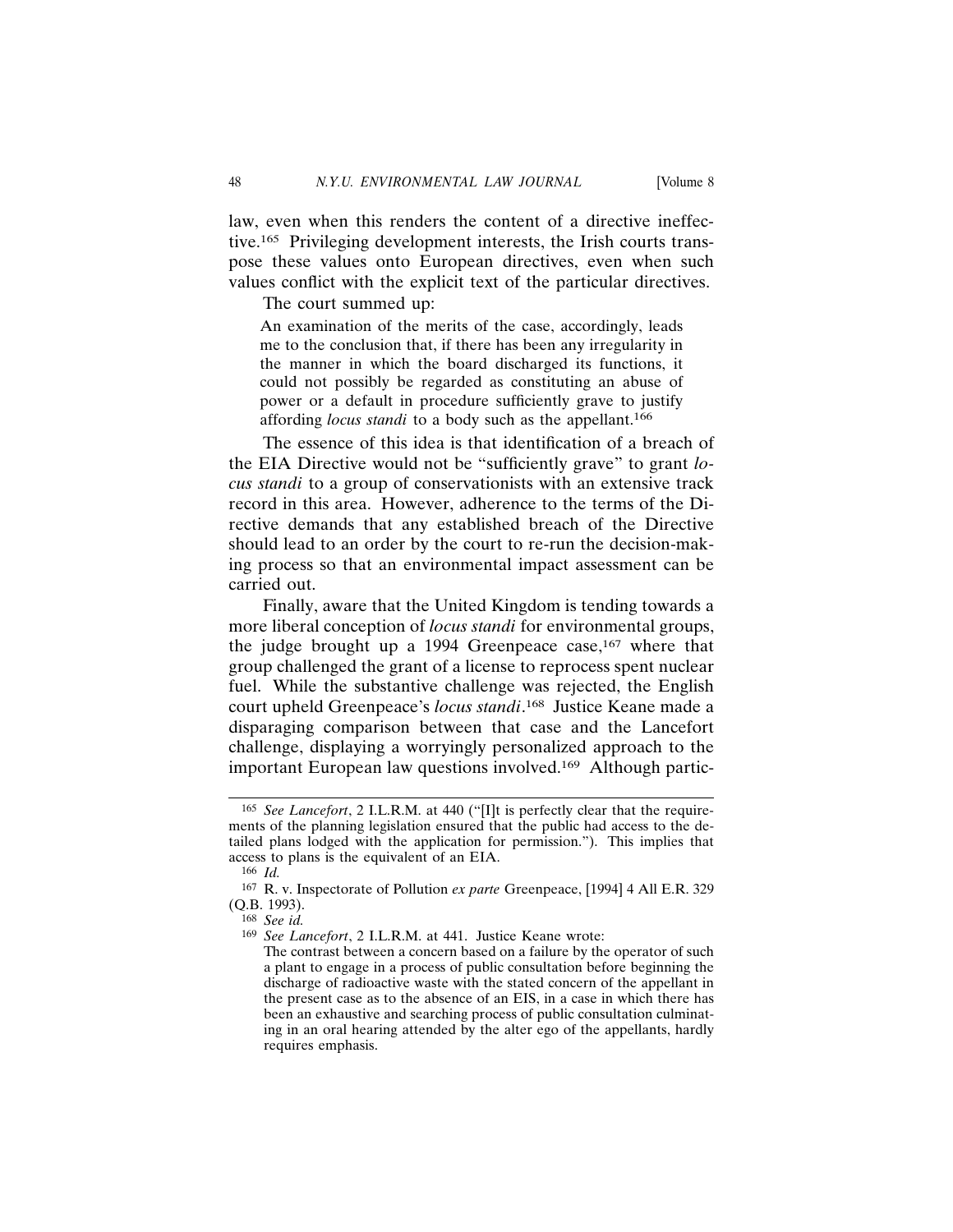ular Justices on the Supreme Court may not value "architectural heritage" or include it in a private definition of "environment," the directive makes clear that within the EC "architectural heritage" *is* part of the "environment,"170 the protection of which is the principal objective of the directive. The Supreme Court's final word was that "when the legal and factual merits of that issue [accepted as substantial by the High Court] are analysed, it is clear that this was not a case in which the appellant should have been recognized as having *locus standi* to mount such a challenge."171

There has never been an instance in EC legal history in which a national court was sanctioned for failure to apply European law. The fiction that national courts will always act as European courts for the purposes of applying Community law is not sustainable. The Irish court, in a case like *Lancefort*, was of course aware that no Community sanction would be brought to bear against it, and that the applicants would find themselves without recourse following the national court's refusal to either apply the European law or refer the relevant questions to the Court of Justice. Nowhere is the hiatus between the environmental rhetoric of the European Court of Justice and practical implementation more pronounced.172

*Id*.

<sup>170</sup> *See supra* note 112 and accompanying text.

<sup>171</sup> *Lancefort*, 2 I.L.R.M. at 442. The court is careful to indicate that there "may" be instances where incorporated bodies such as the applicants will be entitled to *locus standi*. Justice Keane wrote: "It is, understandably, a matter of concern that companies of this nature can be formed simply to afford residents' associations and other objectors immunity against the costs of legal challenges to the granting of planing [sic] permissions." *Id.* at 442. This statement displays the often reactionary nature of the Irish legal establishment's views on property and why the full implications of European environment directives are so strenuously resisted in the Irish courts. The fact of incorporation by a not-for-profit body, the judge says, "should not of itself deprive them in every case of *locus standi*." *Id.* A very recent decision of the European Court of Justice makes explicit the right of persons to rely on the provisions of the EIA Directive before the national court and the duty of the national court to interpret whether the national authorities have rightly decided whether a project is "likely to have significant effects on the environment." *See* Case C-435/97, World Wildlife Fund (WWF) v. Autonome Proviniz Bozen, para. 1 (Sep. 16, 1999) (1999 ECJ CELEX LEXIS 1966).

<sup>172</sup> Some months after the *Lancefort* judgment, the European Commission, acting on complaints by Lancefort and other conservationists, moved towards taking legal action against Ireland on precisely the same grounds as those raised by Lancefort in its national legal action. *See* Letter from G. Kremlis, Head of Legal Unit I, Directorate-General XI, European Commission, to Sara Dillon,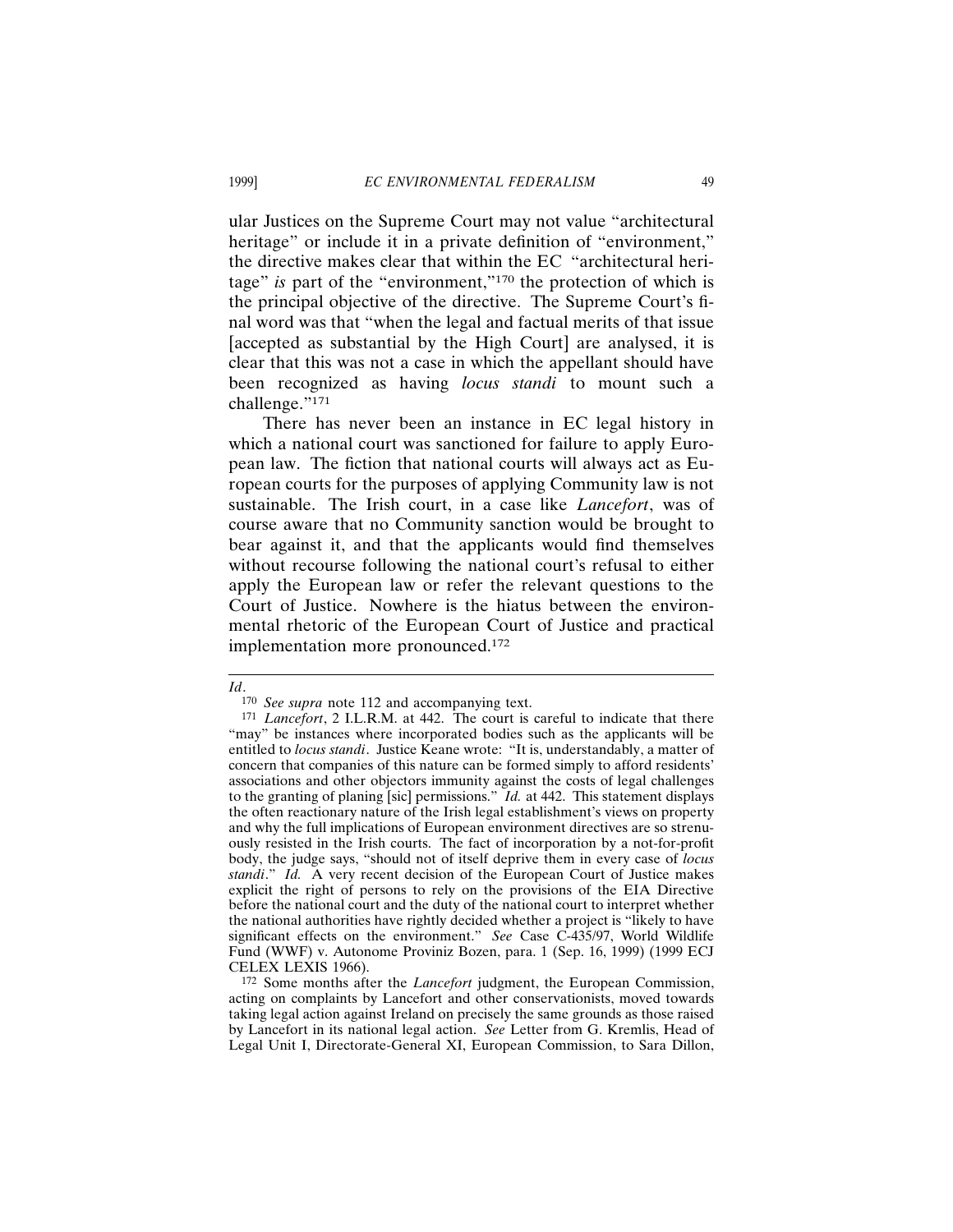The *Lancefort* judgement may provide an ongoing rationale for the national courts to refuse to apply European environmental law by denying *locus standi* whenever an environmental plaintiff attempts to raise EIA matters.173 As *Lancefort* is a Supreme Court precedent, and the current leading *locus standi* case in the environmental field, many future environmental litigants will likely be affected by it. Complaints to the European Commission about the failures of national courts, as opposed to other national institutions, to apply European law are entirely ineffective. The Commission will not move against national courts, such action being too politically charged to contemplate. It is clear that the European legal regime is, in this context, a fundamental failure.

173 As an early indication of the negative ripple effect on the application of European environmental law in Ireland, see the High Court judgment in Murphy v. Wicklow County Council, 1998 No. 25 J.R. (Ir. H. Ct. Mar. 19, 1999) (Transcript, on file with author). In this case, the applicant challenged a decision to allow a road-widening scheme through old-growth forest. *See id.* at 1- 16. A number of issues were raised, including the question of the adequacy of the EIS relied upon. *See id.* at 33-47. The Glen of the Downs judge, trying to distinguish this case from *Lancefort* in order to allow *locus standi* to the applicants, stated:

[T]he appeal "on the merits" in *Lancefort* was confined to a single issue, namely, the absence of an EIS which, in the particular circumstances of *Lancefort*, the Court could not regard as a particularly serious matter. . . .[I]n the present case . . . some five different points are raised in the Judicial Review, some of which I may say at this stage certainly have merit. . . . [I]t seems to me that the thrust of the decision in *Lancefort* goes to a case where a single point only is raised and where considerations of locus standi and the merits of that one point are inextricably woven together.

#### *Id*. at 21-22.

The judge further followed the negative *Lancefort* precedent by saying that the applicants were harmed by not having raised the impact assessment issue at the administrative hearing. He stated: "That finding seems to me to have certain inescapable consequences for the Applicant in the instant case insofar as any attack on the EIS is concerned. . . ." *Id*. at 23. European law in this way becomes unenforceable. *See* id. at 17-32.

Lecturer, Faculty of Law, *University College Dublin* 1 (Nov. 25, 1998) (on file with author). The Commission stated its view that Ireland had failed in its duty to apply the EIA Directive to the architectural heritage and "that the provision for EIA in the Irish legislation for hotel complexes in existing urban areas is not accompanied by the necessary interpretation and administrative practice to make it systematically effective. . . ." *Id.* at 2. The letter concluded that the Directive's required results had not been met because Ireland had not taken the necessary measures. *See id.* By the time of the letter, the Commission had formally notified Irish authorities of these views. *See id.* at 1. At the time of this writing, negotiations on this matter are still in progress between the Commission's DG XI and the Irish authorities.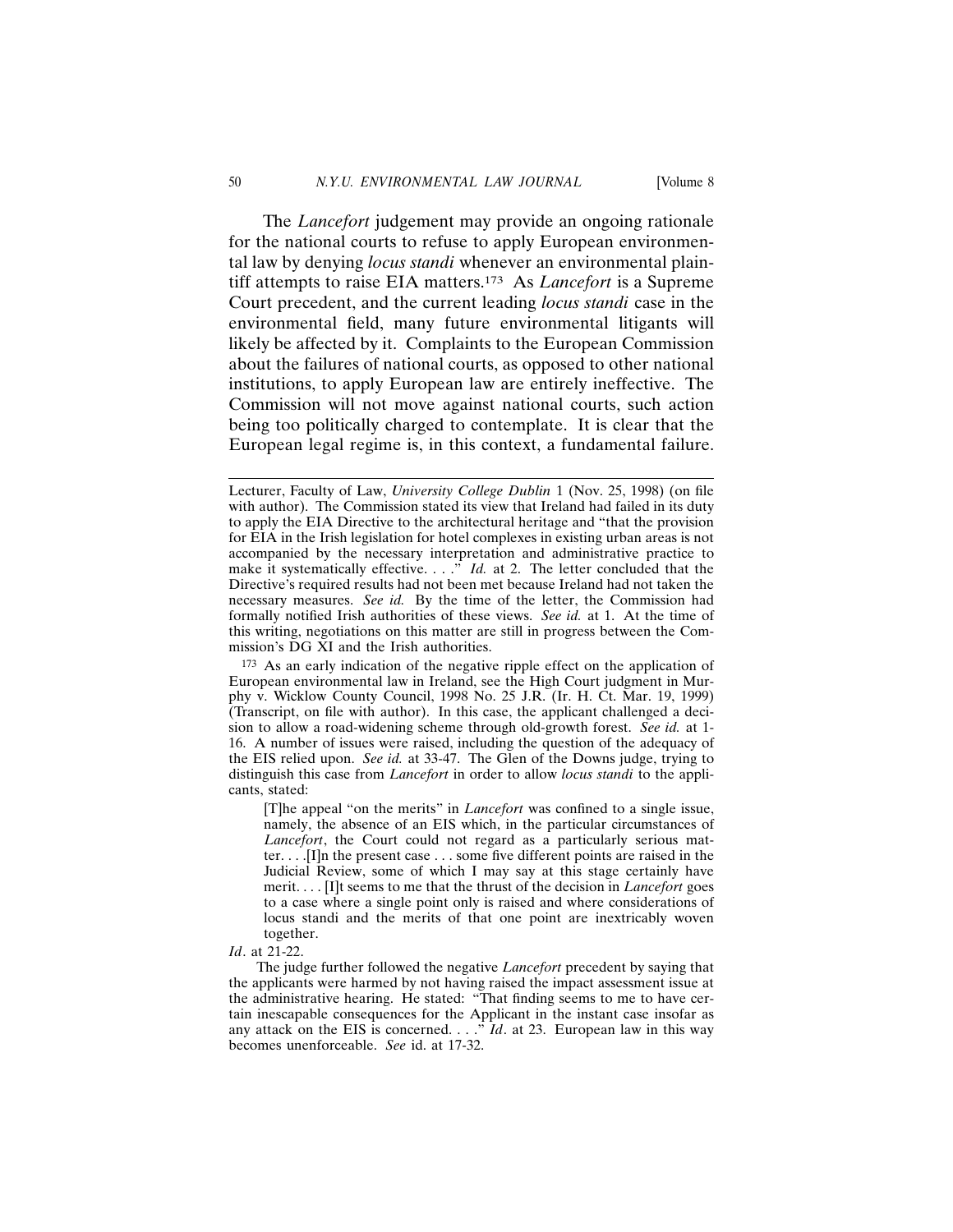### 2. *The Kill Dump Case:* McNamara v. Kildare County Council and Dublin County Council

This long-running legal drama began when Dublin County Council (since sub-divided into smaller councils) applied to Kildare County Council for permission to create a municipal superdump of sixty-four hectares in that neighboring county, near the small village of Kill. The dump was planned as the largest municipal dump in Ireland, and would have involved heavy vehicles passing in and out of the site on an almost constant basis.174

Kildare County Council refused permission on twenty-nine grounds; however, the Board overturned this decision, against the recommendation of its own inspector. Permission was subject to twenty-six conditions. Among the grounds raised by the applicants for judicial review, a community group in the Kill area, were that the EIS was defective and failed to comply with statutory requirements and that the conditions set down with the Board—and left as matters for future agreement between the two county councils—represented an abdication of responsibility of the Board.175 The applicants argued that these grounds rendered invalid the Board's decision.

Judicial review applications in the environmental context must be brought within a strict two-month statute of limitations.176 In *McNamara*, an affidavit was provided to the applicants by a hydrogeologist and submitted to the court after the time limit had run. The affidavit declared that the proposed removal of four million tons of gravel (as per one of the twenty-six conditions) would interfere with an aquifer serving other properties in the vicinity.177 The hydrogeologist claimed that the interference was not referenced in the EIS, and that this information should have been considered by the Board. The counter-argument considered by the High Court was that, while the applicants had made a *general allegation* of the inadequacy of the EIS, this more *specific information* was not something that could have

<sup>174</sup> *See* McNamara v. An Bord Plean´ala, [1996] 2 I.L.R.M. 339, 344-45 (Ir. H. Ct.). After the case was decided, rules came into force to the effect that both conventional planning permission and a license by the Environmental Protection Agency are required for such developments. *See* Waste Management (Licensing) Regulations, 1997 (S.I. No. 133), §§11-14.

<sup>175</sup> *See McNamara*, 2 I.L.R.M. at 340-41.

<sup>176</sup> *See* Local Government (Planning and Development) Act, No. 14, § 3B(a)(i) (1992).

<sup>177</sup> *See McNamara*, 2 I.L.R.M. at 348.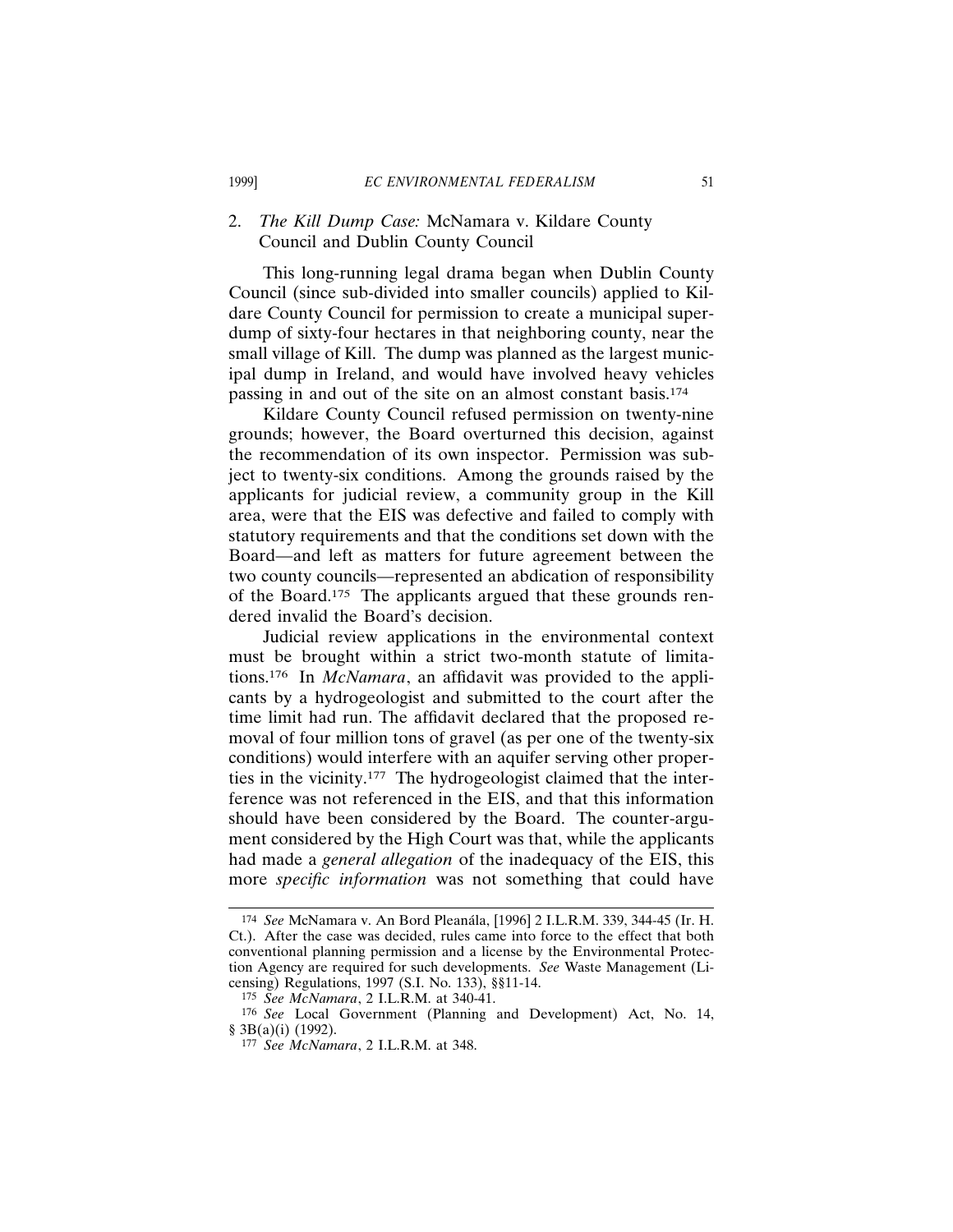been inferred from the more general allegation, and thus was out of time with respect to the two-month limit.178

Justice Barr, of the Irish High Court, reviewed the rationale behind the 1992 planning amendments: the necessity for speed and finality in the planning process.179 In emphasizing the fact that the developer must be made aware within a short time of the nature of the challenge to the decision,180 the court declared that the "applicant is not entitled to rely on a general complaint about the EIS as an umbrella to justify subsequent specific allegations not notified as grounds within time."181 The relevant case law, Justice Barr said:

clearly implies that the obligation on the applicant includes not merely informing the developer within time that his planning permission is being challenged, but also within the requisite time scale making him aware of the specific grounds for the proposed challenge so that he may know the case he has to meet.182

Once again, there was no discussion of the purpose of the EIA Directive, or the rights of the local citizens under European law. In this case, the issues impacted upon public health and the quality of life in the most direct manner, but the court made no move towards referring any question concerning the two-month rule and the purposes of the EIA Directive to the European Court of Justice.

In a manner typical of the Irish courts in environmental matters, the High Court judge dismissed the substantive case without ever analyzing it, or committing himself to any clear statement of the law. Justice Barr wrote:

I should add that if each of these grounds of objection . . . had been made by the applicant within the prescribed time limit, I would not have been disposed to accept his case on any of them. . . . [I]t is unnecessary to review the arguments which have been advanced on his behalf in that regard. Suffice it to

<sup>178</sup> *See id.* at 349.

<sup>&</sup>lt;sup>179</sup> The court quoted from *K.S.K. Enterprises, Ltd. v. An Bord Pleanála*, [1994] 2 I.R. 128, 135, where the Chief Justice affirmed that it was legislative intent to "greatly. . . confine the [opportunities]" of applicants in the planning context, so that persons who had obtained a planning permission could be certain they were able to act on it expeditiously. *See McNamara*, 2 I.L.R.M. at 348-49.

<sup>180</sup> *See McNamara*, 2 I.L.R.M. at 349-50.

<sup>181</sup> *Id*. at 351.

<sup>182</sup> *Id*. at 352.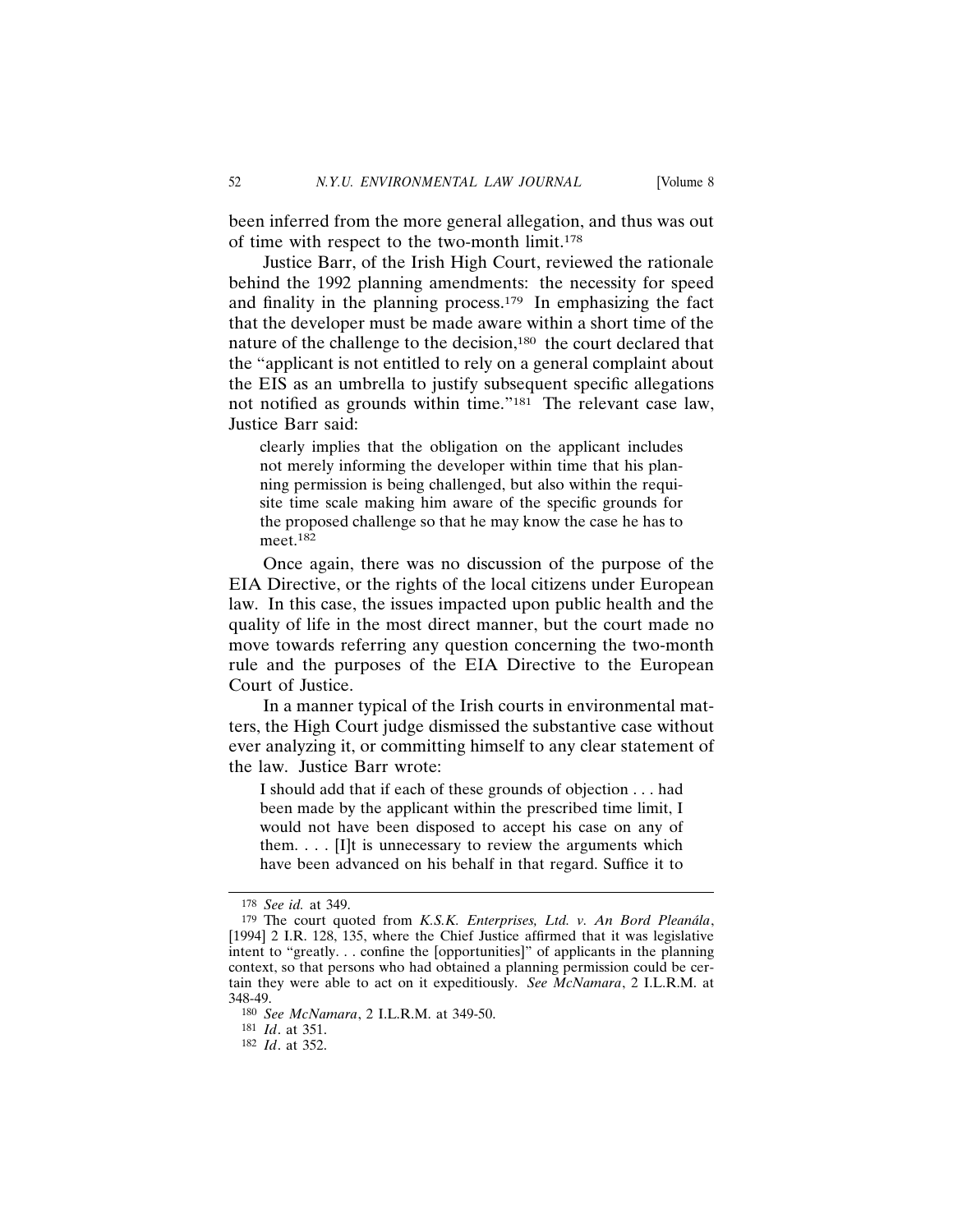say that I regard the contrary case submitted on behalf of the board in its written submissions as being well-founded.<sup>183</sup>

The High Court denied McNamara certification to appeal these findings to the Supreme Court. With this in mind, McNamara attempted to convince the High Court to allow a reference to the European Court of Justice.184 He argued that the High Court cannot make itself the court of last resort and also refuse a 234 (ex 177) reference. Not surprisingly, the High Court emphasized the aspect of "close co-operation" between national courts and the ECJ in the 234 (ex 177) scheme.185 The High Court maintained that this scheme is for the "benefit" of the national courts,186 but it failed to acknowledge the fact that Article 234 (ex 177) is also, in theory, supposed to guarantee important rights of access to justice for European citizens. In this case, the High Court insisted, since the case had already been decided, it was "patently no longer pending."<sup>187</sup>

The applicant appealed this particular point to the Supreme Court,188 attempting to obtain an order referring the European law questions to the Court of Justice.189 The Supreme Court noted that where a national court is a final court and where such a European law question arises, there is no discretion on the part of the court as to whether the question should be referred.190 But the Supreme Court stated that the High Court was correct in finding that there was no further case "pending" before the High Court for the purposes of which a preliminary ruling of the Court of Justice could have any relevance.191 Justice Keane stated that since the applicant did not make this argument during the hearing itself, "it is again unnecessary to express any concluded opinion as to whether, in the event of that course being taken while the case was at hearing . . . the court would be obliged to refer the question of European Union law for a preliminary ruling."192

<sup>183</sup> *Id*. at 353.

<sup>184</sup> *See McNamara v. An Bord Plean´ala*, [1998] 3 I.R. 456 (Ir. H. Ct.).

<sup>185</sup> *See id.* at 457-60.

<sup>186</sup> *Id*. at 456.

<sup>187</sup> *Id*. at 457.

<sup>188</sup> For the Supreme Court's ruling, see *McNamara*, 2 I.L.R.M. at 313.

<sup>189</sup> *See id.* at 317.

<sup>190</sup> *See id.* at 318-19.

<sup>191</sup> *See id*. at 319.

<sup>192</sup> *Id.* The Irish courts are clearly not following the requirements set down by the Court of Justice in Case 283/81, *CILFIT v. Ministry of Health*, 1982 E.C.R. 3415 with respect to Article 234 (ex 177) references. The 234 (ex 177)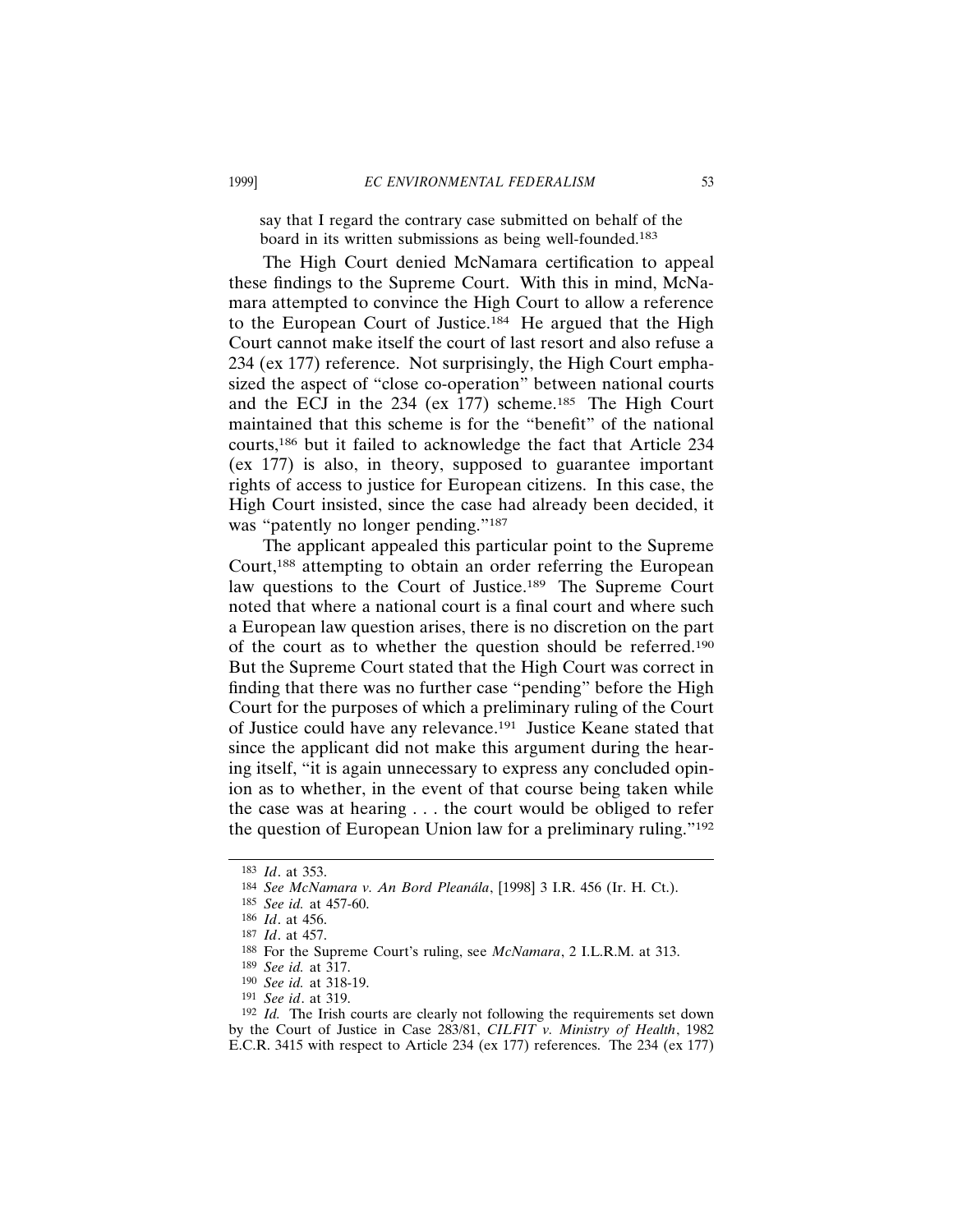Justice Keane provided further support for the position he had taken, stating that there is a "further difficulty in the path of the applicant."193 He was "satisfied that no question of European Union law has been identified in the present case which could, in any event, have properly been the subject of a reference, either by the High Court or this Court, for a preliminary ruling pursuant to Article [234 (ex 177)]."194 If the interpretation offered by the Irish courts is correct, it is unclear what benefit the European Court of Justice is to European citizens—at least those located in RJs.

### 3. McBride v. Galway Corporation

This complex case revolved around a local resident's argument that the local authority for Galway City was required to provide an EIS with its application to build a large sewage treatment plant at a scenic location in Galway Bay.195 The case in-

*Id.* at 3430. And further:

*Id.* at 3431. The Irish courts freely state that there is no Community law issue, even when such issues are clearly being raised before them; they also fail to mention the fact that Article 234 (ex 177) imposes an *obligation* on them as national courts.

193 *McNamara*, 2 I.L.R.M. at 319.

194 *Id.*

<sup>195</sup> Galway had long been desperately in need of adequate sewage treatment. As one of Europe's fastest growing cities during the 1980s, the situation of phenomenal growth in the absence of sewage infrastructure was utterly unsustainable. A long-running battle involved the question of where a sewage treatment plant should be located. Official preference was for an island in Galway Bay, with significant environmental and visual impacts.

reference procedure is not strictly voluntary. The Court of Justice stated in *CILFIT* that reference is not required only if:

the correct application of Community law. . . [leaves] no scope for any reasonable doubt as to the manner in which the question raised is to be resolved. Before it comes to the conclusion that such is the case, the national court or tribunal must be convinced that the matter is equally obvious to the courts of the other Member States and to the Court of Justice. Only if those conditions are satisfied, may the national court or tribunal refrain from submitting the question to the Court of Justice and take upon itself the responsibility for resolving it.

Article [234 (ex 177)] . . . is to be interpreted as meaning that a court or tribunal against whose decisions there is no judicial remedy under national law is required, where a question of Community law is raised before it, to comply with its obligation to bring the matter before the Court of Justice, unless it has established that the question raised is irrelevant or that the Community provision in question has already been interpreted by the Court or that the correct application of Community law is so obvious as to leave no scope for any reasonable doubt.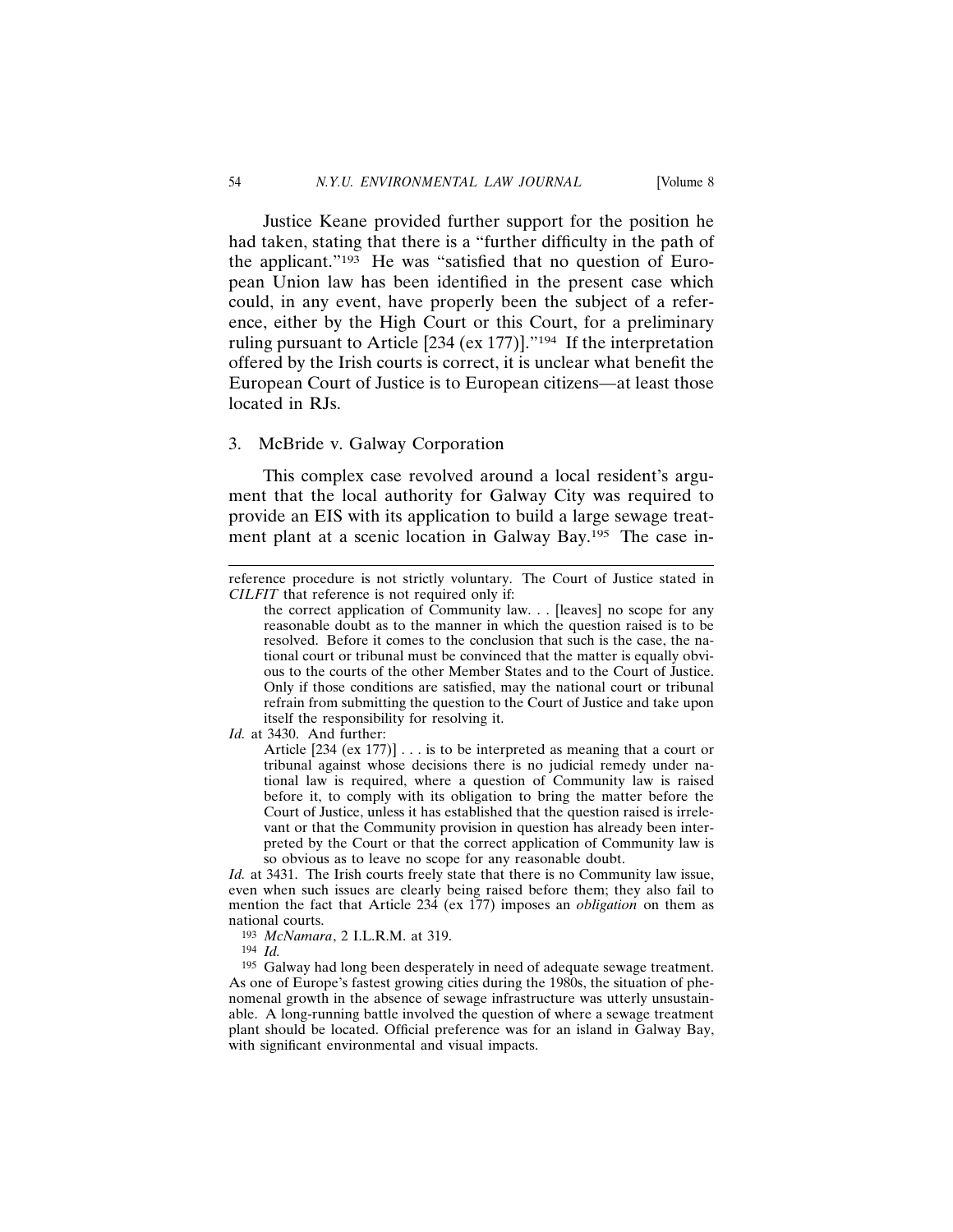volved two ministers of government, two separate EISs, and a long-running battle between organs of state and environmentalists opposed to the location of the plant.196 Both the EIA Directive and the Habitats Directive<sup>197</sup> were invoked by the applicants for judicial review.

Interestingly, Judge Quirke, of the High Court, failed to comprehend basic European law. Citing relevant case law of the Court of Justice concerning the direct effect of the EIA Directive, Justice Quirke made the following statement:

What distinguishes the [*Kraaijeveld*] decision from the instant case is that in *Kraaijeveld* the Member State had " . . . in its national implementing legislation . . . laid down specifications, criteria or thresholds for a particular project covered by Annex II in accordance with art. 4(2) of the Directive . . . "and it was held by the Court that insofar as the implementing legislation was inconsistent with the provisions of art. 4(2) E.I.A. Directive of 1985, the latter had direct effect and could be relied upon by an individual before a national court.<sup>198</sup>

Justice Quirke continued:

There was no attempt by the Court in *Kraaijeveld* to determine whether or not the provisions of art. 4(2) of the E.I.A. Directive of 1985 appeared "[...] unconditional and sufficiently precise" to be relied upon by an individual against the State "where the State fails to implement the directive in national law by the end of the prescribed period" rather than "where it fails to correctly implement the Directive".<sup>199</sup>

It is basic to Community law that whether or not the provisions of a directive can be invoked before national courts—that is, whether they have direct effect—flows from the nature of the directive and the provision in question. If the provision is sufficiently precise, then it does not matter whether the directive has been implemented improperly or not implemented at all. The High

<sup>196</sup> McBride v. Mayor, Aldermen and Burgesses of Galway, [1998] 1 I.R. 485 (Ir. H. Ct.). For the Supreme Court opinion, see [1998] 1 I.R. 517.

<sup>197</sup> The Habitats Directive is discussed *infra* at Part II.B.

<sup>198</sup> *McBride*, 1 I.R. at 509.

<sup>199</sup> *Id. But cf.* Case 41/74, Van Duyn v. Home Office, 1974 E.C.R. 1337, 1348, where the court stated:

It would be incompatible with the binding effect attributed to a directive by Article 189 to exclude, in principle, the possibility that the obligation which it imposes may be invoked by those concerned. In particular, where the Community authorities have, by directive, imposed on Member States the obligation to pursue a particular course of conduct, the useful effect of such an act would be weakened if individuals were prevented from relying on it before their national courts and if the latter were prevented from taking it into consideration as an element of Community law.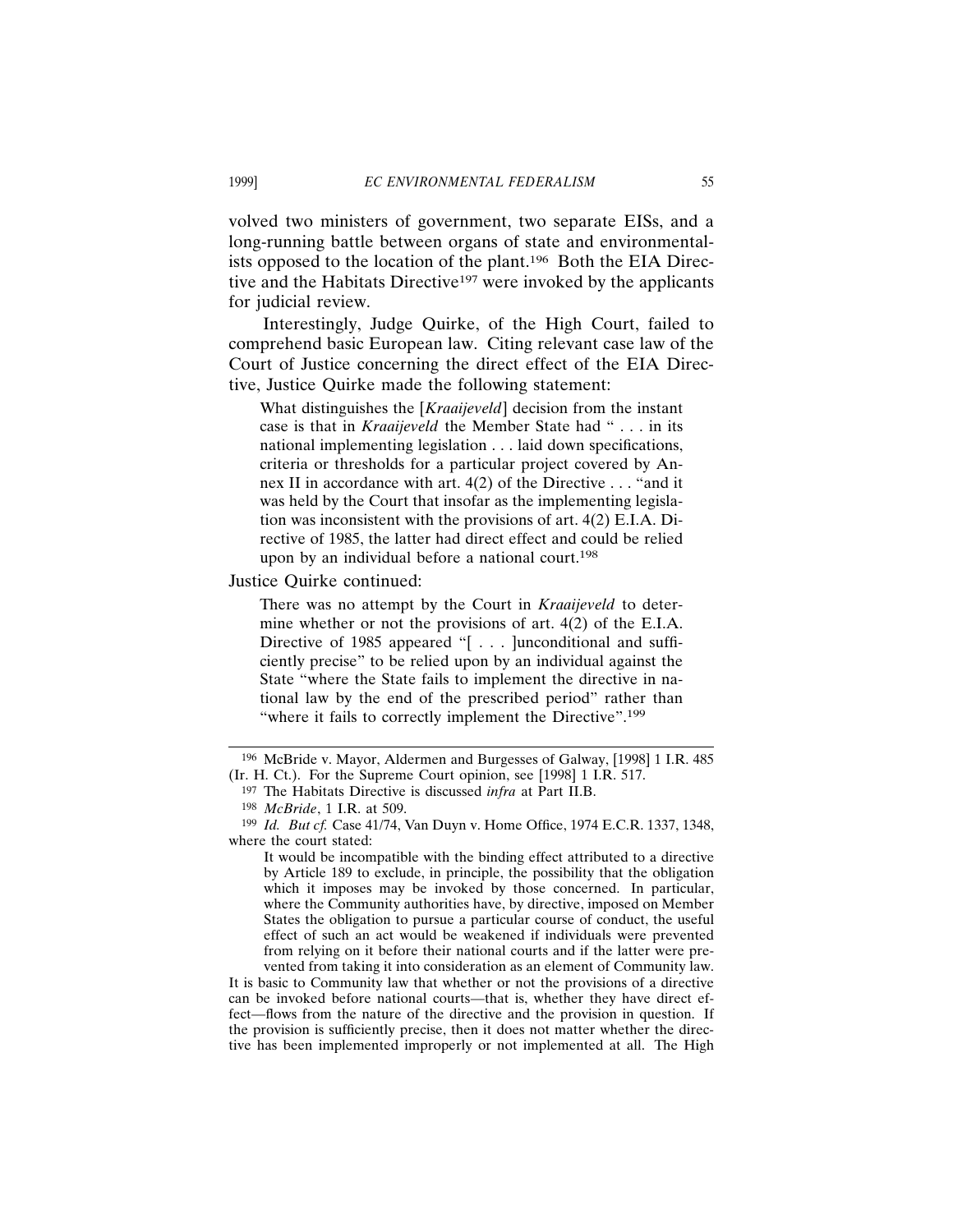Justice Quirke asserted that where the Member State failed to implement the Directive in national law by the end of the prescribed period, Article 4(2) "discloses that it would be virtually impossible to apply the provisions thereof with any precision."200 The High Court's understanding was that, whereas the Court of Justice clearly stated that the provisions in question have direct effect in situations where the failure of Member States to implement directives fully and accurately is in question, the same provisions do not have direct effect when the State has not implemented the Directive at all.201

On appeal, the Supreme Court displayed a more sophisticated approach—which yielded the same result. The Irish Supreme Court has repeatedly demonstrated that the most effective judicial technique in such cases is to create the impression that there is in fact no European law question.202 Justice Keane showed that he does understand the doctrine of direct effect, and that it applies to all emanations of the State—where, that is, there has been an actual breach of the requirements of a relevant directive. But, he wrote, "in this case, the respondent, although undoubtedly an organ of administration, cannot be regarded as being in breach of any requirement of the Directive during the relevant period."203 The Supreme Court found that the ministers concerned properly considered the contents of the environmental impact statements, as well as the comments of objectors.204 Yet, the decision is non-responsive to the arguments proffered by the applicants. They wished to challenge the permission on the

202 *See, e.g.*, Lancefort, Ltd. v. An Bord Plean´ala, [1998] 2 I.L.R.M. 401; McNamara v. An Bord Pleanála, [1996] 2 I.L.R.M. 339.

Court's formulation in *McBride* would create an enormous incentive for Member States not to implement directives at all.

<sup>200</sup> *McBride*, 1 I.R. at 509.

<sup>201</sup> The reasoning is illogical. For comment on states' resistance to EC directives and the role of national courts, see generally, CRAIG & DE BURCA, *supra* note 24, stating at 188:

Under the Treaty, many important areas of Community policy rely for their practical realization on the proper implementation of Community directives. If States are failing or refusing to implement such measures, those Community policies will suffer. Thus the Court's inclination has been to encourage national courts, especially at the suit of aggrieved individuals who have become aware of the provisions of a directive in their favor, to enforce the provisions of the directive directly, even in the absence of its domestic legislative implementation.

<sup>203</sup> *McBride*,1 I.R. at 528.

<sup>204</sup> *See id*. at 533.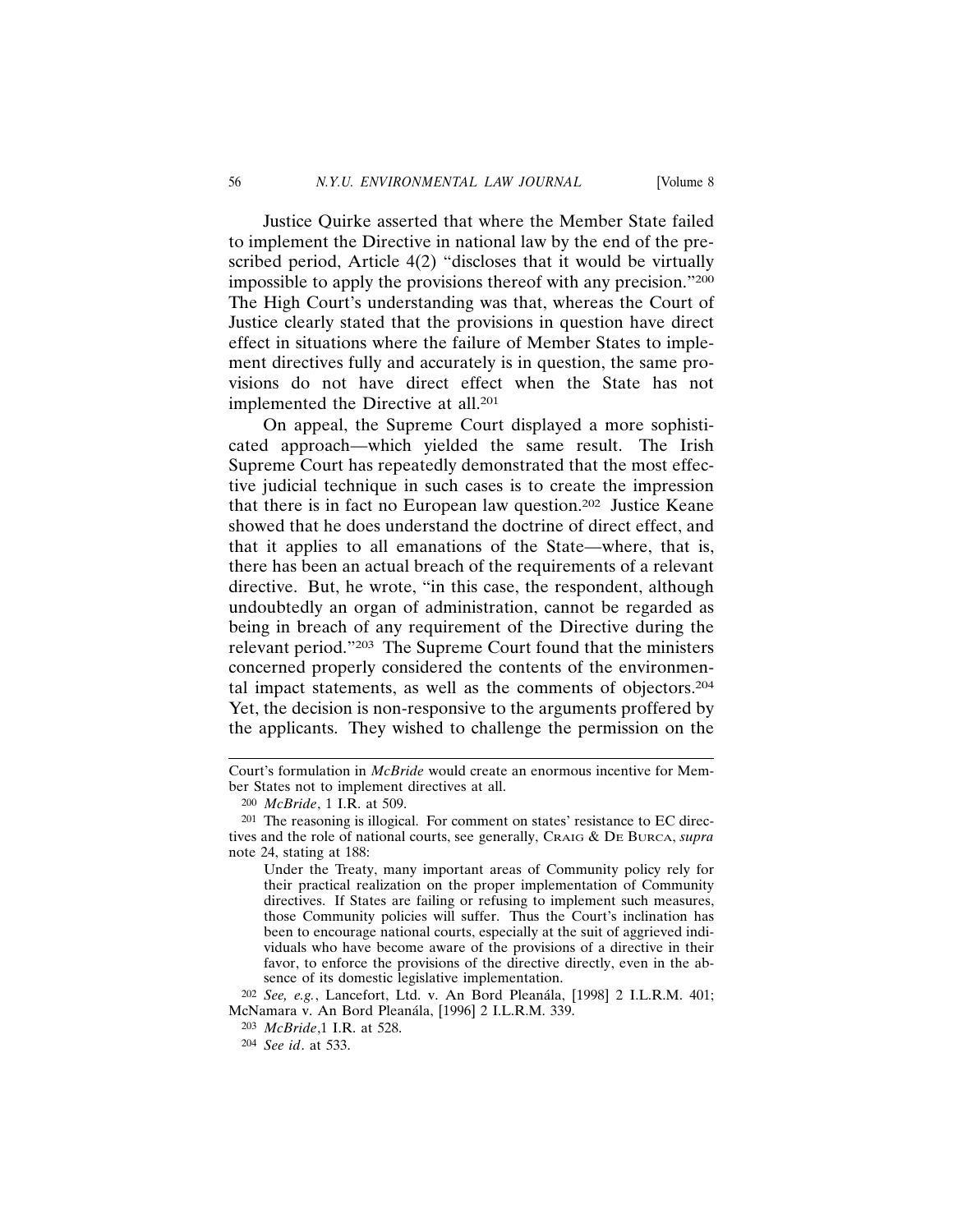grounds that the sequence of events did not allow for full consideration of all environmental effects of the project in question. Whereas the High Court banished the applicants by saying that the European law raised did not apply, the Supreme Court (without alluding to the legal errors of the High Court) countered by saying that all aspects of the directive had been complied with.

# 4. O'Nuallain v. The Right Honourable The Lord Mayor Aldermen and Burgesses of Dublin

Over the summer of 1999, a surprising judgment was delivered by the High Court in a case involving an EIA argument.205 The dispute surrounded a competition held for the construction of a "Millennium Monument" on Dublin's O'Connell Street, to replace a landmark pillar that had been destroyed in the 1960s. The project would have involved the spending of a relatively small amount of public money, in the region of three million Irish pounds, or 3.75 million U.S. dollars. Competitors were informed that their designs would be required to have a vertical, contemporary emphasis, but also "'relate to the quality and scale of O'Connell Street.'"206 The competition was initiated by the Lord Mayor of the city, decided upon by an independent panel, put before the planning committee of the City Council, and ultimately authorized by the City Manager.<sup>207</sup> The applicant for judicial review was one of the losing competitors. He argued that the winning design, a massive steel needle, with height enormously in excess of the surrounding buildings, did not conform to the competition guidelines, and that an EIS should have been submitted for the project.<sup>208</sup>

While the judgment in this case was short and to the point, it is striking in that the judge seemed to have no difficulty reviewing a question that mixed law and fact: Would this development be likely to have significant effects on the environment, and if so, would it require an EIS? Justice Smyth pointed out that the Directive required that the cultural heritage be taken into account.209 Dublin Corporation argued that it was within their discretion to decide whether or not an EIS was necessary, but

<sup>205</sup> 1999 No. 154 J.R. (Ir. H. Ct. July 2, 1999) (Transcript, on file with author).

<sup>206</sup> *Id*. at 4 (quoting from the design parameters for the competition).

<sup>207</sup> *See id*. at 1-6.

<sup>208</sup> *See id*. at 6-9.

<sup>209</sup> *See id*. at 14.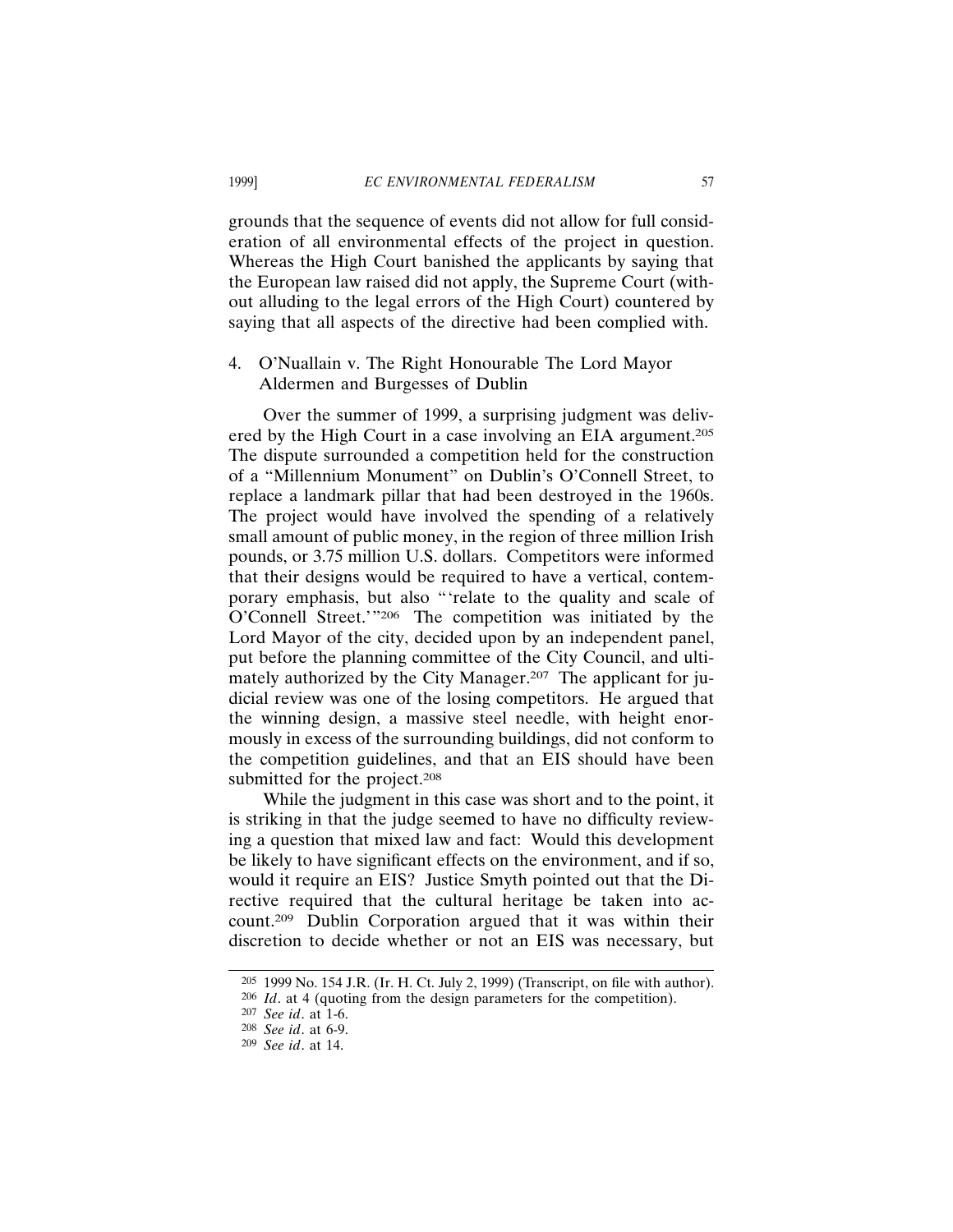Justice Smyth emphatically rejected this.210 Without reference to those courts that have avoided this European Law issue, Justice Smyth stated:

[T]here is an obligation on decision-makers to require the carrying out of an Environmental Impact Statement[211] in accordance with the Directive if a particular project is likely to have significant effects on the environment by virtue of its nature, size and location, notwithstanding the fact that this particular project falls below the threshold established in the 1989 Regulations . . . .<sup>212</sup>

Justice Smyth then came to an independent determination that the project "is likely to have significant effects on the environment."213

The case may not seem significant if not placed firmly in the context of *Lancefort*. It is implausible that both the *Lancefort* High Court and Supreme Court were unaware of the full implications of the EIA Directive and that *O'Nuallain* shows sudden judicial enlightenment. It would appear that where the project involved a comparatively small amount of public money, and did not involve the rights of important property interests, the court had little trouble applying the EIA Directive in a manner that had been strenuously avoided in earlier cases. This contrast has disturbing implications for the administration of justice and the application of European environmental law in Ireland.

# 5. *Summary: Exercising Environmental Rights Under the EIA Directive in an RJ*

The EIA Directive has been said to grant important procedural rights of participation to European citizens.214 Exercise of these and other environmental rights depend upon the good faith application of environmental directives by the national courts. The Irish courts have displayed no willingness to overturn permissions for development projects where flaws in the application of the directive have appeared. There is apparently little judicial curiosity in Ireland about the meaning of the EIA Directive, or about the proper consequences of its misapplication.

<sup>210</sup> *See id*. at 15.

<sup>211</sup> It is to be assumed that the judge intended this to be read as environmental impact assessment.

<sup>212</sup> *O'Nuallain*, 1999 No. 154 J.R., at 15.

<sup>213</sup> *Id*.

<sup>214</sup> See Hilson, *supra* note 103.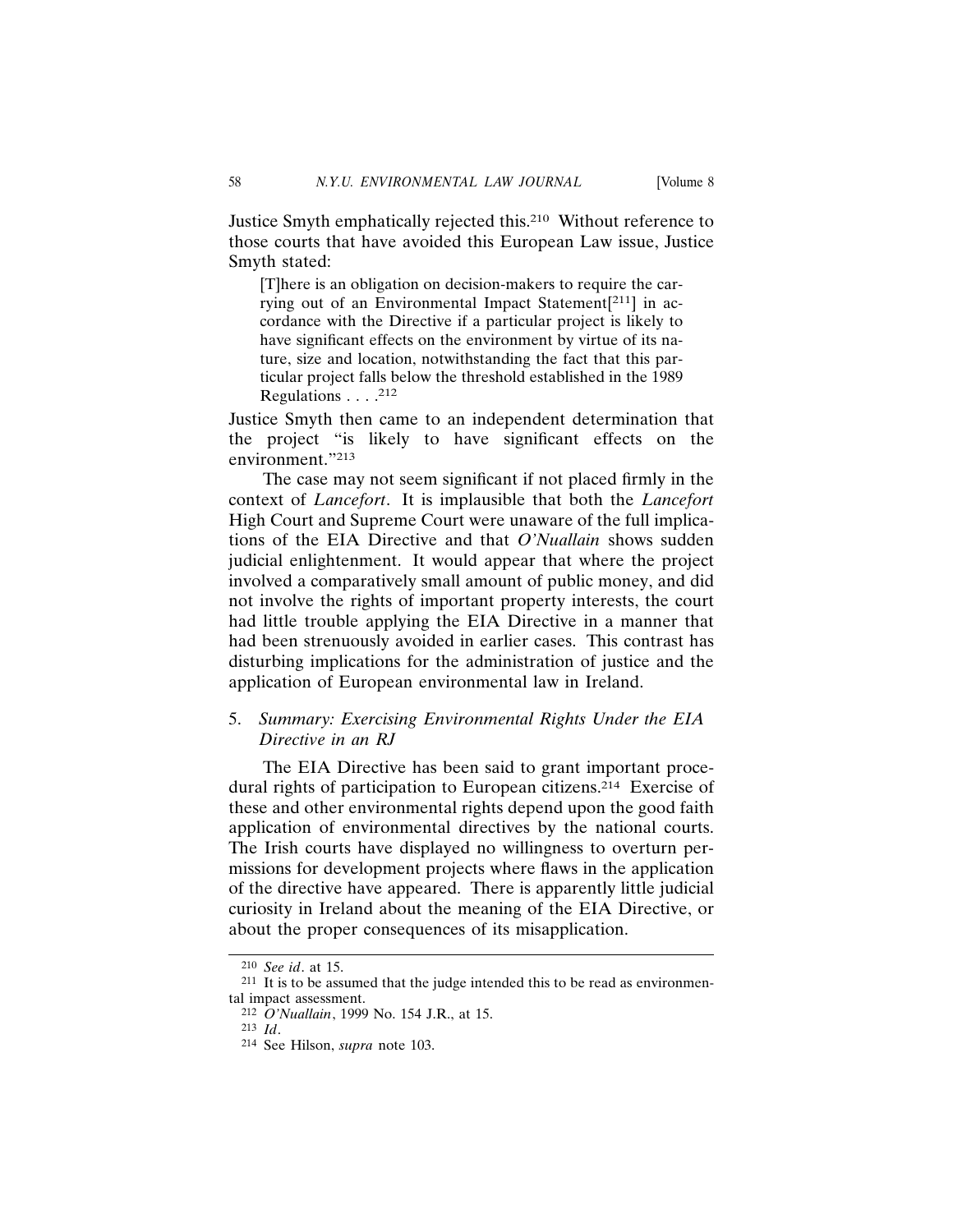International scholars on European Community law and environmental law must realize that their praise for the lofty standard of Community environmental law is misplaced<sup>215</sup> and that only a fundamental democratization of access to environmental justice can bring reality on the ground in line with the ringing pronouncements of the European Court of Justice. An excess of academic attention has been paid to the abstract pronouncements of the Court of Justice with respect to the obligations of the Member States. Not enough has been paid to the extraordinary basic systemic failures in "delivery" of those pronouncements to the Community's citizens who go before national courts in RJs.

#### B. *The Habitats Directive in Ireland*

Thus far, the Habitats Directive<sup>216</sup> has only been invoked as "background music" by environmental plaintiffs in Ire-

<sup>215</sup> For authors enthusiastic in their praise of the development of European environmental law, see, for example, Kenneth M. Lord, *Bootstrapping an Environmental Policy from an Economic Covenant: The Teleological Approach of the European Court of Justice*, 29 CORNELL INT'L. L.J. 571 (1996); Matthew L. Schemmel & Bas de Regt, *The European Court of Justice and the Environmental Policy of the European Community*, 17 B.C. INT'L & COMP. L. REV. 53 (1994).

<sup>216</sup> Articles 2 and 3 of the Habitats Directive contain the fundamental obligations of Member States. Article 2(2) states that "[m]easures taken pursuant to this Directive shall be designed to maintain or restore, at favourable conservation status, natural habitats and species of wild fauna and flora of Community interest." Habitats Directive, *supra* note 70, art. 2(2), at 10. Article 3(1) demands that there be established "[a] coherent European ecological network of special areas of conservation [SACs]," with the title of "Natura 2000." *Id.* art.  $3(1)$ , at 10. This is to maintain and, where appropriate, restore the listed habitats and species found in the annexes to the Directive. *See id.* This network is to include the Special Protection Areas (SPAs) designated by Member States under the terms of the Wild Birds Directive, Directive 79/409/EC of 2 April 1979 on the Conservation of Wild Birds, 1979 O.J. (L 103) 1 [hereinafter Wild Birds Directive].

Article 4 of the directive sets out its methodology, to be implemented through Member State action. Member States must rely on the criteria set out in Annex III (Stage 1) and scientific information, and based on this create a list of sites indicating the relevant Annex I and Annex II habitats and species. *See id.* art. 4, at 10.

Annex III criteria include considerations of how representative a given site is, and its restoration possibilities, among other factors. *See id.* Annex III, at 37. This list is ultimately transmitted to the European Commission. *See id.* (Ireland, along with several other Member States, has been strikingly late in carrying out this process.) The Commission then, in agreement with the Member States, establishes a draft list of sites of Community importance, which is in turn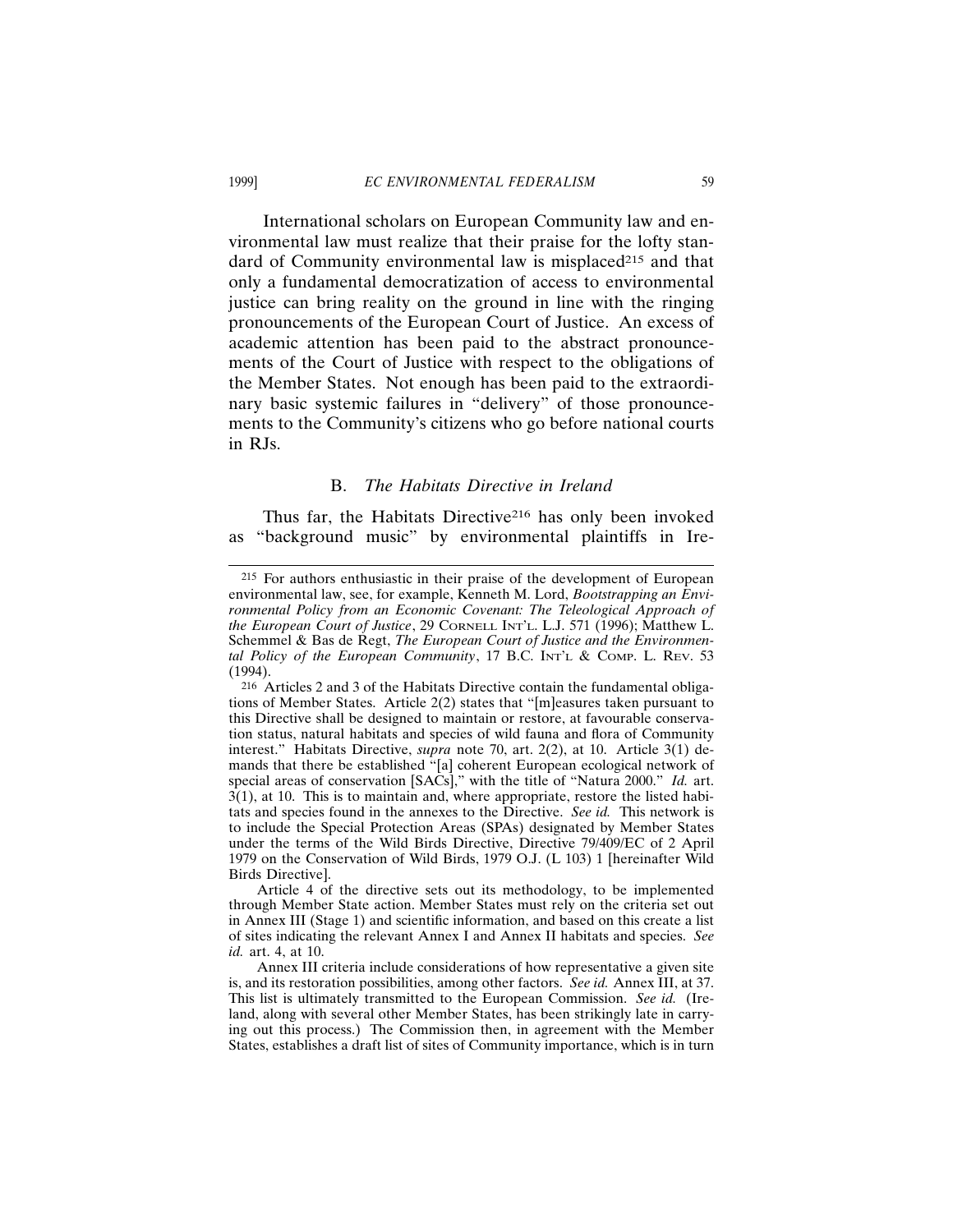land.217 The European Court of Justice has not interpreted the Habitats Directive to any extent.<sup>218</sup> There is, however, debate over whether the Court of Justice's pronouncements with respect to the Wild Birds Directive can be applied to the Habitats Directive.219 Although the underlying premises of the two directives are similar, the issue has yet to be resolved.

The arrival of the implementing regulation of the Habitats Directive in Ireland<sup>220</sup> has been met with enormous disappointment. While political resistance to this Directive has been strong in many parts of Europe, in Ireland, farming, tourism and commercial interests and their legal apologists have proven especially successful in discrediting it,<sup>221</sup> and ensuring that national authori-

217 *See* Irish Wildbird Conservancy v. Clonakilty Golf & Country Club, 54 MCA/1995 (Ir. H. Ct. July 23, 1996) (Transcript) (LEXIS, Irelnd Library, Cases File); McBride v. Mayor, Aldermen and Burgesses of Galway, [1998] 1 I.R. 517. While the main argument in McBride centered on the EIA Directive, arguments relative to the status of Mutton Island as a protected area under the Habitats Directive and the Wild Birds Directive were also raised. Among other comments, Justice Keane wrote for the Supreme Court that "it is . . . clear that the obligations arising under art. 6(2) and (3) of the Habitats Directive and applicable to the Mutton Island area as a Special Protection Area classified pursuant to the Birds Directive were imposed on the Member States and not on the respondent." *Id.* at 535. The respondents in this case were the urban authorities of Galway. It is striking that such a restrictive view is still being taken of the obligation imposed on national authorities.

218 The Court of Justice has only stated that the directive must be fully implemented in national regimes. *See* Case C-329/96, Commission v. Hellenic Republic, 1997 E.C.R. I-3749.

219 *See, e.g.*, Wouter P. J. Wils, *The Birds Directive 15 Years Later: A Survey of the Case Law and a Comparison with the Habitats Directive*, 6 J. ENVTL. L. 219 (1994).

220 European Communities (Natural Habitats) Regulations, 1997 (S.I. No. 94 of 1997).

221 For examples of the heated social debate over habitat protections in Ireland, see, for example, Gordon Deegan, *Snail Is Safe at New Golf Site, Says Duchas*, IRISH TIMES, Mar. 3, 1999, at Home News 6, *available in* LEXIS, World Library, Itimes File; *Farmers Attack Higgins over Role in New EU Conservation Measures*, IRISH TIMES, Nov. 20, 1996, at Home News 9, *available in* LEXIS, World Library, Itimes File; *Farmers Seek to Conserve Land Rights*, IRISH TIMES, Jan. 6, 1997, at Home News 2, *available in* LEXIS, World Library, Itimes File; Frank McDonald, *Eastern Bypass Back in Favour for Dublin City*

adopted according to procedures set out in Article 21 of the directive. *See id.* art. 21, at 14-15.

It is crucial to note that the directive distinguishes between priority and non-priority sites. Article 1(d) of the Directive defines priority habitats as those which are "in danger of disappearance. . . for the conservation of which the Community has particular responsibility in view of the proportion of their natural range which falls within the territory referred to in Article 2." *Id.* art. 1(d), at 8.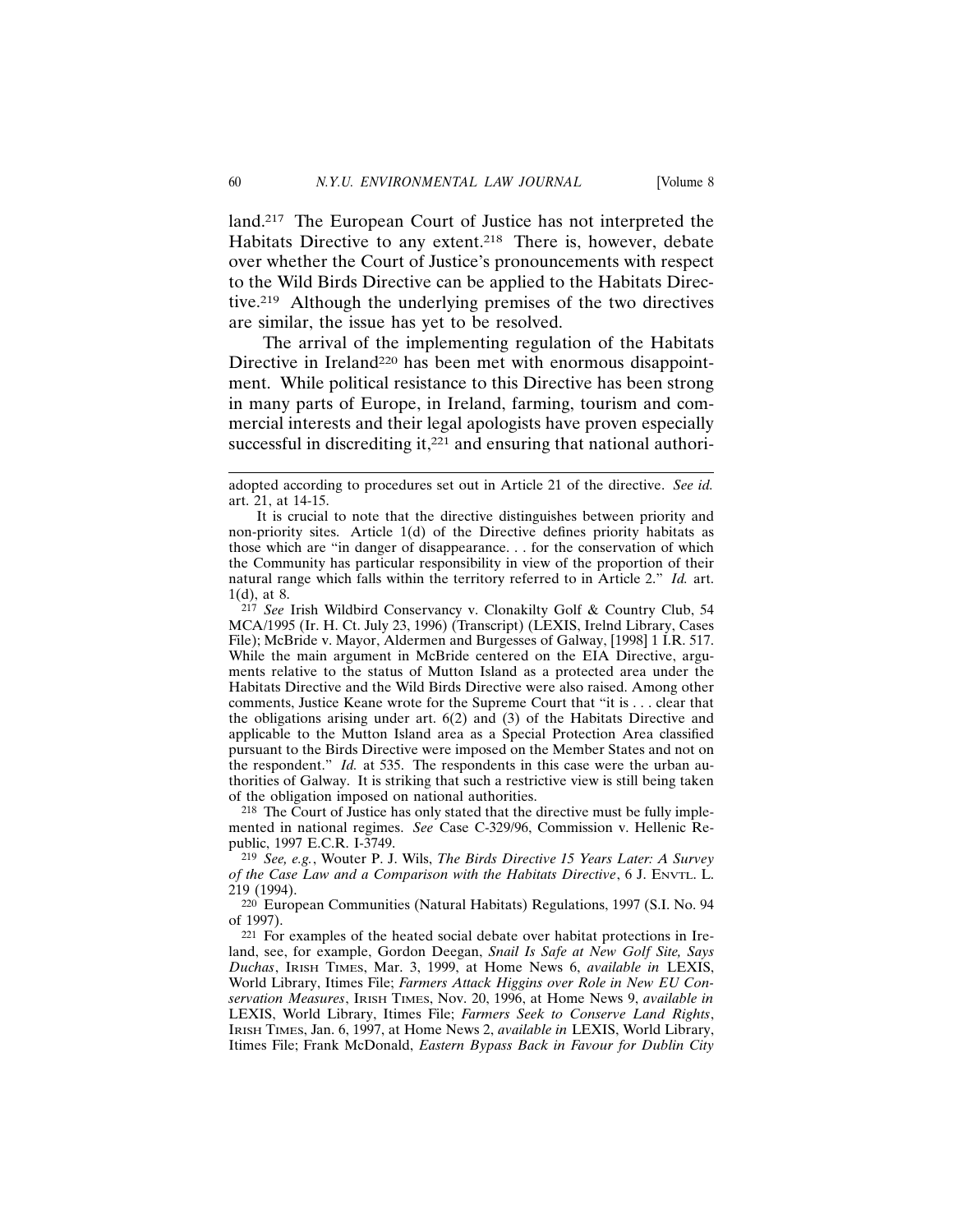ties adopt a highly "flexible" approach to the Directive's demands. The ambiguous attitude of the European Commission towards Member State discretion under the Directive has done little to bolster the cause of full application of the directive in this RJ.

Whether or not the European Court of Justice ultimately decides that there is a major interpretative distinction to be drawn between the nature of Member State obligations under the Wild Birds Directive and the Habitats Directive, it is clear that these two instruments function along similar conceptual lines. Both require that legal decisions be made according to primarily biological and scientific criteria.222 Both require that species and habitats be preserved through specific actions that protect the areas where the relevant species are found. Under the Wild Birds Directive, Member States must establish Special Protection Areas (SPAs).223 Likewise, under the Habitats Directive, Special Areas of Conservation (SACs) must be established.224 Both require modification of human behavior within the protected zones.225 In this sense, it is difficult to see why the Court of Justice would interpret the nature of obligations under the Habitats Directive in a manner significantly different from that of the Wild Birds Directive. The main political question surrounding the Habitats Directive in Europe is whether the European Commission will yield to Member State resistance by accepting a significant minimum of protected sites, rather than virtually all sites indicated by the relevant scientific criteria. The former approach by the Commission would have the effect of enlarging the role of

*Council Gives Conditional Support to Motorway Plan*, IRISH TIMES, Mar. 3, 1999, at Home News 8, *available in* LEXIS, World Library, Itimes File; Kevin O'Sullivan, *Bypass Row More Than a Tale of a Snail*, IRISH TIMES, Apr. 22, 1999, at Home News 2, *available in* LEXIS, World Library, Itimes File; Lorna Siggins, *Farmers Fear They Are Losing Out to Conservation*, IRISH TIMES, Feb. 9, 1998, at Home News 2, *available in* LEXIS, World Library, Itimes File; Lorna Siggins, *Prospecting in Connemara Approved Despite Environmental Objections*, IRISH TIMES, July 12, 1999, at Home News 4, *available in* LEXIS, World Library, Itimes File.

<sup>222</sup> The Court of Justice has addressed the role of scientific criteria with respect to the Wild Birds Directive. *See, e.g*., Case C-3/96, Commission v. Netherlands, 1998 E.C.R. I-3031; Case C-355/90, Commission v. Spain, 1993 E.C.R. I-4221.

<sup>223</sup> *See* Wild Birds Directive, *supra* note 216, art. 3, at 3.

<sup>224</sup> *See* Habitats Directive, *supra* note 70, art. 6, at 11.

<sup>225</sup> *See generally* Margaret Rosso Grossman, *Habitat and Species Conservation in the European Union and the United States*, 45 DRAKE L. REV. 19 (1997).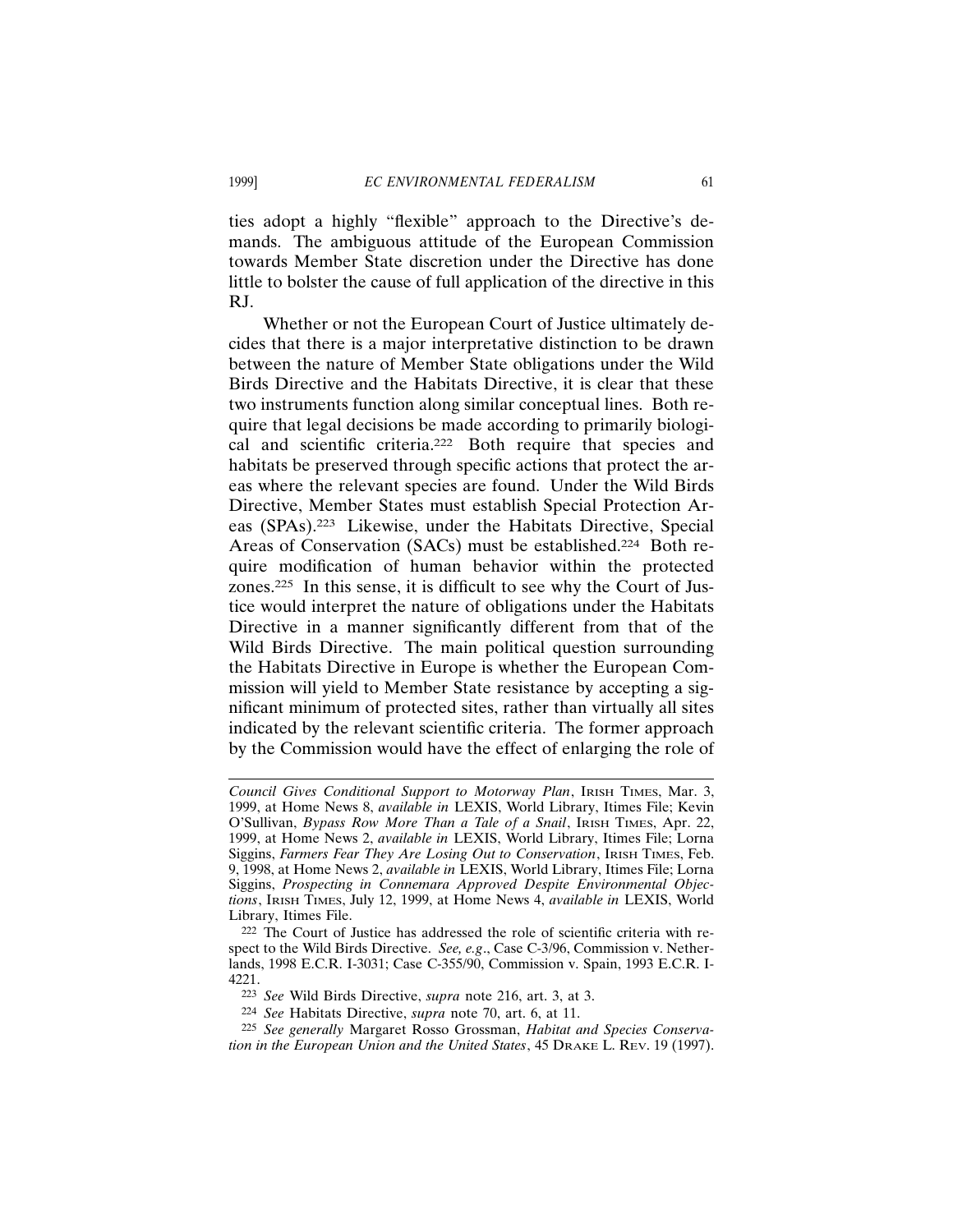Member State discretion. In turn, the potential for judicial applicability of the Habitats Directive in the national courts would be severely curtailed.

Since the Wild Birds Directive also relies on a system of Member State designation of habitat protection for wild birds, with the objective of maintaining this aspect of the "Community heritage," there is justification for assuming that the Court of Justice will treat the Habitats Directive in somewhat analogous terms, at least on certain key points. With regard to the Wild Birds Directive, the court has established general principles. First, with regard to the designation of suitable territories for protection under the Wild Birds Directive, Member States may not invoke grounds of derogation based on any criteria other than ecological interests.226 Second, while Member States enjoy a degree of discretion in designating areas for protection, the classification of these areas is "subject to certain ornithological criteria determined by the directive."227

The court has said that Member States are not authorized to take account of economic requirements when designating an SPA.228 However, now that the sites protected under the Wild Birds Directive are subject to the standards found in Article 6 of the Habitats Directive, economic requirements stemming from an imperative reason of overriding public importance may be taken into account at a stage later than that of boundary designation.229 In an important addition to its jurisprudence on bio-diversity, the court has also said that Member States are obliged to classify as SPAs all sites which, under ornithological criteria, appear to be the most suitable for conservation of the species in question.230 In light of this holding by the court, at least all priority habitats should be protected by Member States under the imperatives of the Habitats Directive. Otherwise, the word *priority* is without meaning.

From the moment Ireland promulgated its implementing regulations for the Habitats Directive in 1997, Irish land-owning

<sup>226</sup> *See id.* at 1993 E.C.R. at I-4276-77.

<sup>227</sup> *Id.* at I-4278.

<sup>228</sup> *See Commission v. Spain*, 1993 E.C.R. I-4221.

<sup>229</sup> *See* Case C-44/95, R. v. Secretary of State for the Environment, *ex parte* Royal Society for the Protection of Birds, 1996 E.C.R. I-3843.

<sup>230</sup> *See* Case C-3/96, Commission v. Netherlands, 1998 E.C.R. I-3031, 3071.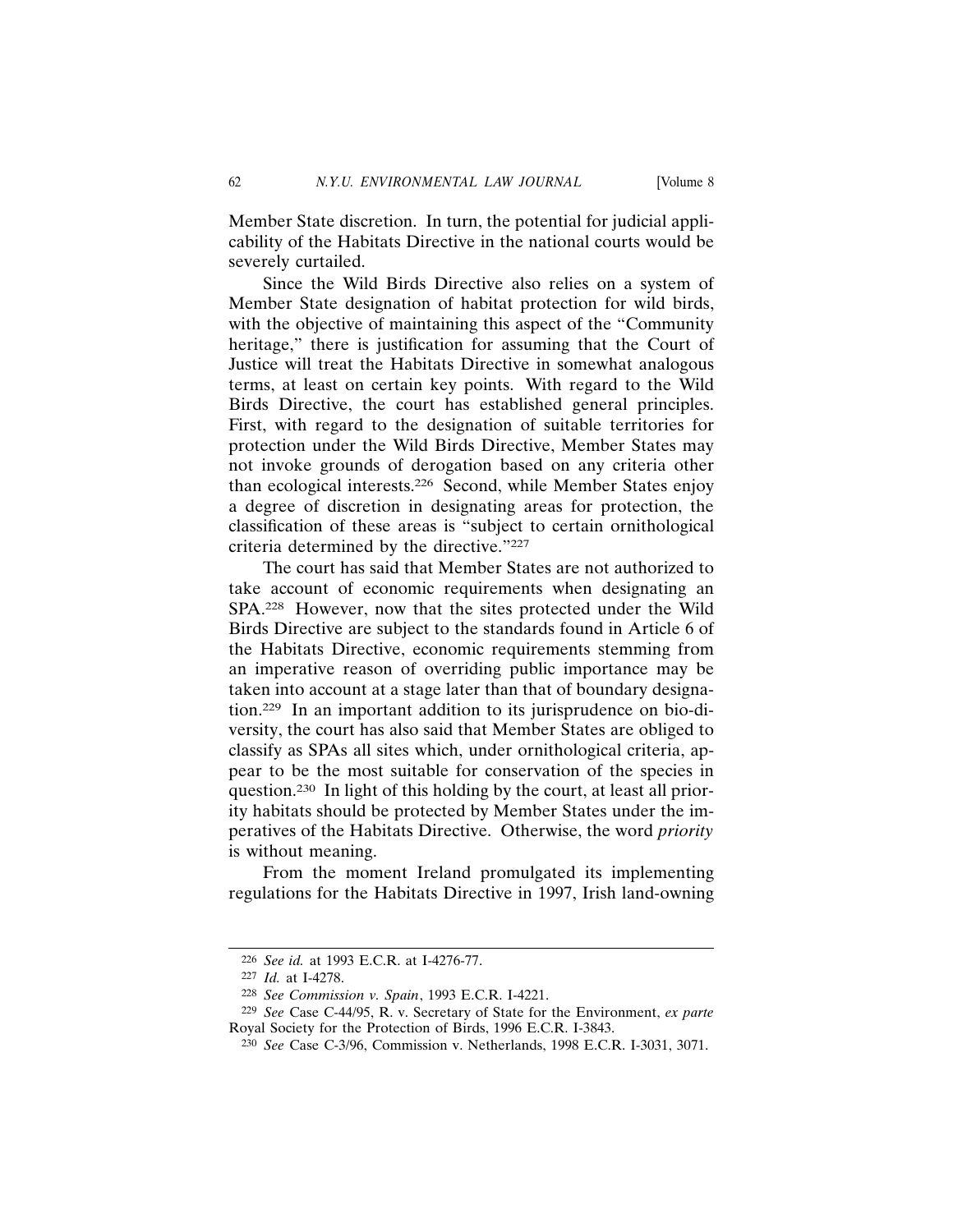interests231 have exerted strong political pressure to reduce the impact of the regulations on activities in proposed SACs.232 It is part of the logic of the directive that the most suitable sites, certainly the priority sites, should be earmarked for restricted human activity.<sup>233</sup> The European Community made generous provisions for sharing the economic burden with Member States in this regard,234 and the Irish implementing regulations sensibly restricted compensation to those persons who had made ongoing use of any particular land for five years or more, except in special cases where the denial of compensation is deemed unjust by the Minister.235 It is important to note that the Directive states that the "polluter pays" principle has *only limited application* in the context of nature conservation.236 For this reason, funding is made available to Member States for the purposes of softening the blow associated with changing land use patterns in designated areas.

As soon as Irish land-owning and commercial forces became aware that European law would have an effect on land use questions in Irish territory considered of interest to Europe under the Habitats Directive, the two-part refrain of "constitutional challenge" and "compensation" became ubiquitous in Irish environmental law circles. If all landowners in designated areas were to

234 The preamble to the Habitats Directive states:

Whereas it is recognized that the adoption of measures intended to promote the conservation of priority natural habitats and priority species of Community interest is a common responsibility of all Member States; whereas this may, however, impose an excessive financial burden on certain Member States given, on the one hand, the uneven distribution of such habitats and species throughout the Community and, on the other hand, the fact that the "polluter pays" principle can have only limited application in the special case of nature conservation;

whereas it is therefore agreed that, in this exceptional case, a contribution by means of Community co-financing should be provided for within the same limits of the resources made available under the Community's decisions. . . .

*Id*. preamble, at 7-8. The co-financing concept is spelled out more concretely in Article 8 of the Directive. *See id*. art. 8, at 11-12.

235 *See* European Communities (Natural Habitats) Regulations, 1997 (S.I. No. 94), § 20(6), (7).

<sup>231</sup> The land-owning interests referenced include agricultural, tourism, commercial and residential sectors.

<sup>232</sup> *See supra* note 221 (providing examples of the public debate regarding habitat protection).

<sup>233</sup> *See* Habitats Directive, *supra* note 70, art. 6, at 11.

<sup>236</sup> *See* Habitats Directive, *supra* note 70, preamble, at 7-8.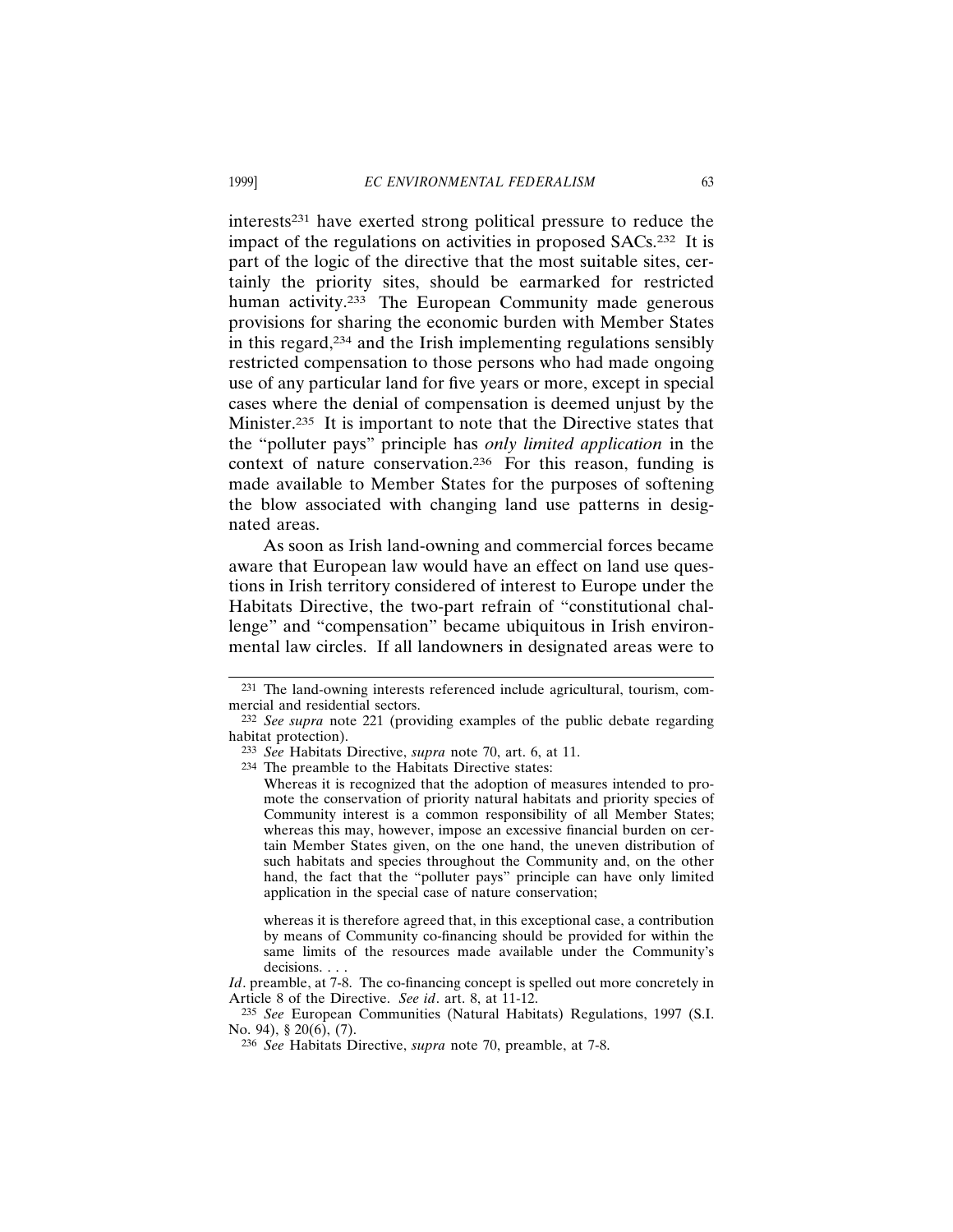be compensated for prospective restrictions on land use brought about by the Habitats Directive, the directive would prove shortlived. However, because the Irish courts had in the past found national protective designations to be unconstitutional,<sup>237</sup> and because of the undeveloped nature of Irish land use law,<sup>238</sup> there was a great hope among developers and landowners that the directive could either provide large amounts of compensation to land owners (a "windfall" approach to habitats regulation), or that the march of the directive could be stopped by a constitutional challenge to the directive's implementation in Ireland.

Environmental groups made a strong case against the need to compensate those who lodged applications for *new* developments in proposed SACs, as opposed to compensation for those who would be forced to alter their existing land use patterns.<sup>239</sup> The controversy raised the interesting problem of the relationship between the adoption of laws necessitated by Community membership, and well-established Irish property rights.240 From the environmental point of view, certain scientifically based designations were unquestionably required by Community membership, and thus there ought to be no question of compensation for new development applications adversely impacting upon the environmental integrity of a particular site.<sup>241</sup>

<sup>237</sup> *See* MacPharthalain v. Commissioners of Public Works, [1994] 3 I.R. 353 (ruling protective designations made on the basis of scientific testimony alone were unconstitutional as they lacked the procedural safeguards of notice and opportunity to object to the scientific testimony proffered).

<sup>238</sup> *See* Dillon, *supra* note 67, at 107-11.

<sup>239</sup> *See* Friends of the Irish Environment, *Circular Letter No. 1 Re: Compensation in Special Areas of Conservation* (visited Feb. 29, 2000) <http://ourworld. compuserve.com/homepages/tonylowes/circ1.htm>.

<sup>240</sup> These rights are established by the very national judicial system that would be called upon to uphold Community law not consistent with those rights.

<sup>241</sup> Article 29.5 of the Irish Constitution states:

No provision of this Constitution invalidates laws enacted, acts done or measures adopted by the State which are necessitated by the obligations of membership of the European Union or of the Communities, or prevents laws enacted, acts done or measures adopted by the European Union or by the Communities or by the institutions thereof, or by bodies competent under the Treaties establishing the Communities, from having the force of law in the State.

IR. CONST. art. 29.5. This means that the question of precisely what is "necessitated" by Community membership becomes of the greatest importance. *See* Meagher v. Minister for Agriculture and Food, [1994] 1 I.R. 329, 357-60 (discussing Ireland's obligations under Directive 85/358/EC, which supplemented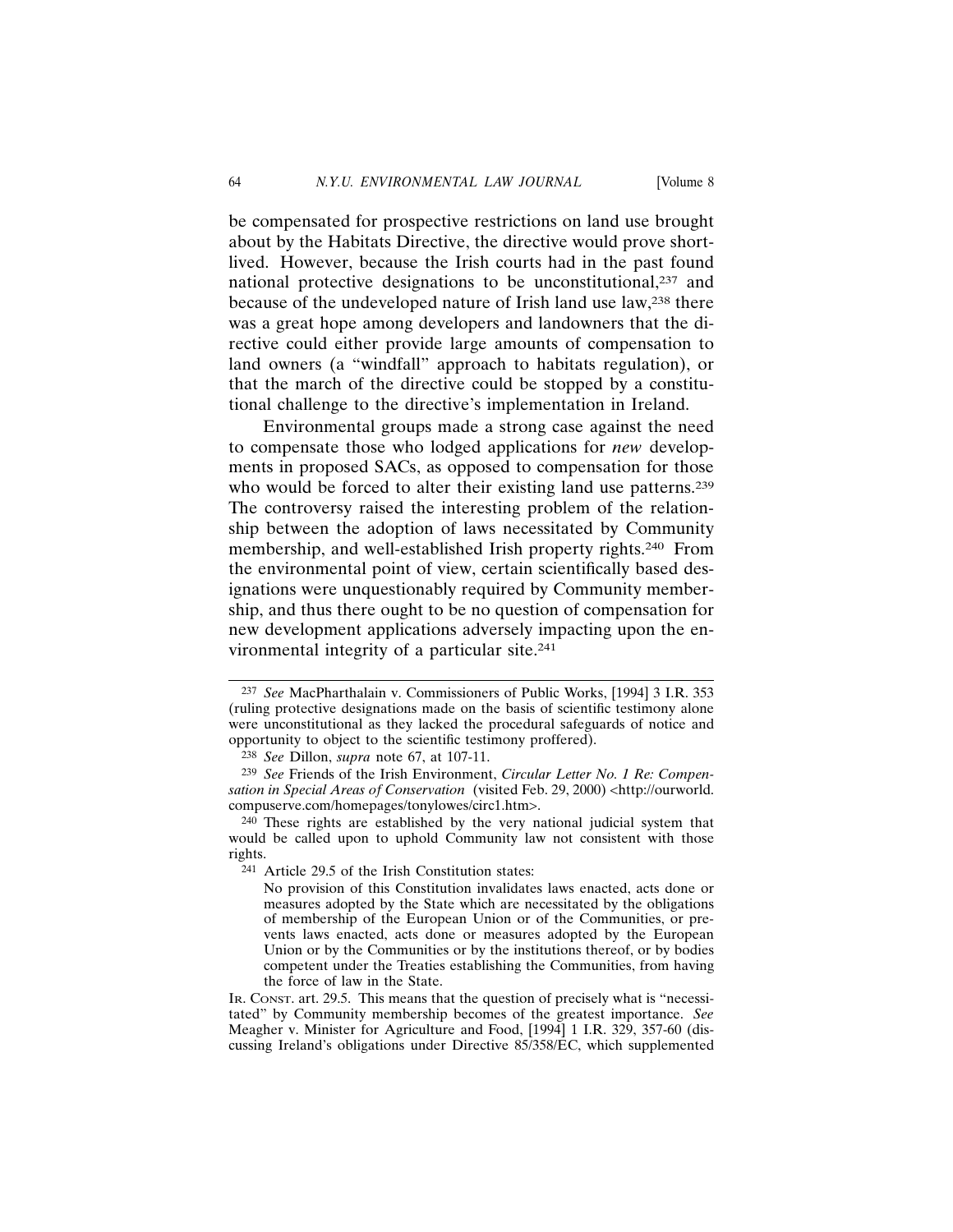However, other forces were at work to undermine the environmental effectiveness of the directive's operation in Ireland. The first of these forces came from a political establishment responding to pressures from influential constituents. The second force at work emanated from the legal establishment, part of which remained convinced that the Irish implementing regulations for the Habitats Directive could be proven unconstitutional. While such a challenge has not yet been brought before the Irish courts, given the courts' record on matters of European environmental law, it is not unthinkable that the national regulations could be found to be an unconstitutional infringement of individual property rights, notwithstanding the fact that such a finding would be in conflict with Ireland's EC obligations.242 An Irish court would be highly unlikely to refer any such questions to the Court of Justice, on grounds that only an Irish court can interpret the Irish Constitution.243

The Irish implementing regulations, in line with the intention behind the directive, make clear that objections to inclusion on the national "candidate" list of designated sites can only be based upon scientific evidence.244 This was intended to eliminate the possibility of political pressure being brought to bear for reasons remote from the purposes of the directive. Nonetheless, the Irish government created an "appeals body" to hear such complaints, confining its jurisdiction to cases involving owners or occupiers unhappy with inclusion on the list.245 The body, not enshrined in law, includes representatives from business, indus-

an existing directive concerning the prohibition of substances related to hormonal and thyrostatic action).

<sup>242</sup> *See* YVONNE SCANNELL ET AL., THE HABITATS DIRECTIVE IN IRELAND 47-49 (1999) (example of an Irish academic looking to the American case *Lucas v. South Carolina Coastal Council*, 505 U.S. 1003 (1992), to uphold the proposition that compensation should be provided for loss of prospective rights to develop property protected under the requirements of the Habitats Directive). For a contrary view of the importance of *Lucas*, see Joseph L. Sax, *Property Rights and the Economy of Nature: Understanding* Lucas v. South Carolina Coastal Council, 45 STAN. L. REV. 1433, 1437 (1993) (arguing that "[t]he case is not so far reaching as its rhetoric suggests"); *see also* David Farrier, *Conserving Biodiversity on Private Land: Incentives for Management or Compensation for Lost Expectations?*, 19 HARV. ENVTL. L. REV. 303, 392-99 (1995).

<sup>243</sup> *See* JAMES CASEY, CONSTITUTIONAL LAW IN IRELAND 268 (1987).

<sup>244</sup> *See* European Communities (Natural Habitats) Regulations, 1997 (S.I. No. 94), § 5(1).

<sup>245</sup> The established "Appeals Advisory Board" has no statutory basis; s*ee generally* SPECIAL AREA OF CONSERVATION APPEALS ADVISORY BOARD, IN-FORMATION LEAFLET.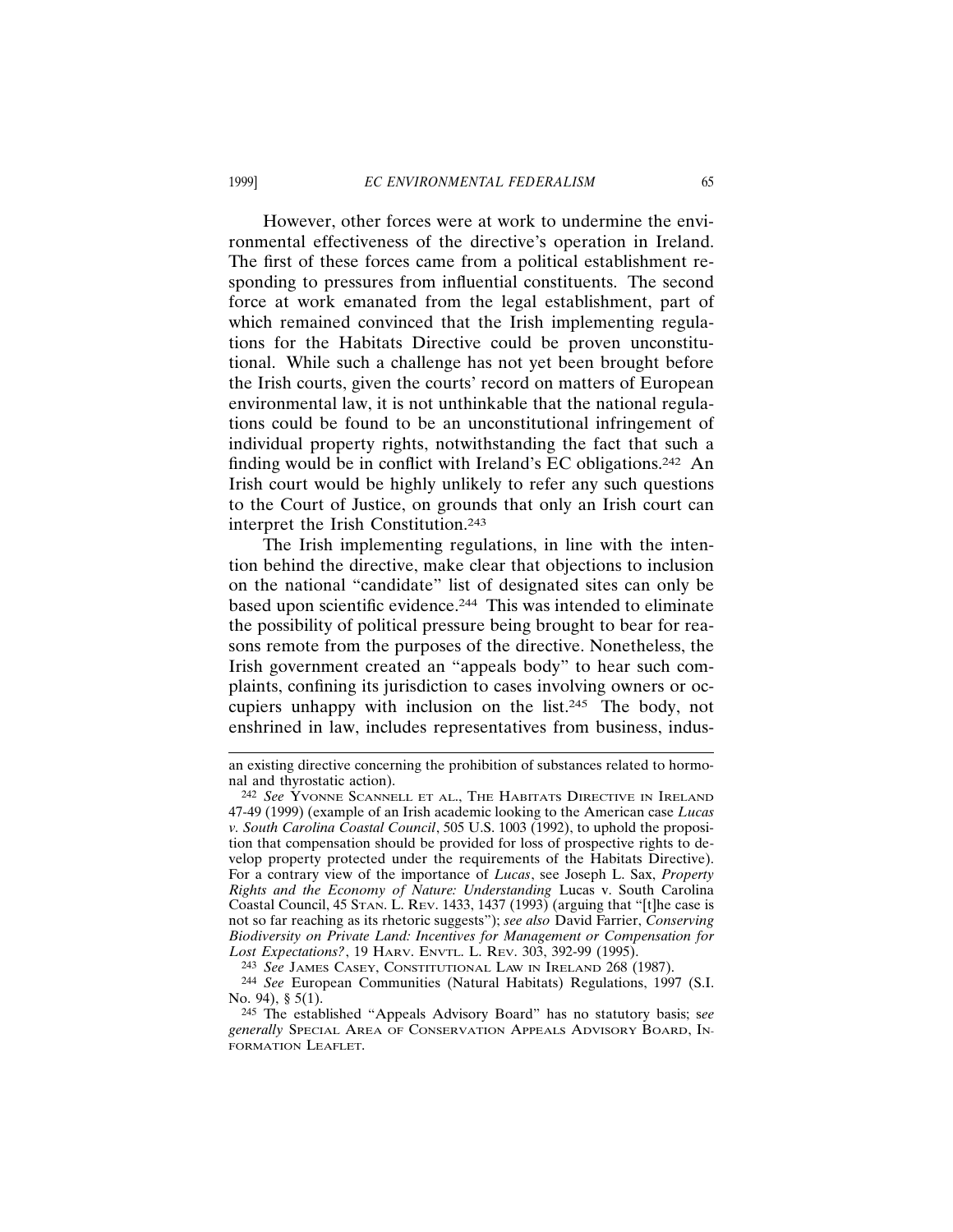try, and the Civil Service. It is not composed of scientists alone. Its deliberations and decisions are not published or publicized. The government says that the conclusions of this body are "advisory only," and that ultimate responsibility for decisions on whether or not to change designation boundaries rests with the Minister.246 Although this practice is clearly inconsistent with the terms and underlying intent of the Directive, the European Commission has taken no action.247

The potential for Commission action under Article 226 (ex 169) is often a principal incentive for Member State authorities in an RJ to apply the terms of an environmental directive. The European Commission has apparently given indications that if Member States achieve fifty percent priority designation, that will be sufficient.<sup>248</sup> If Member State authorities believe that Commission action will be pre-empted by achieving fifty percent priority designation, they have little incentive to concern themselves with the demands of NGOs, a group far less powerful than business and agricultural interests.249 There is an unmistakable

<sup>246</sup> According to officials in the Heritage Service, the appeals body hears arguments put forward by the scientists in the Heritage Service and the landowning interests and makes a recommendation to the Minister as to whether to maintain the boundary or alter it according to the interests of the appellant. *See* Interview with Peadar Caffrey, Official of National Parks and Wildlife Service (May 1999) (notes on file with author).

<sup>247</sup> *See* Case C-3/96, Commission v. Netherlands, 1998 E.C.R. I-3031, 3059-60 (clarifying that the relevant criteria for designation of sites under the Wild Birds Directive must be scientific (specifically, ornithological) criteria); Case C-355/ 90, Commission v. Spain, 1993 E.C.R. I-4221, 4278-79.

<sup>248</sup> The Commission has denied that the 50% rule represents official policy. It has conceded that in the event 50% designation of priority sites is not reached in any particular Member State, this "sets the alarm bells ringing." *See* Interview with European Commission Official (Apr. 1999) (notes on file with author). It is unclear why alarm bells would not be set off by a 60% designation. Apart from the fact that this policy seems to be at odds with the Court of Justice's conclusions in *Commission v. Netherlands*, it also implicitly indicates that the directive does not have direct effect, and is essentially incapable of judicial enforcement. This places NGOs in Member States in a legally impossible situation, as they would have no clear basis for complaining of a failure to designate by the Member State authorities.

<sup>249</sup> There have been astonishing instances of official approval by the national wildlife authorities of "boundary changing" in what had been considered priority sites (according to the criteria of the Habitats Directive), in a manner that has coincidentally accommodated extensive tourism developments. The most famous of these is the planned Doonbeg golf course. *See generally* Friends of the Irish Environment, *Doonbeg Index* (last modified Feb. 27, 2000) <http:// ourworld.compuserve.com/homepages/tonylowes/doonbeg.htm>. What had been planned as a coherent network of vegetated sand dune SAC comprising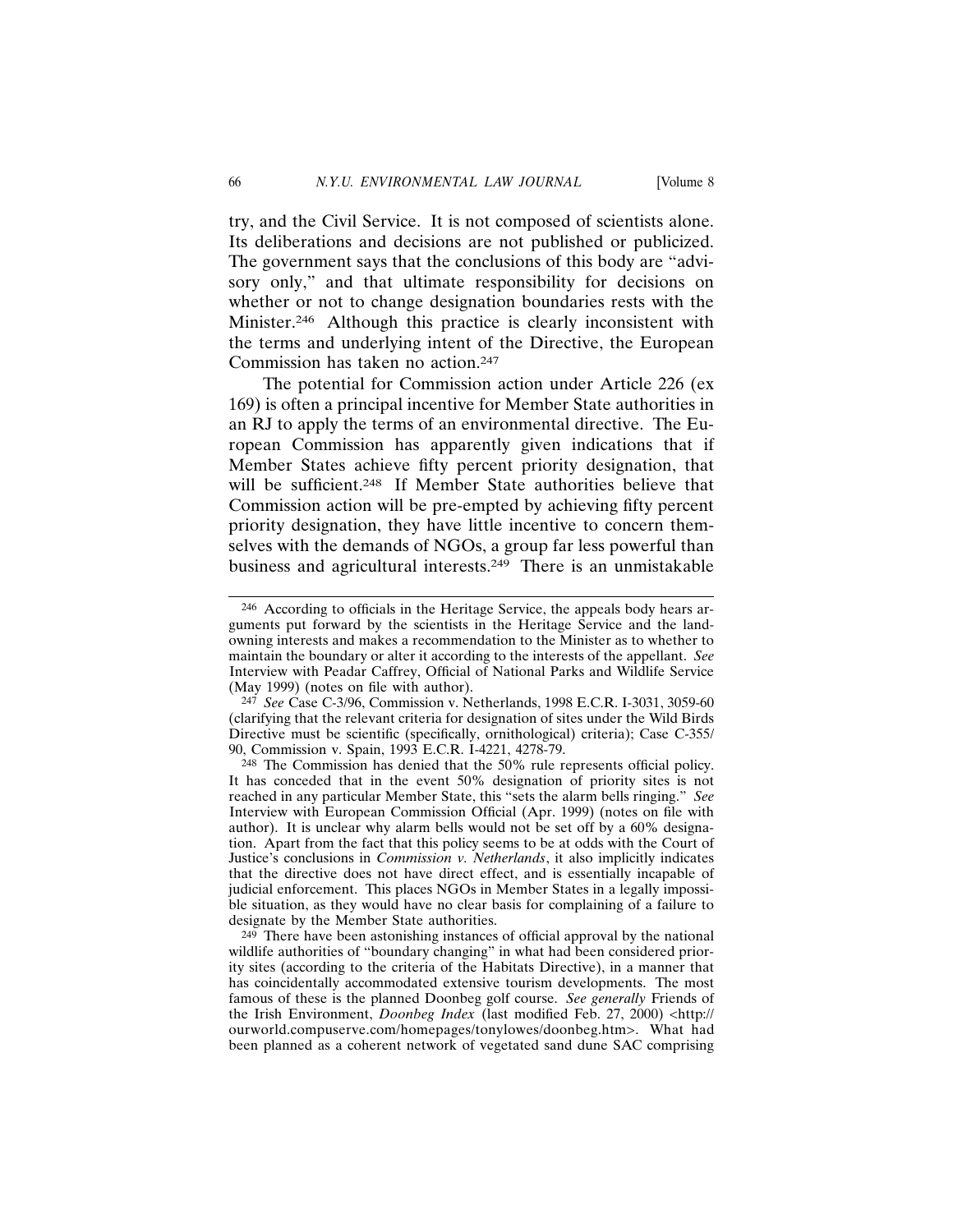sense in Ireland that even if the state fails to protect sites satisfying the scientific criteria for "priority" designation, there will be no adverse repercussions: the state will not be held accountable.

The charge has been made that the Directive itself is difficult and impenetrable. In fact, it is quite comprehensible and reasonably straightforward, so long as the emphasis remains on the objective scientific criteria underpinning the scheme. Certain legal commentators have, as noted, encouraged the idea that the Irish implementing regulations are open to constitutional challenge.250 The argument that the Habitats Directive should not be seen to preclude Irish landowners from obtaining payment when they are stopped from proceeding with certain developments in designated areas has been fully developed, and will in all likelihood be

250 *See generally* SCANNELL ET AL., *supra* note 242. Professor Scannell's main point is that the Irish implementing regulations go beyond what is "necessitated" by the Habitats Directive and are to that extent open to challenge. She makes a number of questionable assertions in this regard, including:

The Habitats Directive left a number of matters of principle and policy to the State's discretion, including the degree of public participation, if any, to be allowed in reaching a decision to permit operations or activities, the nature and form which notification to, and consultation with, landowners should take, the circumstances in which it may be considered necessary to maintain or develop features of the landscape which are of major importance for wild fauna and flora and whether or not to provide compensation.

*Id*. at 38 (footnotes omitted). It is clear that, even under the narrow Irish legal standard for identifying "policy" indirectly invoked by Professor Scannell (namely, that administrative policy may go no further than to give "effect to principles and policies which are contained in the statute itself," see, for example, *City View Press v. An Chomhairle Oiliuma*, [1980] 1 I.R. 381, 399) the Habitats Directive does in fact contain policy. What the directive leaves to the Member States is a degree of discretion in *manner of implementation,* as long as the objectives of the directive are fulfilled.

more than 370 acres in the west of Ireland came out of the process with only 51 acres protected. *See* Friends of the Irish Environment, *Comment on Additional Material Supplied by Developer to Council* (visited Feb. 29, 2000) <http:// ourworld.compuserve.com/homepages/tonylowes/doonbeg9.htm>. Arguing that the dune system had been too "degraded" to warrant protection as extensive as had been thought appropriate earlier, the National Parks and Wildlife Service's chief sand dunes expert went so far as to appear at a news conference with the designer of the course. A key point was that earlier scientific studies indicated that the sand dune system as a whole met the criteria for designation as a "priority" site. *See id.* There later arose plans by a semi-state company and a group of American investors to develop the site as a golf course complex. *See* Friends of the Irish Environment, *Affairs of the Nation: In the Bunker with George Mitchell*, THE PHOENIX MAGAZINE, Feb. 11, 2000, <http://ourworld. compuserve.com/homepages/tonylowes/doonphnx.htm>. (Despite what is believed by some to be a violation of Community law, the complex will be partially funded by the EU.)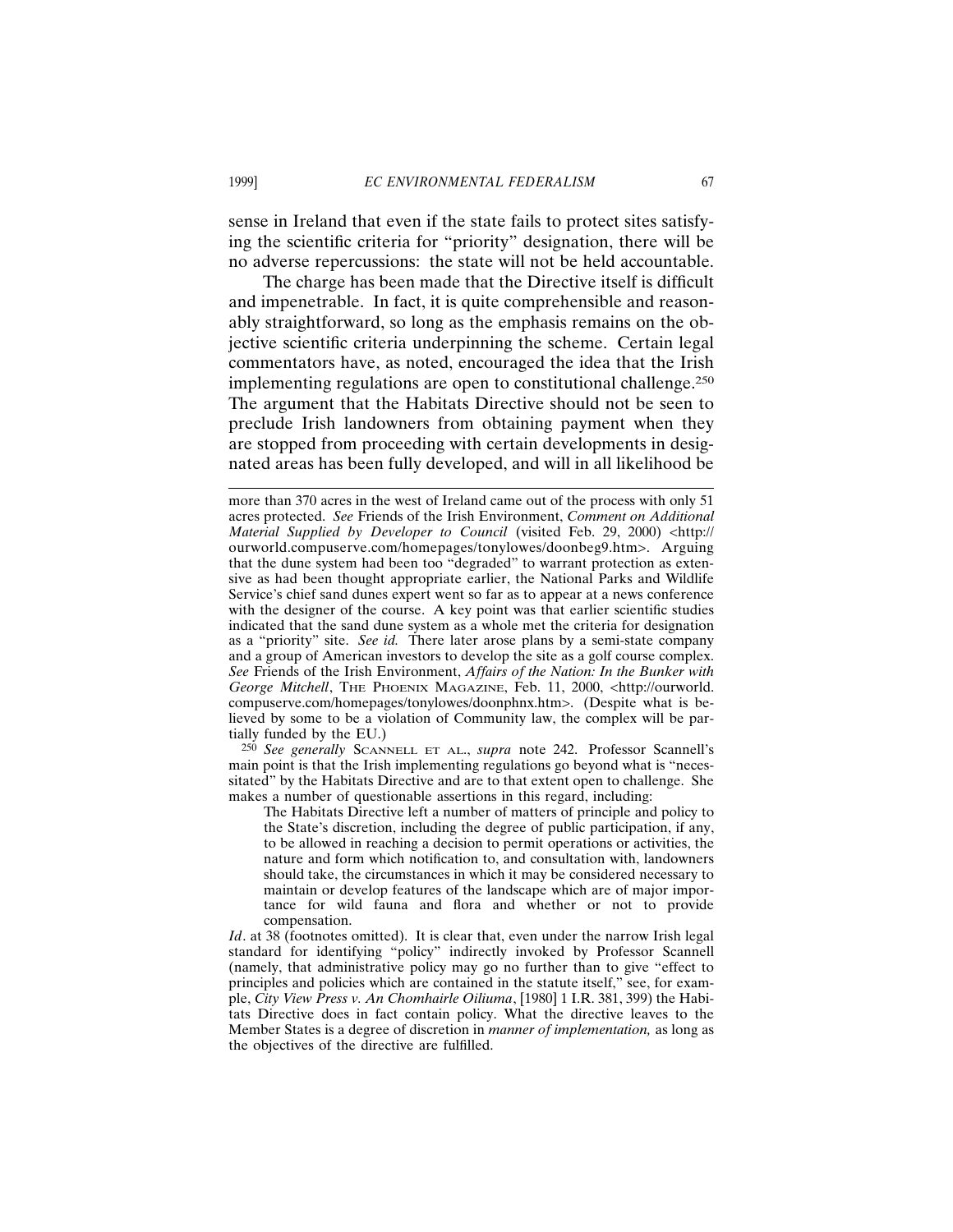ruled upon by the national courts.<sup>251</sup> Such charges have made more uncertain the role of the Habitats Directive in Irish land use planning. Fear of legal and political challenge has had a stifling effect on the determination of national and local authorities to apply fully and rigorously the terms of the directive, assuming such determination ever existed.

The Habitats Directive illustrates the fact that, once it is plain that the European system cannot require the adoption of an environmental directive in its totality, national motivation in an RJ to fully and completely enforce such a directive is lost. National stonewalling, despite Court of Justice pronouncements to the contrary, is ultimately rewarded.

#### III

# *COMMISSION <sup>V</sup>. IRELAND*: BELATED CLARITY FROM THE COURT OF JUSTICE

The European Court of Justice recently handed down an important decision with respect to Ireland's setting of thresholds under the EIA Directive.252 In an action taken under Article 226 (ex 169) of the Treaty, the Commission argued before the court that Ireland had violated the EIA Directive in its transposition and exercise of discretion under Article 4(2). The Commission alleged that Ireland had set absolute numerical thresholds for certain Annex II projects below which no Environmental Impact

<sup>251</sup> *See* SCANNELL ET AL., *supra* note 242, at 139-64. Scannell writes: It is. . . submitted that, since the protection of a European site is not a specified ground for denying compensation under the 1990 [Irish Planning] Act, a refusal of planning permission on the ground that a project would adversely affect such a site [i.e., a "European site" under the Irish implementing regulations], would not be a refusal for a reason which excludes the payment of compensation.

*Id*. at 153. Professor Scannell criticizes environmentalists who attempted to head off a wave of compensation claims by emphasizing the compulsory nature of the obligations under the Habitats Directive. She does not resolve the question herself as to how the Directive could in fact stand if numerous persons were to be compensated in a prospective way for inability to develop land in ways that had not been underway before the introduction of the directive. If such general compensation were to be made available, this would have an inevitable chilling effect on site designations, or a liberalizing effect on planning permissions, even where this was undesirable in terms of the directive's objectives. Professor Scannell had invoked the U.S. standard after *Lucas*, however, even *Lucas* requires that the land have no more productive value at all before compensation is due.

<sup>252</sup> Case C-392/96, Commission v. Ireland (Sep. 21, 1999) (1999 COURT OF JUSTICE CELEX LEXIS 2607).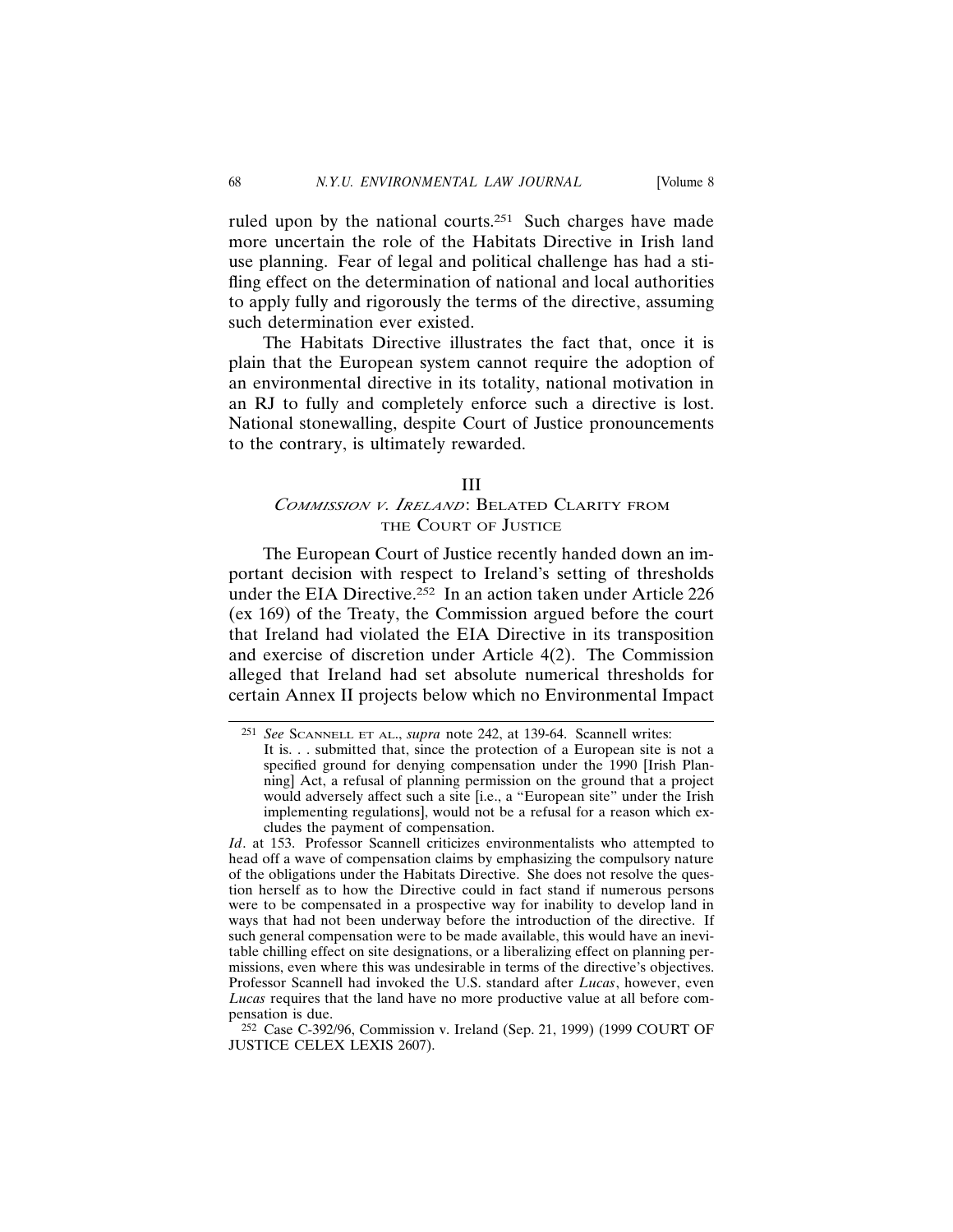Assessment need be conducted. The Commission argued that sub-threshold projects—not subject to an assessment under the Irish Regulations—could have significant effects on the environment, and that under Article 2(1) of the Directive, should trigger an environmental impact assessment. Further, the Commission argued that Irish legislation fails to take into account the cumulative effect of smaller projects, and that a number of these projects, none of which individually exceeds the threshold, may when taken together have significant environmental effects.

The Court of Justice agreed that the establishment of thresholds under which many projects with potential environmental effects escape assessment was an abuse of discretion under the Directive.253 The court declared that a "Member State which established criteria or thresholds taking account only of the size of projects, without also taking their nature and location into consideration, would exceed the limits of its discretion under Articles  $2(1)$  and  $4(2)$  of the Directive."<sup>254</sup> The court went on to state that "[e]ven a small-scale project can have significant effects on the environment if it is in a location where the environmental factors set out in Article 3 of the Directive, such as fauna and flora, soil, water, climate or cultural heritage, are sensitive to the slightest alteration."255 And further that "a project is likely to have significant effects where, by reason of its nature, there is a risk that it will cause a substantial or irreversible change in those environmental factors, irrespective of its size."256

The court also agreed with the Commission with respect to the cumulative effect of smaller projects on the environment. The court stated that discretion would be exceeded where "a Member State merely set a criterion of project size and did not also ensure that the objective of the legislation would not be circumvented by the splitting of projects."257 That would lead to a situation where "all projects of a certain type may escape the obligation to carry out an assessment when, taken together, they are likely to have significant effects on the environment within the meaning of Article  $2(1)$  of the Directive."<sup>258</sup>

<sup>253</sup> *See id.* para. 66, 72.

<sup>254</sup> *Id.* para. 65.

<sup>255</sup> *Id*. para. 66.

<sup>256</sup> *Id*. para. 67.

<sup>257</sup> *Id*. para. 76.

<sup>258</sup> *Id.* para. 76.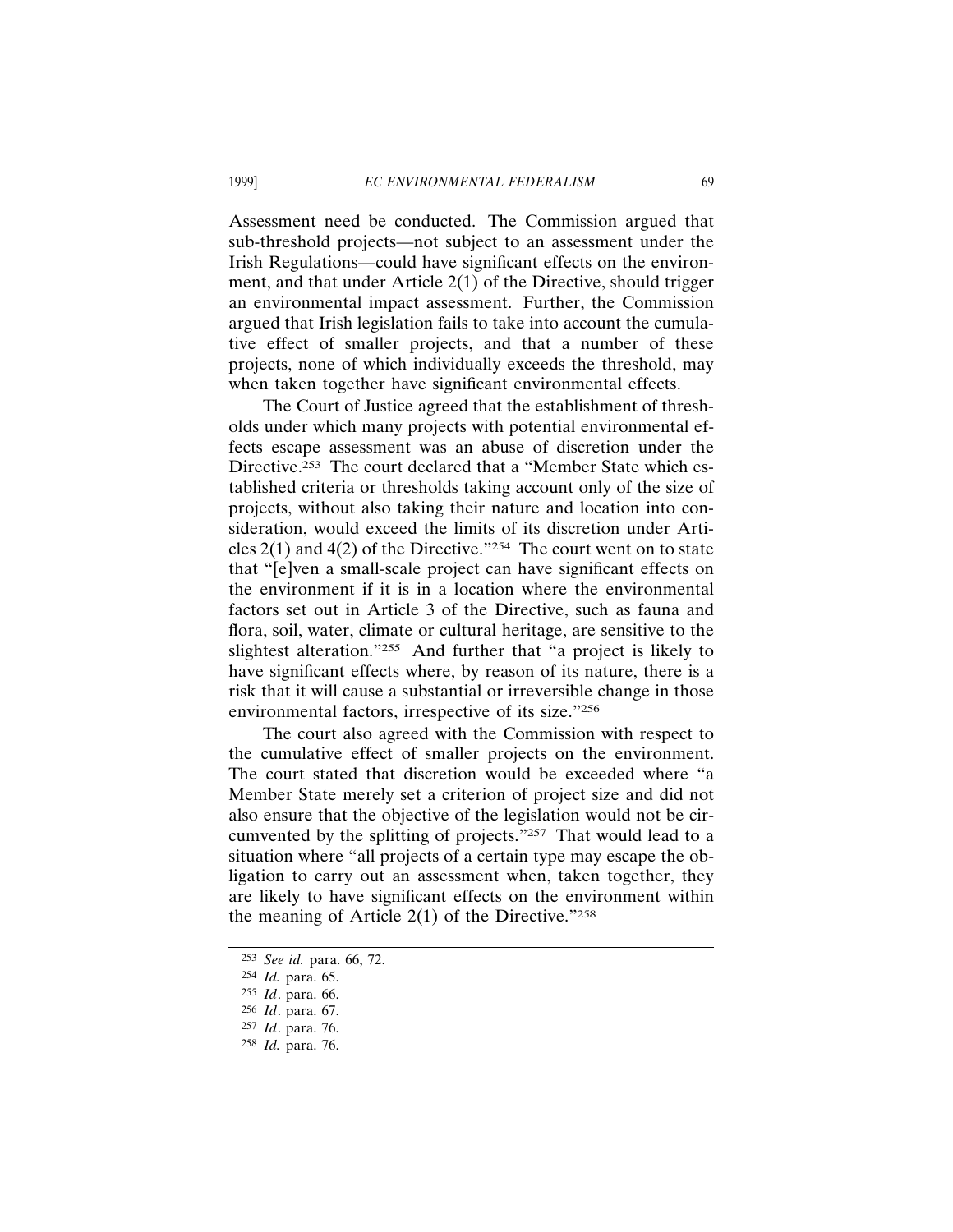The Court of Justice, in comparatively clear and unequivocal terms, made clear that the Irish authorities had exceeded the discretion provided them under the directive, and that their manner of setting thresholds had allowed projects having significant effects on the environment to go unassessed, in contravention of the directive's objectives. It remains to be seen whether this decision will contribute to a greater willingness on the part of national courts to treat European environmental law questions with honesty and rigor. It needs to be pointed out that an action like this, brought by the Commission against the Member State, does not put all things right. The Court of Justice did finally shed some light on issues that were central to *Lancefort*, but as has been shown, the national court remains free in a real sense to continue to ignore such statements of the Court of Justice. The clarification did not come about through an Article 234 (ex 177) reference, but through one of the relatively few, and very longterm, cases brought by the Commission itself before the Court of Justice to try and force Member State compliance with environmental directives. The Court of Justice only gave this judgment after the *Lancefort* applicants had gone down to defeat. Costs were duly awarded against them; the national court was not swayed by the fact that the Commission was at the early stages of proceedings against Ireland on the EIA-related architectural questions raised by Lancefort. In other words, while more welcome than the hopelessly opaque language of *Kraaijeveld*, the Court of Justice's statements in *Commission v. Ireland* offer no protection against the procedural and structural weaknesses of the European environmental regime set out in this study. Until sanctions are brought to bear against the national court, the distance between the national court and the ECJ will not begin to close.

### IV

## CONCLUSION: NECESSARY LEGISLATIVE AND JUDICIAL STEPS AT COMMUNITY LEVEL: LINKING REMEDIES WITH RHETORIC

So long as substantive legislation continues to emanate from the Community, leaving enforcement of the legislation to the goodwill of national institutions does not keep decision making "closer to the people." Such a system will inevitably lead to inequality of access to environmental benefits. The system is not cured by the ability of the Commission to go through the cum-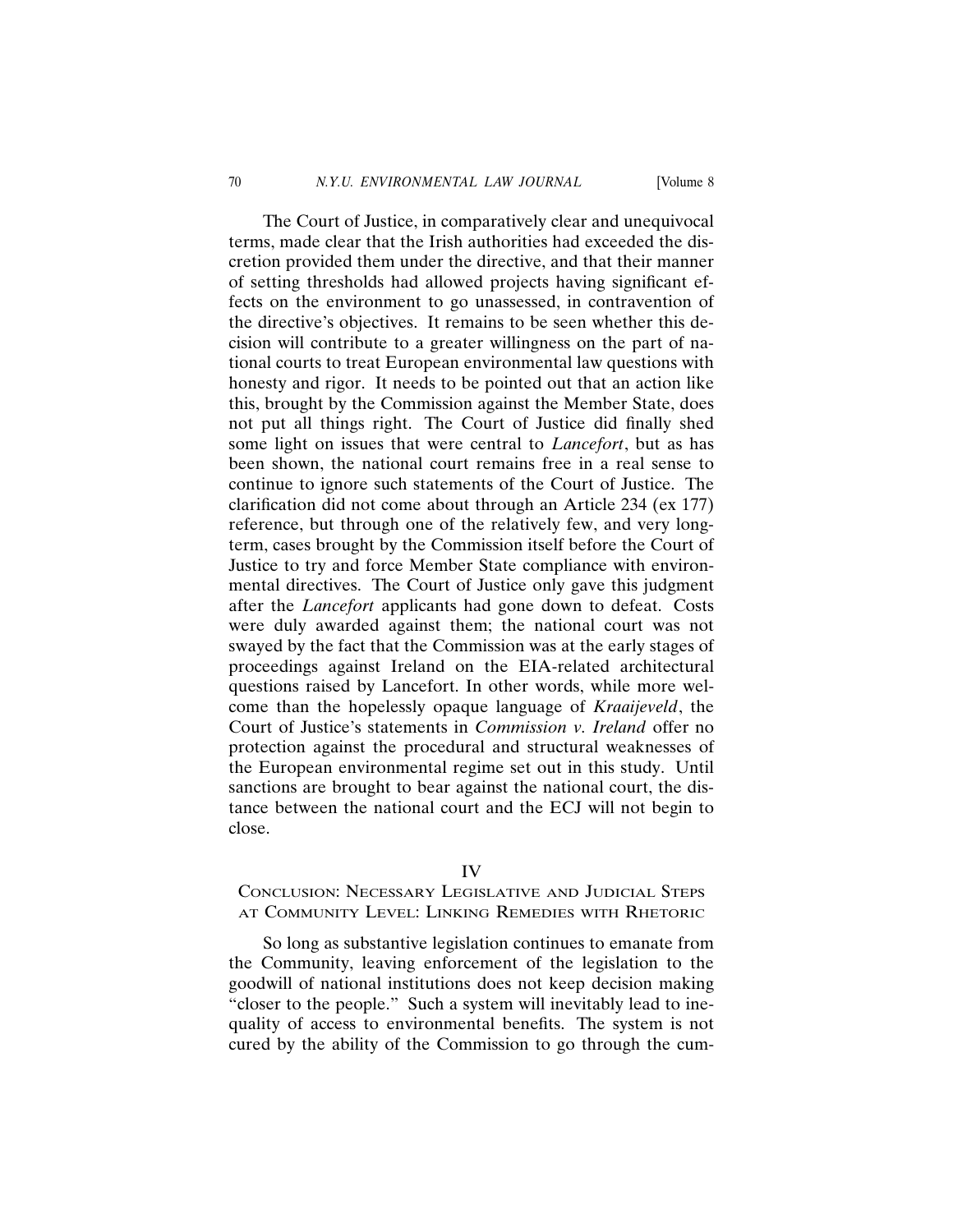bersome process of bringing legal actions against the Member States, only to have the Court of Justice make ringing pronouncements of no ultimate utility to plaintiffs in their national forums.

Genuine "decentralization" in the Community would entail granting citizens the right to proceed to the Court of Justice, or a regional Community court, directly against their own Member State authorities. The Community has not justified the absence of such a mechanism. It is clear that subsidiarity in the environmental context, presented under the guise of "democracy," inevitably leads to the exclusion of citizens from the centers of power and authority.

### A. *What Is to Be Done: Practical Demands*

At present, European environmental law enjoys an inflated reputation for fairness and effectiveness. Clear legal steps must be taken to eliminate the gap between the intent informing the many environmental directives, and the hopelessly weak enforcement mechanisms available to interested parties throughout the Community. These steps will be politically costly, but are unquestionably necessary. "Enthusiastic states" must realize that they have little to lose from a more stringent procedural approach, and that the citizens of RJs are penalized by excessive enforcement "decentralization."

If the Community as a whole is serious about the uniform application of its environmental law, the following legal and political innovations are required as a matter of urgency.

### 1. *Establishment of European Regional Environmental Courts*

The European legal system has always displayed an enormous deference towards national courts. While the political rationale for this display of deference is understandable, failure to acknowledge that national courts often fail to assume their role as "European" courts undermines the effectiveness of the system as it is supposed to function. European regional environmental courts would be more familiar with Community environmental law, would have no reluctance to apply it, and would not be inclined to avoid facing up to Community law in environmental problems. The theory that national courts are acting as co-operative European courts where Community law questions arise remains a simple *theory*.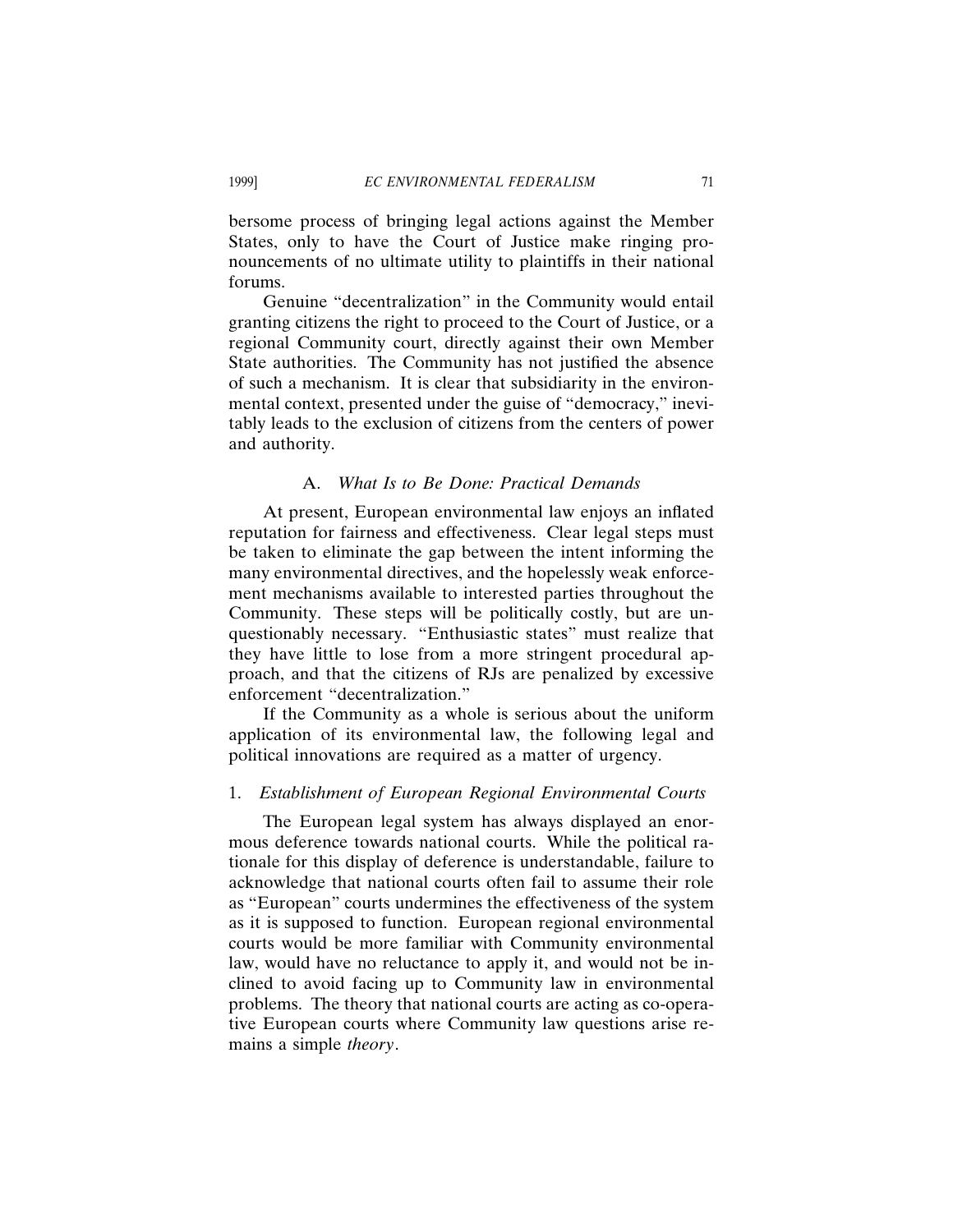# 2. *Involvement by the European Environmental Agency or Other Arm of the Community in Citizen Enforcement Actions in the Member States*

To date, the EEA has acted in an information-gathering capacity. However, it could be more useful were it granted powers to act in a monitoring and enforcement capacity (i.e., as a party capable of taking Member State authorities to court in any court within the European Community). While political resistance could be expected to this enforcement "mobility," such a role for the EEA could go far to eliminating the current barriers to citizen enforcement in RJs.

# 3. *Immediate Promulgation of the Access to Environmental Justice Directive*

The European Community cannot continue to send substantive environmental directives into the Member States, unreinforced by necessary enforcement mechanisms. If adopted, the proposed directive on "access to environmental justice" would, in a clear and efficient manner, at last eliminate the hurdles of national rules on *locus standi* and litigation cost assessment. The current convoluted relationship between the Community and its Member States in this regard would be remembered as a period of legal illogic and obscurity.

4. *Creation of Automatic Recourse in the Event the National Court Refuses to Apply a Community Environmental Directive, or to Acknowledge Community Law Issues Raised Before It*

The non-involvement of the Community regarding whether the national court is acting as a "European court" for the purposes of interpreting Community environmental law must end. Likewise, the Community institutions must take on the problem of refusals by the national court to refer important questions of Community environmental law. Since the Commission does not refuse to involve itself (however selectively) when national administrative authorities refuse to implement Community law, its reluctance *vis a vis* national courts is an obvious symptom of political avoidance. To indulge this weakness has a detrimental effect on citizens and their environments in the Member States.